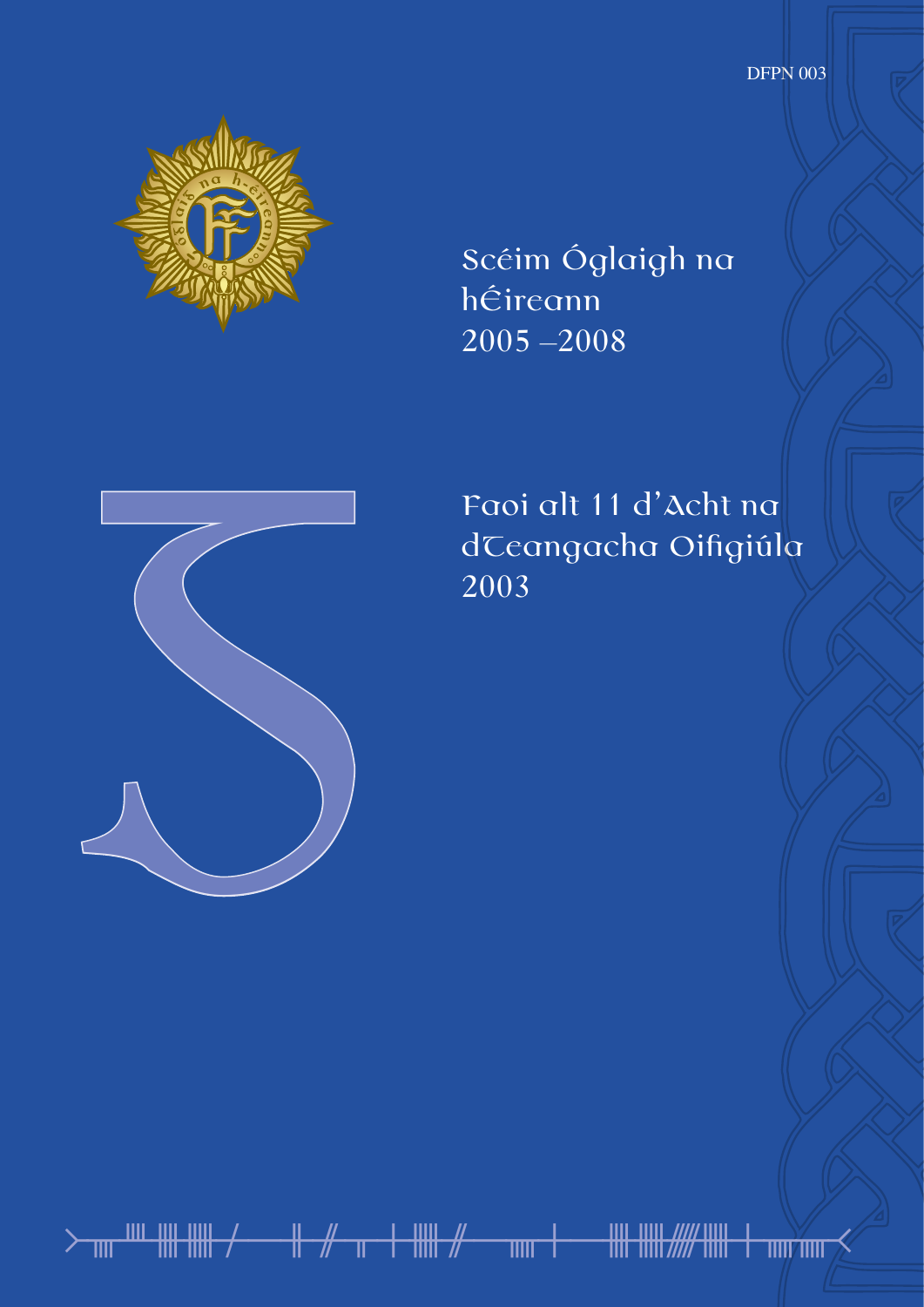**Scéim Óglaigh na hÉireann 2006 –2009 Faoi alt 11 d'Acht na dTeangacha Oifigiúla 2003**

**Defence Forces' Scheme 2006 – 2009 Under Section II of the Offical Languages Act 2003**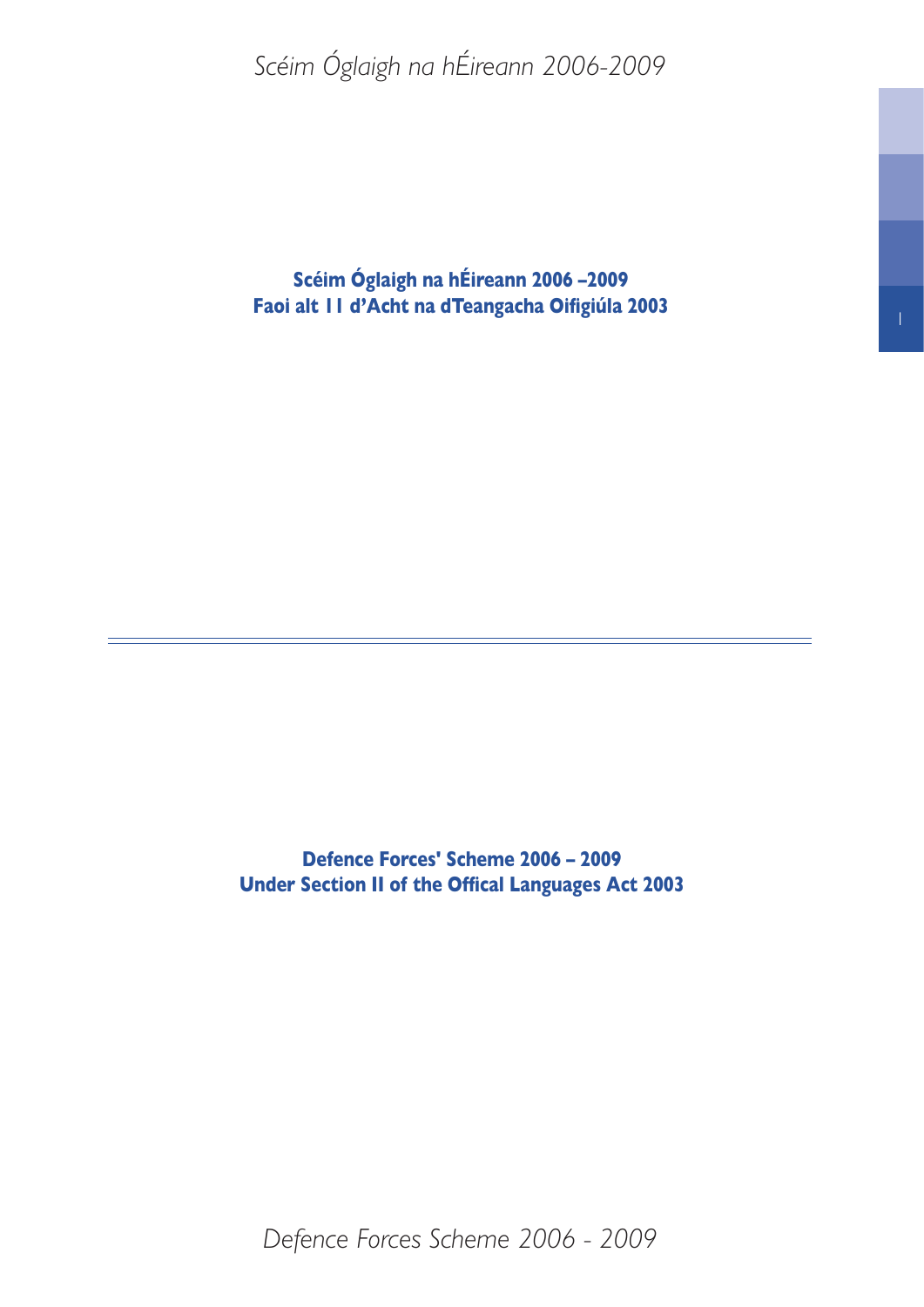### **Caibidil 1 - Réamhrá**

Ullmhaíodh an scéim seo de réir na n-oibleagáidí ar Óglaigh na hÉireann, faoi Acht na dTeangacha Oifigiúla 2003.

Tugann Alt 11 deis ullmhúcháin do chomhlachtaí poiblí scéim reachtúil ag sonrú na seirbhísí a chuirfear ar fáil-

- trí mheán na Gaeilge
- trí mheán an Bhéarla, agus
- trí mheán na Gaeilge agus an Bhéarla
- chomh maith leis na bearta a thabharfar fúthu le cinntiú go soláthrófar aon tseirbhís trí mheán na Gaeilge, nach bhfuil ar fáil trí Ghaeilge cheana féin, taobh istigh de fhráma ama socraithe.

D'fhoilsigh Óglaigh na hÉireann fógra ar 5ú Márta 2006 faoi Mír a 13, ag tabhairt cuireadh roimh uiríll maidir le hullmhúchán na dréachtscéime ó aon pháirtí leasmhar. Fuarthas dhá aighneacht ó eagraíochtaí lasmuigh d'Óglaigh na hÉireann agus ceann amháin ó baill den eagraíocht. Tugadh aird orthu agus an scéim seo á cur le chéile

Chuathas i gcomhairle go forleathan le baill Óglaigh na hÉireann agus cuireadh na moltaí sin san áireamh agus an scéim seo á forbairt.

Ullmhaíodh an Scéim tar éis aird a thabhairt ar gach aighneacht.

#### 1. Ábhar na Scéime Teanga

Léiríonn an Scéim, misean Óglaigh na hÉireann, na rólanna atá sannta ag an Rialtas d'Óglaigh na hÉireann, ionannú ar bhunchloch a gcuid custaiméirí agus na seirbhísí a sholáthraítear trí mheán na Gaeilge amháin, Béarla amháin, Gaeilge agus Béarla, agus na céimeanna a ghlacfar chun feabhas a dhéanamh ar sheachadadh ná seirbhísí trí mheán na Gaeilge i rith saoil na scéime.

Comhthacaíonn an Scéim le tionscnaimh eile a achtaíodh in Óglaigh na hÉireann thar na blianta mar thacaíocht ar spreagadh na Gaeilge laistigh den eagraíocht. Aithníonn agus cuireann an Scéim béim ar na líomatáistí a bhfuil seirbhísí dátheangach, ar fáil chomh maith leis na seirbhísí nach bhfuil á soláthair i nGaeilge faoi láthair agus fráma ama chun feabhas a chur ar sheirbhísí dátheangacha a sholáthair. Tugann an Scéim tacaíocht do Pholasaí Óglaigh na hÉireann seirbhísí custaiméirí den scoth a sholáthar agus cuireann sé le Plean Gníomhaíochta Óglaigh na hÉireann um Sheirbhís Chustaiméara.

### **Chapter 1 - Introduction**

This scheme was prepared in accordance with the obligations placed on Óglaigh na hÉireann, under the Official Languages Act 2003.

Section 11 provides for the preparation by public bodies of a statutory scheme detailing the services they will provide-

- through the medium of Irish,
- through the medium of English,
- through the medium of English and Irish
- and the measures to be adopted to ensure that any service not provided by the body through the medium of the Irish language will be so provided within an agreed timeframe.

Óglaigh na hÉireann published a notice on 5 March 2006 under Section 13, inviting representation in relation to the preparation of the draft scheme from any interested parties. Two submissions were received from bodies external to Óglaigh na hÉireann and one from members of the organisation. Cognisance was taken of them during the formulation of this scheme.

Members of Óglaigh na hÉireann were widely

consulted and their views and recommendations have helped to develop this scheme.

The Scheme was prepared taking all submissions into account.

#### 1. Content of the Language Scheme

The Scheme outlines the Mission of Óglaigh na hÉireann, the roles assigned to Óglaigh na hÉireann by Government, the identification of its customer base and the services provided through the medium of Irish only, English only, Irish and English, and the steps which will be taken to improve the delivery of services through Irish over the lifetime of the scheme.

The Scheme complements other initiatives enacted in Óglaigh na hÉireann over the years to assist with the promotion of Irish within the organisation. The Scheme identifies and outlines areas where services are currently provided bilingually as well as areas where services are not provided through Irish and a time frame for increasing the availability of services bilingually. The scheme supports Óglaigh na hÉireann's policy of providing quality customer services and builds on Óglaigh na hÉireann's Customer Services' Action Plan.

Responsibility for monitoring and reviewing the Scheme will rest with 'An Chomhairle Gaeilge'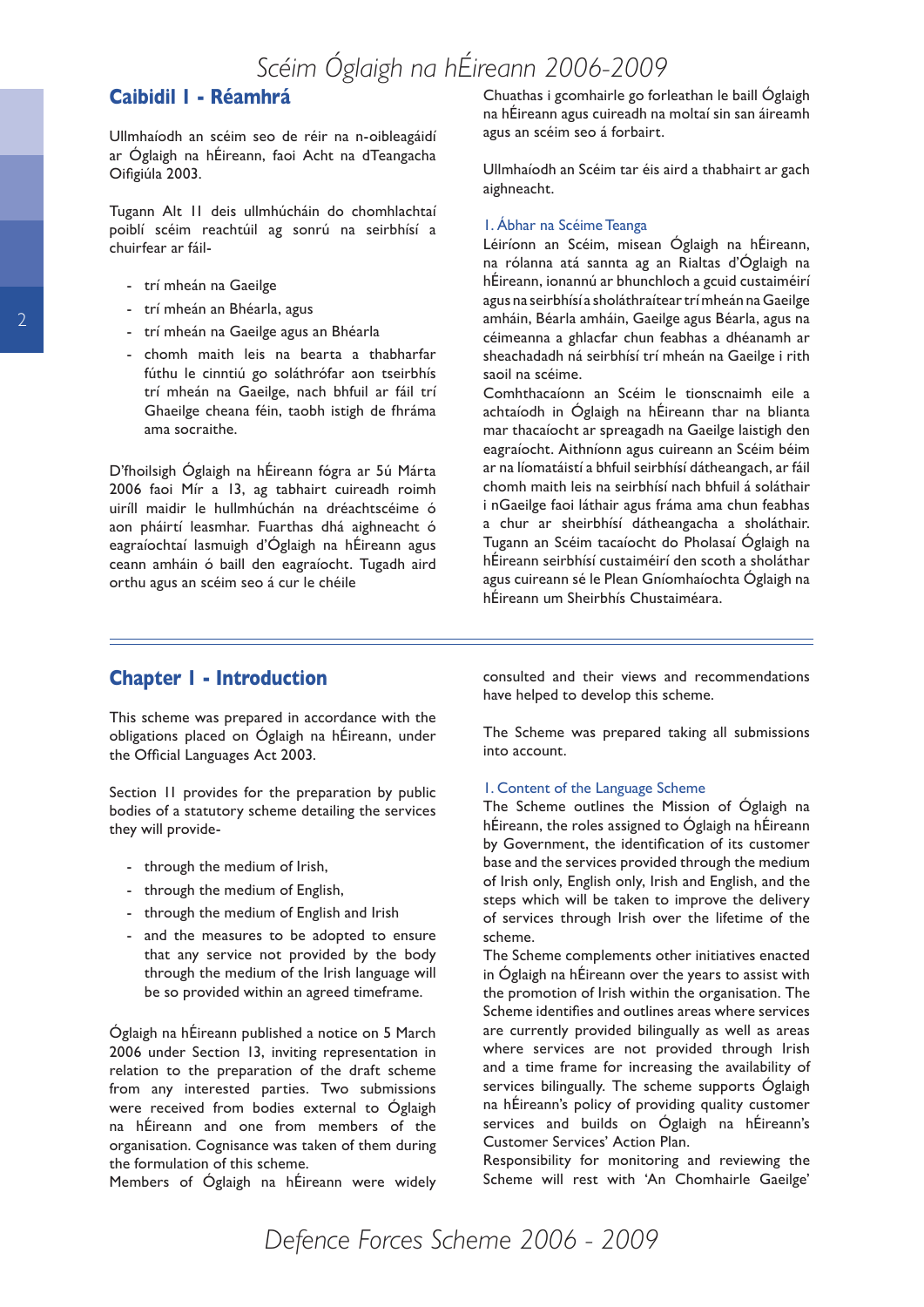Beidh freagracht ar an gComhairle Gaeilge ar son an Cheann Foirne as monatóireacht agus athbhreathnú a dhéanamh ar an scéim.

#### 1.1. Dáta Tosaigh

Tá an scéim seo formheastaithe ag an Aire Gnóthaí Pobail Tuaithe agus Gaeltachta. Tosóidh an scéim le héifeacht ó 1 Meán Fómhair 2006 agus fanfaidh sí i bhfeidhm ar feadh tréimhse trí bliana ón dáta seo nó go dtí go bhfuil scéim nua cinntithe ag an Aire de réir Ailt 15 den Acht, cibé ceann is luaithe.

## 1.2. Forbhreathnú ar Óglaigh na hÉireann

#### **Misean**

Is é misean Óglaigh na hÉireann:

*"Cuidiú le slándáil an Stáit trí chosaint mhíleata a chur ar fáil dá chríocha iomlána agus gach ról atá sannta ag an Rialtas orthu a chomhlíonadh trí obair Óglaigh na hÉireann atá inspreagtha agus éifeachtach"*

#### **Rólanna**

Is iad seo a leanas na rólanna atá sannta ag an Rialtas:

• An Stát a chosaint ar fogha armtha; ó tharla gur éileamh teagmhasachta é seo braithfidh ullmhúcháin dá fheidhmiú ar mheastóireacht

#### leanúnach an Rialtais ar bhagairtí;

- Cuidiú don Chumhacht Shibhialta (a chiallaíonn i gcleachtas cuidiú, nuair a éilítear sin, leis an nGarda Síochána, a bhfuil an phríomhfhreagracht orthu i dtaca le dlí agus ceart, lena n-áirítear slándáil inmheánach an Stáit);
- A bheith rannpháirteach i dtacaíocht síochána ilnáisiúnta, i mbainistíocht ghéarchéime agus in oibríochtaí faoisimh dhaonna mar thacaíocht do na Náisiúin Aontaithe agus faoi shainordú na Náisiún Aontaithe lena n-áirítear misin slándála réigiúnacha atá údaraithe ag na Náisiúin Aontaithe;
- Seirbhís chosanta iascach a chur ar fáil de réir oibleagáidí an Stáit mar bhall den Aontas Eorpach.
- Gach dualgas eile den sórt a chur i gcrích de réir mar a bheidh siad sannta ó am go ham m.sh. cuardach agus tarrtháil, seirbhís aerotharchairr, seirbhís aeriompair aireachta, cúnamh le linn ócáidí tubaisteacha nádúrtha nó eile, cúnamh maidir le seirbhísí riachtanacha a chothabháil, cúnamh maidir le truailliú ola a stopadh ar muir.

acting on behalf of the Chief of Staff.

#### 1.1 Commencement Date

The Minister for Community, Rural and Gaeltacht Affairs has approved this Scheme. The Scheme will commence with effect from 1 September 2006 and shall remain in force for a period of 3 years from this date or until a new scheme has been confirmed by the Minister pursuant to Section 15 of the Act, whichever is earlier.

#### 1.2 Overview of Óglaigh na hÉireann **Mission**

The mission of Óglaigh na hÉireann is: *"To contribute to the security of the State by providing for the military defence of its territorial integrity and to fulfil all roles assigned by Government, through the deployment of well-motivated and effective Defence Forces."*

#### **Roles**

The roles assigned by Government are:

- To defend the State against armed aggression; this being a contingency, preparations for its implementation will depend on an ongoing Government assessment of threats.
- To aid the Civil Power (meaning in practice to assist, when requested, An Garda Síochána,

who have primary responsibility for law and order, including the protection of the internal security of the State).

- To participate in multinational peace support, crisis management and humanitarian relief operations in support of the United Nations and under UN mandate, including regional security missions authorised by the UN.
- To provide a fishery protection service in accordance with the State's obligations as a member of the European Union.
- To carry out such other duties as may be assigned to them from time to time e.g. search and rescue, air ambulance service, ministerial air transport service, assistance on the occasion of natural or other disasters, assistance in connection with the maintenance of essential services, assistance in combating oil pollution at sea.

#### 1.3 Customers

#### **Internal Customers**

For Óglaigh na hÉireann, internal customers are defined in the Customer Services' Action Plan of Óglaigh na hÉireann as

*'…serving members of the Defence Forces i.e. all members of the Permanent Defence Force*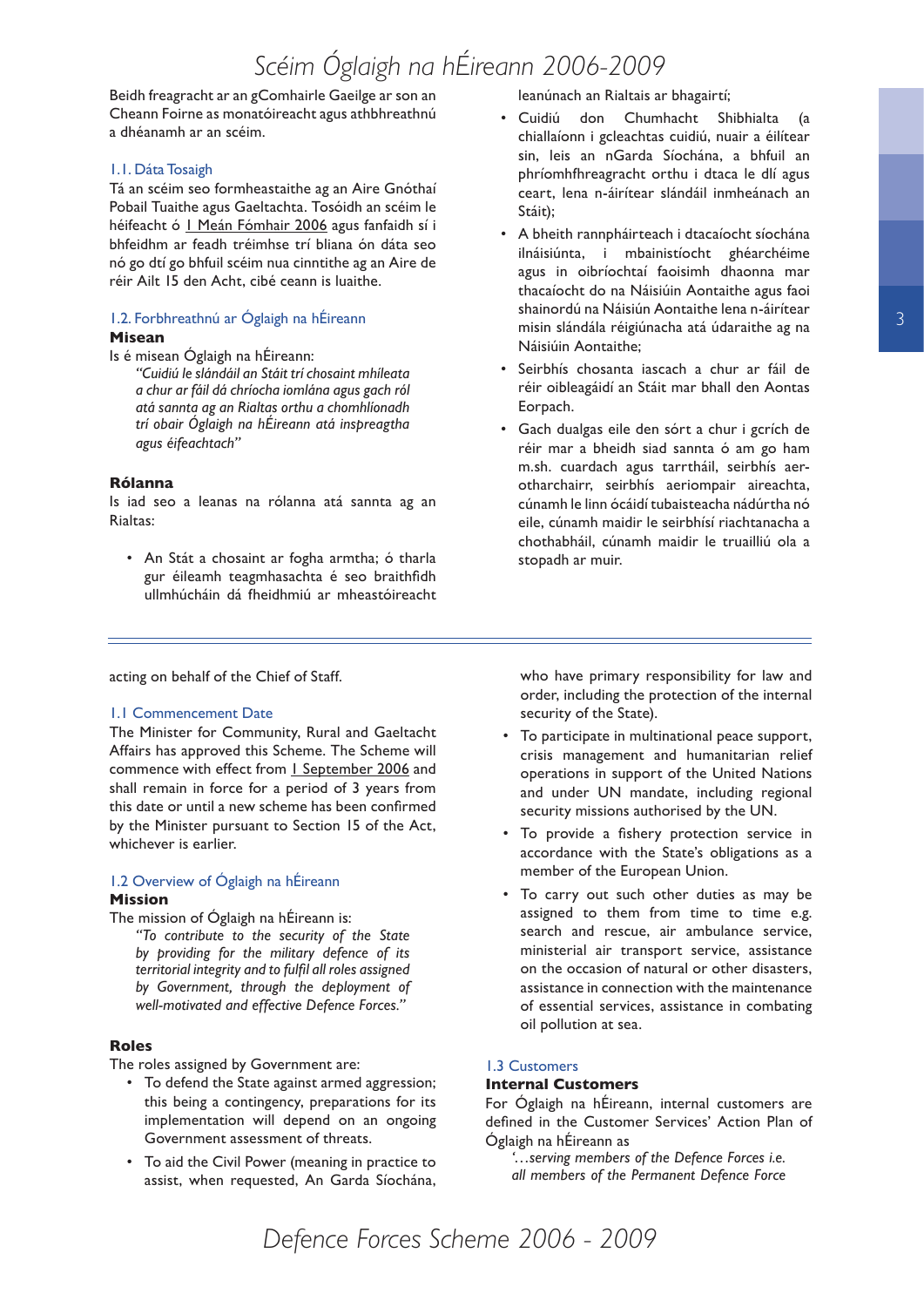#### 1.3. Custaiméirí

#### **Custaiméirí Inmheánacha**

I gcás Óglaigh na hÉireann, is é a thuigtear le custaiméirí inmheánacha ná

*'…baill seirbhíse Óglaigh na hÉireann .i. gach ball de na Buan-Óglaigh (Arm, Aerchór agus Seirbhís Chabhlaigh) agus gach ball de na hÓglaigh Chúltaca, .i. an chéad líne cúltaca agus an dara líne cúltaca, lena n-áirítear Cúltaca an Airm agus Cúltaca na Seirbhíse Cabhlaigh agus ár gcomhleacaithe sa Roinn Cosanta.*

#### **Custaiméirí Seachtracha**

Is é a thuigtear le custaiméirí seachtracha Óglaigh na hÉireann ná

*'…aon bhall den phobal, na Ranna Rialtais nó den tSeirbhís Phoiblí lena n-áirítear An Roinn Gnóthaí Eachtracha, Roinn na Mara agus Acmhainní Nádúrtha, An Roinn Cirt, Comhionannais agus Athchóirithe Dlí, An Garda Síochána agus gach iarbhaill d'Óglaigh na hÉireann atá ar scor.*

#### 1.4. Feidhmeanna Óglaigh na hÉireann **Aschuir Sheachtracha**

 Plean Gníomhíochta Óglaigh na hÉireann um Sheirbhís Chustaiméara 2001-2004, Lth 3.

2 Plean Gníomhíochta Óglaigh na hÉireann um Sheirbhís Chustaiméara 2001-2004, Lth 3.

*(Army, Air Corps and Naval Service) and all members of the Reserve Defence Force i.e. the first line reserve and the second line reserve (which includes, Cúltaca an Airm and Cúltaca na Seirbhíse Cabhlaigh) and our colleagues in the Department of Defence' .* 

#### **External Customers**

The external customers of Óglaigh na hÉireann are *'…members of the Public, Government Departments and the Public Service including the Department of Foreign Affairs, the Department of Marine and Natural Resources, the Department of Justice, Equality and Law Reform, An Garda Síochána and all retired members of the Defence Forces .'*

#### 1.4 Defence Forces' Functions **Outputs**

Conventional defence operations.

International and regional security operations.

Government support services.

Aid to the civil power.

Aid to civil authorities.

#### Oibríochtaí Cosanta Comhghnósacha.

Oibríochtaí Díonachta Idirnáisiúnta agus Réigiúnacha.

Seirbhísí Tacaíochta don Rialtas

Cuidiú don Chumhacht Shibhialta

Cuidiú d'Údaráis Shibhialta.

#### **Rannóga Tacaíochta Inmheánacha**

An Oifig Pleanála Straitéisí

An Rannóg Riaracháin

- An Rannóg um Bainistíocht Acmhainní Daonna
- An Cór Seirbhísí Cumarsáide agus Eolais (teileacumarsáide agus eolas teicneolaíochta).

Rannóg Traenála Óglaigh na hÉireann.

Cór na nInnealtóirí.

An Cór Ordanáis

An Cór Iompair

Clóphreas Óglaigh na hÉireann

#### 1.5. Measúnú ar na seirbhísí atá ann cheanna féin trí **Ghaeilge**

Ní bhíonn mórán teagmhála dírí idir Óglaigh na hÉireann agus an pobal i gcoitinne agus de ghnáth ní sholáthraítear seirbhísí díreacha don phobal ach oiread. Déanann daoine ón bpobal, áfach,

#### **Internal Support Sections**

Strategic Planning Office.

- Administration Section.
- Human Resource Management Section.
- Communication and Information Services Corps Section (telecommunications and information technology).
- Defence Forces' Training Section.
- Corps of Engineers
- Ordnance Corps
- Transport Corps
- Defence Forces' Printing Press.

#### 1.5 Assessment of extent to which services are already available through Irish

Óglaigh na hÉireann have limited direct contact with the general public and do not usually provide services directly to the public. Members of the public do, however, contact Óglaigh na hÉireann, normally through the Press Office or the Recruitment and Competitions Office, with queries pertaining to Defence matters. Óglaigh na hÉireann are committed to improving the service provided through Irish and encourages the use of Irish both within the organisation and with our external customers.

Defence Forces' Customer Services Plan 2001 - 2004, p3

Defence Forces' Customer Services Plan 2001 - 2004, p3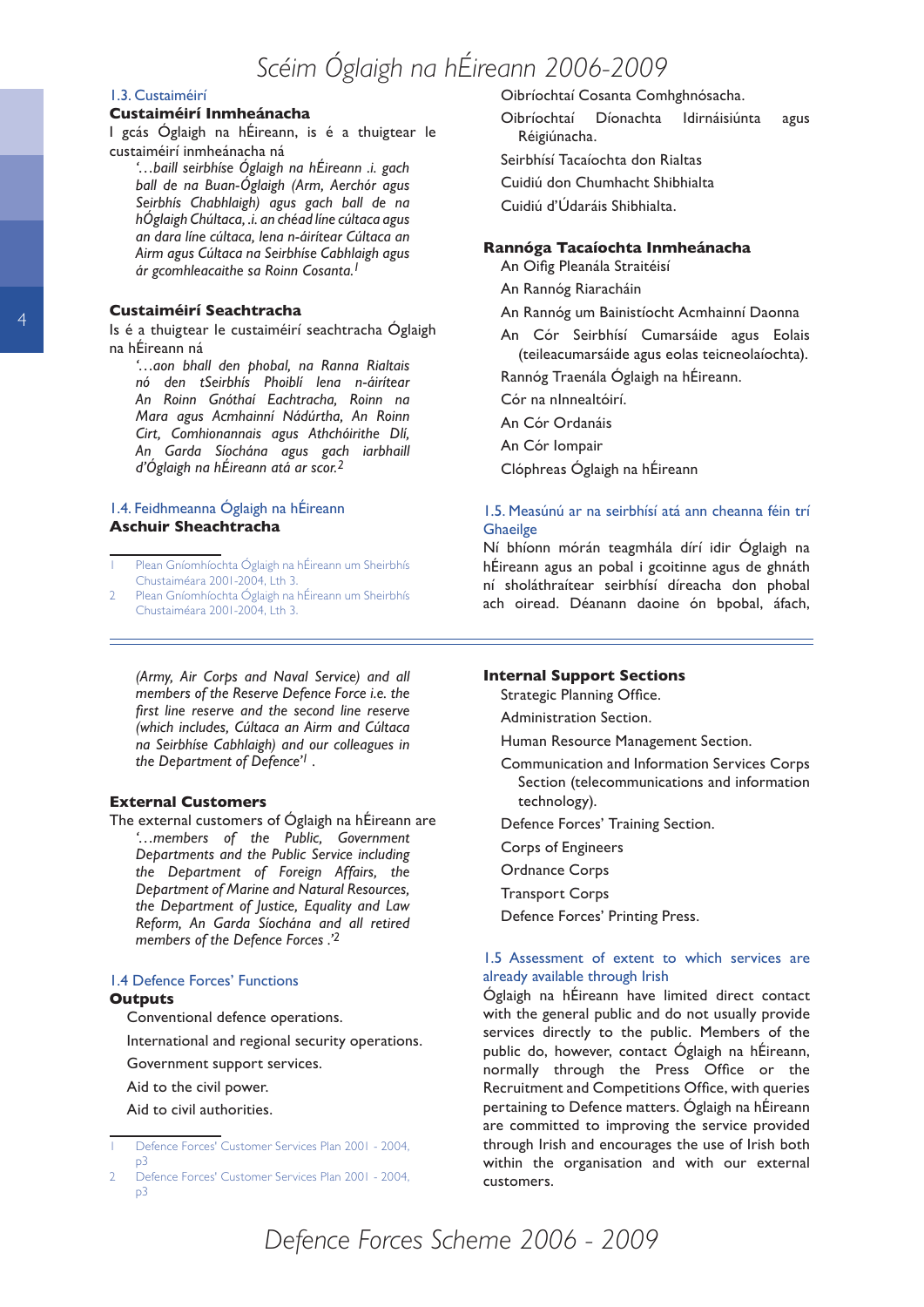teagmháil le hÓglaigh na hÉireann, de ghnáth tríd an bPreasoifig agus, an Oifig um Earcaíocht agus Chomórtais, le fiosrúcháin a mbaineann le hábhair chosanta. Tá Óglaigh na hÉireann tiomanta ar sheirbhísí a sholáthar trí Ghaeilge a fheabhsú agus spreagtar úsáid na Gaeilge laistigh den eagraíocht agus lenár gcustaiméirí seachtracha araon.

#### 1.6. Polasaí Gaeilge Óglaigh na hÉireann **Treoir Riaracháin Inmheánach**

Dé bharr achtú Acht na dTeangacha Oifigiúla 2003 agus chun a chinntiú go raibh sé ar chumas Óglaigh na hÉireann a gcuid oibleagáidí a comhlíonadh faoin Acht agus mar chuid den fhorbairt leanúnach d'ábhair a mbaineann leis an nGaeilge in Óglaigh na hÉireann d'órdaigh an Ceann Foirne go bhfoilseofar treoir riaracháin inmheánach a dtugtar Treoir Riaracháin 'A' Cuid a 8 Chabidil 5 uirthi<sup>3</sup>. Is í aidhm na Treorach ná a chinntiú go gcomhlíonann Óglaigh na hÉireann a n-oibleagáidí faoi choinníollacha Achta na dTeangacha Oifigiúla 2003 agus go gcloíann siad le prionsabail Ardchaighdeán Seirbhísí Chustaiméara (comhionnanas na dTeangacha oifigiúla) mar atá leagtha síos ag an Rialtas faoin Tionscnamh Bainistíochta Straitéiseach (TBS)<sup>4</sup>. Is

- Ar fáil ar suíomh idir lín Óglaigh an hÉireann www. military.ie
- Treoir Riaracháin Óglaigh na hÉireann A8 Caibidil 5, lth 1.

polasaí d'Óglaigh na hÉireann é seirbhís den scoth a sholáthar trí Ghaeilge dá gcustaiméirí.

#### **Comhairle Gaeilge Óglaigh na hÉireann**

Bhunaigh an Ceann Foirne comhairle teanga faoi chuid a 2 mír a 202 de Threoir Riaracháin 'A' Cuid a 8 Caibidil a 5 (Comhairle Gaeilge Óglaigh na hÉireann) le freagracht as comhairle a sholáthar don Cheann Foirne faoi ábhair a bhaineann leis an nGaeilge agus an gcultúr. Cuimsíonn an Chomhairle d'ionadaithe as gach Briogáid, Airmheán Traenála Óglaigh na hÉireann (ATÓÉ), an tAerchór agus an tSeirbhís Chabhlaigh. Is é an tOifigeach Gaeilge sinsearach ag Ceanncheathrú Óglaigh na hÉireann (CCÓÉ) an Cathoirleach.

#### 1.6 Defence Forces' Irish Language policy **Internal Administrative Instruction**

In light of the enactment of the Official Languages Act 2003 and to ensure that Óglaigh na hÉireann was capable of meeting its obligations under the Act and as part of the continuing development of Irish related matters in Óglaigh na hÉireann, the Chief of Staff directed that an internal administrative instruction, to be known as, 'A' Administrative Instruction A8 Chapter  $5<sup>3</sup>$  be produced. The aim of the Instruction is to ensure that Óglaigh na hÉireann fulfils its obligations under the terms of the Official Languages Act 2003 and that it abides by the principles of the Quality Customer Service (official languages equality) as set out by Government under the Strategic Management Initiative  $(SMI)^4$ . It is the policy of Óglaigh na hÉireann to offer a quality service through Irish to its customers.

#### **Comhairle Gaeilge Óglaigh na hÉireann**

Under section 2 Paragraph 202 of 'A' Administrative Instruction Part 8 Chapter 5, the Chief of Staff established a language council (Comhairle Gaeilge Óglaigh na hÉireann) with the responsibility of advising the Chief of Staff on all matters relating

to the Irish language and culture. The Council comprises representatives from each of the three Brigades, Defence Forces' Training Centre (DFTC), the Air Corps and the Naval Service. The Chairperson is the senior Irish language officer at Defence Forces' Headquarters (DFHQ).

5

Available on the Defence Forces' Web Site www. military.ie

Defence Forces' Administration Instruction A8 Chapter 5, p 1.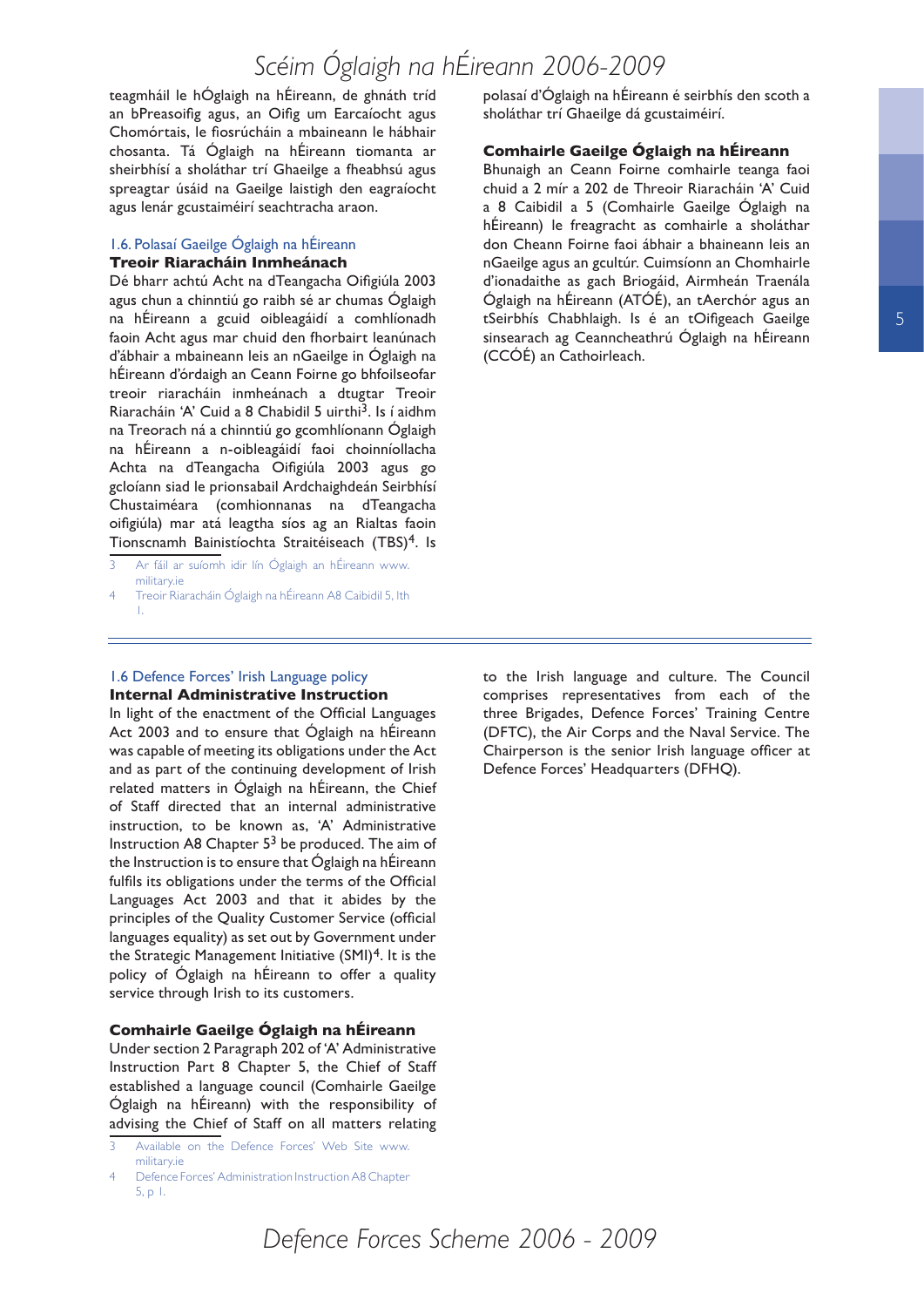## **Caibidil 2 – Soláthar Seirbhísí**

#### 2. Bealaí chun Eolas a Scaipeadh ar an bPobal

Déanann Óglaigh na hÉireann cumarsáid leis an bpobal go príomha trí:

- Doiciméid a fhoilsiú mar thoradh díreach ar oibleagáidí a eascraíonn as reachtaíocht achtaithe (Tuarascálacha Bliantúla, Plean Gníomhaíochta Seirbhísí do Chustaiméirí etc.).
- Feachtais earcaíochta (Teilifís, raidió agus nuachtáin).
- Preasráitis.
- Comhfhreagras scríofa.
- Bróisiúir agus bileoga eolais.
- Láithreán gréasáin.
- Laethanta oscailte.
- Freastal ar imeachtaí áitiúla.

#### 2.1 Seirbhísí a sholáthar trí mheán na Gaeilge, trí mheán an Bhéarla agus trí mheán na Gaeilge agus an Bhéarla

Déanann Óglaigh na hÉireann cumarsáid lena gcustaiméirí trí mheán na Gaeilge, trí mheán an Bhéarla agus trí mheán na Gaeilge agus an Bhéarla ar an tslí seo a leanas:

### **Chapter 2 - Provision of Services**

#### 2. Means of Dissemination of Information to the Public

Óglaigh na hÉireann communicate with the public principally through:

- Publication of documents as a direct consequence of obligations arising under enacted legislation (Annual Reports, Customer Services Action Plan etc.).
- Recruitment campaigns (TV, radio and press).
- Press Releases.
- Written correspondence.
- Brochures and information leaflets.
- Web site.
- Open days.
- Attendance at local events.

#### 2.1 Providing services through the medium of Irish, through the medium of English, and through the medium of Irish and English

Óglaigh na hÉireann communicate with their customers through the medium of Irish, through the medium of English, and through the medium of Irish and English in the following manner:

❏ Brochures and information leaflets.

- ❏ Bróisiúir agus bileoga eolais.
- ❏ Comhfhreagras scríofa (litreacha etc).
- ❏ Foirmeacha iarratais.
- ❏ Foilseacháin.
- ❏ Preasráitis.
- ❏ Láithreán gréasáin. Tá athstruchtúrú á dhéanamh faoi láthair ar láithreán gréasáin dátheangach Óglaigh na hÉireann agus beidh an láithreán gréasáin dátheangach leasaithe ar fáil faoi dheireadh na chéad sé mhí den scéim seo. Beidh na leathanaigh Ghaeilge chomh líonmhar agus chomh inaitheanta céanna leis na leathanaigh Bhéarla.

#### **Seirbhísí Trí Ghaeilge Amháin**

Tá líon beag d'fheithiclí Óglaigh na hÉireann a bhfuil a gcuid suaitheantas agus a gcuid feathal i nGaeilge amháin.

#### **Seirbhísí Trí Bhéarla Amháin**

Cuirtear na seirbhísí seo a leanas ar fáil i mBéarla amháin:

- ❏ Foirmeacha agus leabhair Airm (tá céatadán beag ar fáil i nGaeilge).
- ❏ Tuarascálacha a mbíonn scaipeadh teoranta orthu laistigh den eagraíocht i.e. Tuarascálacha
- ❏ Written correspondence (letters etc).
- ❏ Application forms.
- ❏ Publications.
- ❏ Press releases.
- ❏ Website. The bi-lingual web site of Óglaigh na hÉireann is currently undergoing restructuring and the revised bi-lingual web site will be available by the end of the first six months of this scheme. The Irish pages will be as numerous and as identifiable as the English pages.

#### **Irish Only Services**

A small number of Defence Forces' vehicles have badges and emblems in Irish only.

#### **English Only Services**

The following services are provided in English only:

- ❏ Army Forms and books (a small percentage are available in Irish).
- ❏ Reports with limited circulation within the organisation i.e Internal Review Boards, Internal reports to the Chief of Staff etc.
- ❏ Application forms on line.
- ❏ Promotional information leaflets pertaining to Óglaigh na hÉireann i.e. types of careers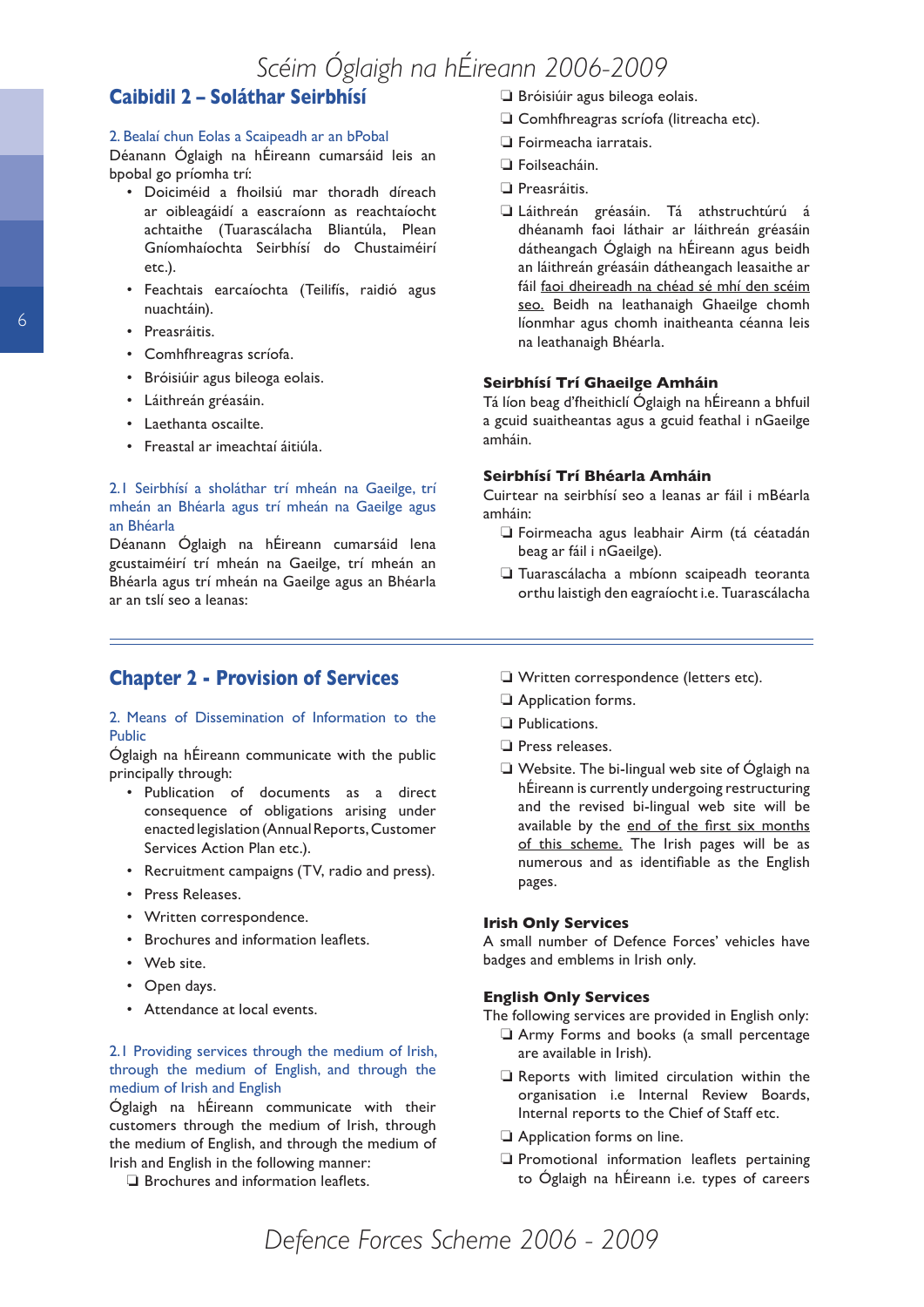na mBord Athbhreithnithe Inmheánaigh, Tuarascálacha Inmheánacha chuig an gCeann Foirne etc.

- ❏ Foirmeacha iarratais ar líne.
- ❏ Bileoga eolais bolscaireachta a bhaineann le hÓglaigh na hÉireann i.e. cineálacha gairmeacha san Arm, san Aerchór agus sa tSeirbhís Chabhlaigh, leabhráin earcaíochta.
- ❏ Rialacháin Óglaigh na hÉireann.
- ❏ Na hAchtanna Cosanta 1954 go dtí 1998 agus an tAcht um Achomhairc Armchúirteanna, 1983, Athlua.
- ❏ Is i mBéarla amháin atá na feathail agus na suaitheantais atá ar fhormhór d'fheithiclí Óglaigh na hÉireann.

#### **Seirbhísí atá go hIomlán Dátheangach**

Ó achtú Acht na dTeangacha Oifigiúla is é polasaí Óglaigh na hÉireann go gcuirfí na seirbhísí agus na foilseacháin seo a leanas ar fáil go hiomlán dátheangach (Gaeilge agus Béarla);

- ❏ An Láithreán Gréasáin www.military.ie (á athstruchtúrú faoi láthair).
- ❏ Tuarascálacha Bliantúla.
- ❏ Plean Gníomhaíochta Seirbhísí do

in the Army, Air Corps and Naval Service, recruitment booklets.

- ❏ Defence Forces' Regulations.
- ❏ The Defence Acts 1954 to 1998 and Courts-Martial Appeals Act 1983 Restatement.
- ❏ Emblems and badges on most Defence Forces' vehicles are in English only.

#### **Fully Bilingual Services**

Since the enactment of the Official Languages Act the policy of Óglaigh na hÉireann is that the following services and publications are provided fully bilingually (Irish and English);

- ❏ Website www.military.ie (currently under reconstruction).
- ❏ Annual Reports.
- ❏ Customer Services Action Plan.
- ❏ Strategy Statements.
- ❏ Major reports e.g. The Response to the Challenge in the Workplace.
- ❏ All correspondence stationary (address groups and title information)
- ❏ A small percentage of Army Forms.
- ❏ Intranet 'Gaeilge' web site (pertaining to Irish related matters within the DF).

Chustaiméirí.

- ❏ Ráitis Straitéise.
- ❏ Mór-thuarascálacha m.sh. Freagra ar an Dúshlán san Ionad Oibre.
- ❏ Gach stáiseanóireacht chomhfhreagrais (grúpaí seoltaí agus eolas teidil)
- ❏ Céatadán beag d'Fhoirmeacha Airm.
- ❏ Láithreán gréasáin inlín 'Gaeilge' (a bhaineann le cúrsaí Gaeilge laistigh d'Óglaigh na hÉireann).
- ❏ Fógraí do ghairmeacha in Óglaigh na hÉireann.

#### 2.2 Pointí Teagmhála leis an bPobal

Is é an chéad pointe teagmhála a bhíonn ag daoine den phobal le hÓglaigh na hÉireann de ghnáth ná;

- ❏ Preas-Oifig Óglaigh na hÉireann, nó;
- ❏ An Oifig um Earcaíocht agus Comórtais.

❏ Advertisements for careers in Óglaigh na hÉireann.

#### 2.2 Points of Contact with the Public

The first point of contact for members of the public with Óglaigh na hÉireann is usually through;

- ❏ the Defence Forces' Press Office or;
- ❏ the Recruitment and Competitions Office.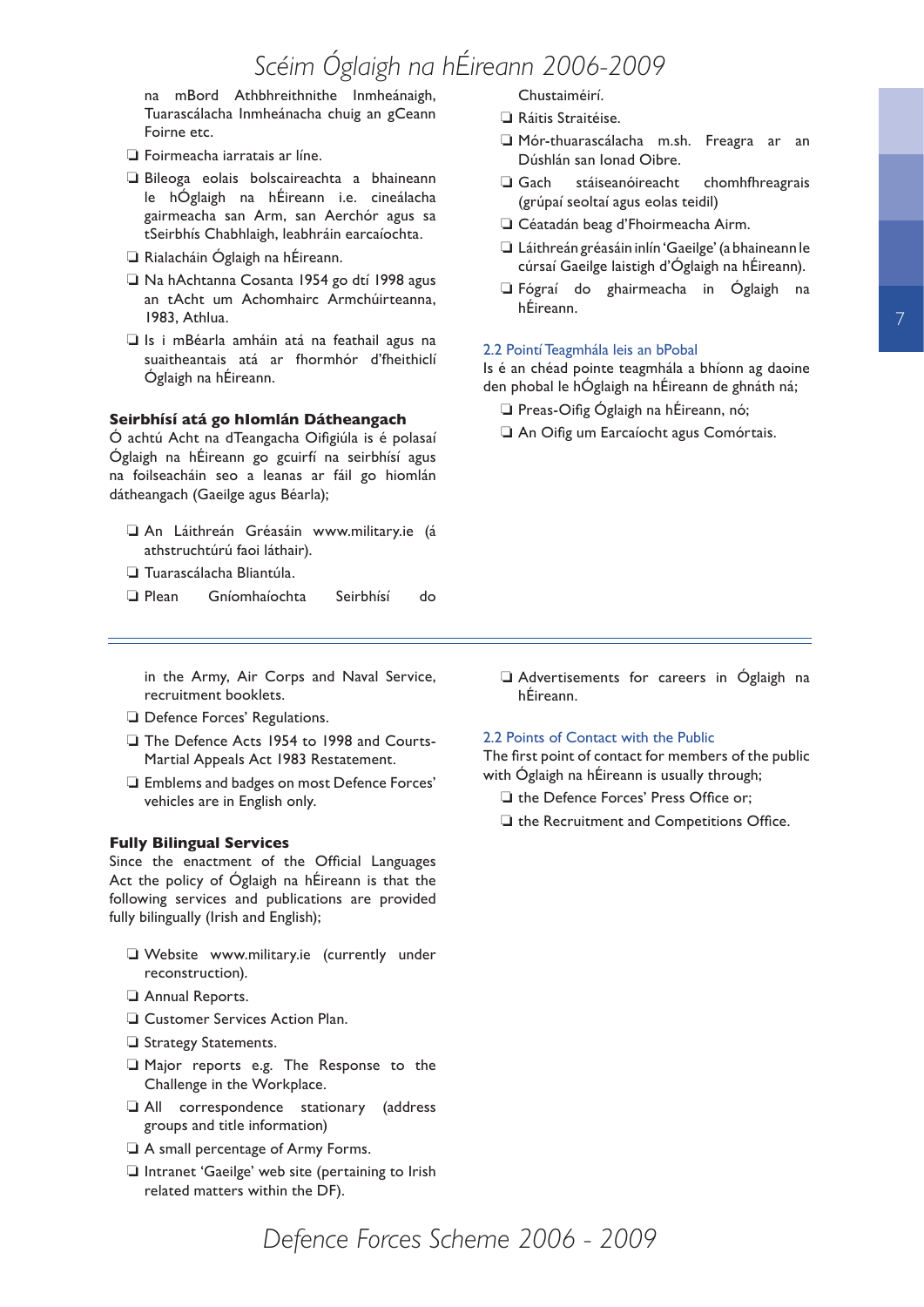## **Caibidil 3 – Méadú ar na Seirbhísí a chuirfear ar fáil trí Ghaeilge.**

#### 3. Teagmháil leis an bpobal

Is é polasaí Óglaigh na hÉireann le héifeacht ón 08 Samhain 2004 ná cinntiú go líonfaidh Oifigeach, atá líofa i nGaeilge, ceapachán Foirne amháin ar a laghad sa Phreas-Oifig.

Cinnteoidh Óglaigh na hÉireann go mbeidh ar chumas phearsanra roghnaithe a bheidh fostaithe san Oifig um Earcaíocht agus Chomórtais gnó na hoifige sin a stiúradh trí Ghaeilge faoi dheireadh bhliain a trí den scéim seo.

#### 3.1. Seirbhísí a Sheachadadh

Athróidh Óglaigh na hÉireann seachadadh na seirbhísí seo a leanas ó sheirbhís trí Bhéarla amháin go dtí seirbhísí dátheangacha, mar a leanas:

#### 3.1.1. Cártaí Aitheantais Phearsanta

Leasófar na Cártaí Aitheantais Phearsanta go dtí formáid dhátheangach laistigh den chéad bhliain den scéim seo. Déanfar gach cárta aitheanais pearsanta nua arna soláthar ag Óglaigh na hÉireann a sholáthar go dátheangach. Scriosfar cártaí aitheantais atá i mBéarla amháin ag tráth a n-athnuachana agus tiocfaidh cártaí i bhformáid dhátheangach ina n-áit.

#### 3.1.2. Foirmeacha

Ag tosú le trí Fhoirm Airm (AF) sa chéad bhliain den scéim agus ag lean thar saol na scéime seo agusa roimnt scéimeanna eile cuirfear gach foirm de chuid Óglaigh na hÉireann (AF) a bhaineann le hiarratais phearsanta nó aonair, is cuma má bhaineann siad le custaiméirí inmheánacha nó seachtracha, (69 ar an iomlán) ar fáil i bhformáid dhátheangach agus faoi aon chlúdach amháin, mar a leannas.

- a. Cuirfear Foirmeacha AF118 (cead saoire), AF180 (éileamh ar Liúntas cothabhála) agus AF364 (cead do shaoire bhuan – codladh seachtrach) ar fáil faoi dheireadh na chéad bhliana.
- b. Cuirfear foirmeacha AF 39 (foirm leithranna chuig cleithiúnaí ag saighdiúr neamhphósta), AF 236 (iarratas ar phostú nó aistriú) agus AF429 (foirm athfhruilithe do na Buan-Óglaigh) ar fáil faoi dheireadh an dara bliain.
- c. Cuirfear foirmeacha AF338 (foirmeacha a bhíonn le comhlánú sula ndéantar iarrratas ar liostáil), AF673D (Uachtanna - foirm ghearr) agus AF442 (cead do shibhialach chun dul isteach i mbeairic) ar fáil faoi dheireadh an tríú bliain.
- d. Déanfar gach Foirm nua arna soláthar ag Óglaigh na hÉireann a sholáthar go dátheangach

## **Chapter 3 - Enhancement of Services to be provided in Irish.**

#### 3. Contact with the public

Óglaigh na hÉireann's policy with effect from the 08 November 2004 is to ensure that an Officer, fluent in Irish, fills at least one of the Staff appointments in the Press Office.

Óglaigh na hÉireann will ensure that selected personnel employed in the Recruitment and Competitions Office will be capable of conducting the business of that office through Irish by the end of year three of this scheme.

#### 3.1. Delivery of Services

Óglaigh na hÉireann will change the delivery of the following services from an English only service to a bilingual service:-

#### 3.1.1. Personal Identification Cards

Personal Identification Cards will be amended to a bilingual format within the first year of this scheme. All new personal identification cards produced by Óglaigh na hÉireann will be produced bilingually. English only identification cards will be destroyed as they fall for renewal and replaced with cards in a bi-lingual format.

#### 3.1.2. Forms

Commencing with three Army Forms (AF) in the first year of the scheme and continuing over the lifetime of this and several more schemes all Defence Forces' forms (AFs) pertaining to personal or individual applications whether relating to internal or external customers (69 in total) will be made available in a bilingual format and under one cover, as follows.

- a. Forms AF118 (leave pass), AF180 (claim for subsistence Allowance) and AF 364 (permanent leave – sleeping-out pass) will be made available by the end of the first year.
- b. Forms AF 39 (form of allotment to a dependant by an unmarried soldier), AF 236 (application for posting or transfer) and AF429 (reengagement form Permanent Defence Force) will be made available by the end of the second year.
- c. Forms AF338 (forms to be completed prior to applying for enlistment), AF673D (wills-short form) and AF442 (pass for civilian to enter barracks) will be made available by the end of the third year.
- d. All new Forms produced by the Óglaigh na hÉireann will be produced bilingually and under one cover.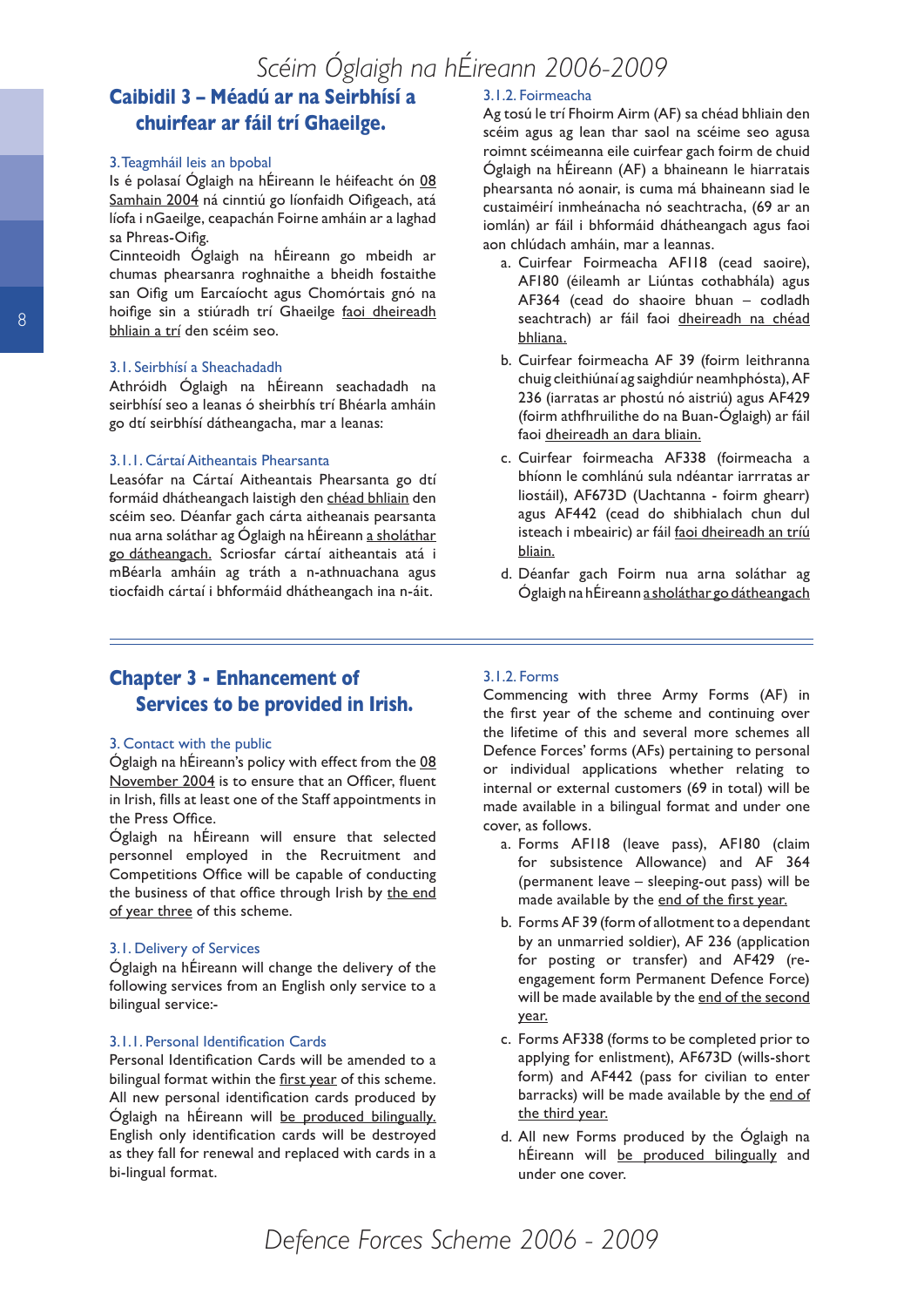agus faoi aon chlúdach amháin.

#### 3.1.3 Fógraí

- a. D'ainneoin aon rialacháin a d'fhéadfaí a shíniú ina ndlí faoi Acht na dTeangacha Oifigiúla beidh gach fógra a chuirfidh Óglaigh na hÉireann sna meáin comhdhéanta de leagan Gaeilge do na meáin Ghaeilge, le héifeacht láithreach.
- b. Beidh gach póstaer agus bratach a chuirfidh Óglaigh na hÉireann suas sa dá theanga oifigiúil ach amháin nuair a chuirtear suas i réigiúin Ghaeltachta iad, is i nGaeilge amháin a bheidh siad, le héifeacht láithreach.

#### 3.14 Preasráitis

Eiseofar gach preasráiteas sa dá theanga oifigiúla agus eiseofar leaganacha i nGaeilge amháin chuig na meáin Ghaeilge, le héifeacht láithreach.

#### 3.1.5 Earcaíocht

- a. Cuirfear leabhráin a bhaineann le comórtais daltais agus printíseachta ar fáil i bhformáid dhátheangach agus faoi aon chlúdach amháin agus beidh siad ar fáil faoi dheireadh bhliain a haon den scéim seo.
- b. Cuirfear gach leabhrán eolais agus bróisiúir agus foirmeacha a bhaineann le hearcaíocht chuig Óglaigh na hÉireann ar fáil le leaganacha

#### 3.1.3 Advertisements

- a. Not withstanding any regulations, which may be signed into law under the Official Languages Act all advertisements placed by Óglaigh, na hÉireann with the media will consist of an Irish version for the Irish language media, with immediate effect.
- b. All posters and banners placed by Óglaigh na hÉireann will be in both official languages except when placed in Gaeltacht regions where they will be printed in Irish only, with immediate effect.

#### 3.1.4 Press Releases

All press releases will be issued in both the official languages and Irish only versions will be issued to the Irish language media with immediate effect.

#### 3.1.5 Recruitment

- a. Booklets relating to cadetship and apprenticeship competitions will be produced in bilingual format and under one cover and will be available by the end of year one of this scheme.
- b. All other information booklets and brochures and forms pertaining to recruitment to

Gaeilge agus Béarla ar fáil laistigh d'aon chlúdach amháin. Cuirfear tús le haistriú na leabhrán, na mbróisiúr agus na bhfoirmeacha sin láithreach agus beidh siad críochnaithe faoi dheireadh bhliain a trí den scéim seo.

c. Beidh gach foirm choitianta nua arna soláthar ag Óglaigh na hÉireann le haghaidh úsáid sheachtrach ar fáil i bhformáid dhátheangach.

#### 3.1.6 Comhfhreagras

- a. Tabharfar do phearsanra Óglaigh na hÉireann gach cúnamh maidir le cumarsáid a dhéanamh le húdaráis níos airde sa teanga oifigiúil dá rogha féin, le héifeacht láithreach.
- b. Beidh teachtaireachtaí caighdeánacha ar chórais ríomhphoist, ar nós séanadh freagrachta, i nGaeilge agus i mBéarla. Beidh sé sin críochnaithe faoi dheireadh bhliain a haon den scéim seo.5

#### 3.1.7 Éadach, Trealamh agus Feithiclí

Déanfaidh Óglaigh na hÉireann de réir mír 213 de Threoir Riaracháin A8, Caibidil 5 nuair a cheannaítear éadach, trealamh nó feithiclí nua. Bainfear seanfheathail agus seanshuaitheantais atá i mBéarla amháin amach go córasach in imeacht ama

5 Treoir Riaracháin A8 Óglaigh na hÉireann, Caibidil 5, Iarscríbhinn b.

> Óglaigh na hÉireann will be made available with both Irish and English versions available within a single cover. The translation of such booklets, brochures and forms will commence immediately and will be completed by the end of year three of this scheme.

c. All new common forms produced by Óglaigh na hÉireann for external use will be available in a bi-lingual format.

#### 3.1.6 Correspondence

- a. Personnel of Óglaigh na hÉireann will be facilitated in communicating with higher authorities in the official language of their choosing, with immediate effect.
- b. Standard messages on e-mail systems, such as disclaimers of responsibility, will be in both Irish and English. This will be completed by the end of year one of this scheme.<sup>5</sup>

#### 3.1.7 Clothing, Equipment and Vehicles

Óglaigh na hÉireann will abide by para 213 of Admin Instruction A8 Chapter 5 when purchasing new clothing, equipment or vehicles. Older English only emblems and badges will be systematically

 Defence Forces' Administration Instruction A8 Chapter5 Annex b.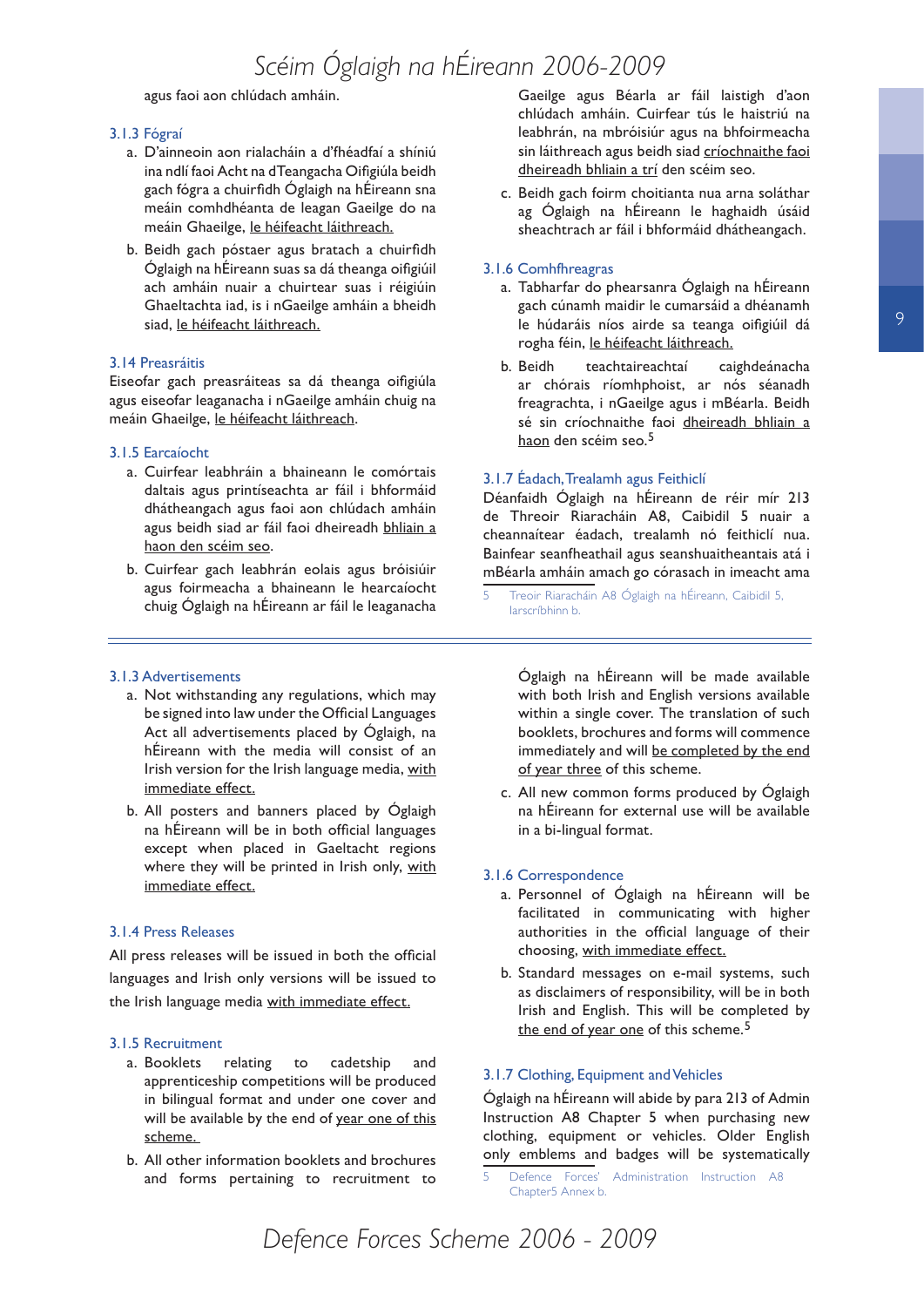agus cuirfear míreanna nua ina n-áit chun déanamh de réir threoir na míre seo. D'fhéadfadh eisceachtaí a bheith ann maidir le feithiclí atá le cur ar sheirbhís ar mhisin idirnáisiúnta nó i gcás gur comharthaí éigeandála caighdeánacha atá i gceist .i. nuair a bhíonn an focal AMBULANCE/FIRE le feiceáil ar fheithicil éigeandála.

#### 3.1.8 Córais Ríomhaireachta

- a. Beidh aon tseirbhís idirghníomhach a chuirtear ar fáil ar láithreán gréasáin Óglaigh na hÉireann (www.military.ie) ar fáil i bhformáid dhátheangach. Beidh éifeacht aige seo ón dáta a sheolfar láithreán gréasáin athstruchtúrtha Óglaigh na hÉireann i.e. faoi dheireadh na chéad sé mhí den scéim seo.
- b. Suiteálfar seiceálaí litrithe Gaeilge ar ríomhairí Óglaigh na hÉireann agus beidh gach ríomhaire in ann déileáil leis an nGaeilge. Mar gheall ar na mórcheisteanna teicniúla agus acmhainne atá i gceist, déanfar an tionscadal seo a stiúradh in imeacht saolré roinnt scéimeanna ar shlí chórasach, comhlíonfar ceanglais na treorach seo de réir mar a chuirtear ríomhairí nua in áit seanríomhairí.

#### 3.2. Fógraí ó bhéal.

Oibreoidh Óglaigh na hÉireann lena chinntiú go mbeidh gach fógra ó bhéal réamhthaifeadta chuig ár gcustaiméirí i nGaeilge, nó i nGaeilge agus i mBéarla. Rachaidh Óglaigh na hÉireann (Stiúrthóir Chór Seirbhísí Cumarsáide agus Eolais) i gcomhairle leis an Roinn Cosanta agus é i gceist an cuspóir seo a chomhlíonadh i réimsí ina n-oibríonn an dá chomhlacht poiblí i gcomhar. Bainfear an cuspóir seo amach laistigh de shuímh Óglaigh na hÉireann faoi dheireadh na scéime seo (3 bliana).

#### 3.3. Cainteoirí Gaeilge laistigh den Eagraíocht a Aithint

Déanfar suirbhé chun na cainteoirí Gaeilge i ngach beairic atá inniúil ar chumarsáid a dhéanamh trí mheán na Gaeilge a aithint. Cuirfear liosta le chéile lena chur ar chumas na gcustaiméirí labhairt le hionadaí de chuid Óglaigh na hÉireann trí Ghaeilge, más mian leo sin. Déanfar an suirbhé laistigh den chéad sé mhí den scéim seo. Díreofar ar na suímh a aithneofar sa suirbhé go bhfuil easpa saineolais Ghaeilge iontu, in ord tosaíochta, chun oiliúint thosaigh a chur ar chomhaltaí d'Óglaigh na hÉireann, lena chinntiú go sásóidh na suímh sin ceanglais Acht na dTeangacha Oifigiúla, 2003. Meastar go n-aithneofar gannchion i roinnt suímh. Mar thoradh air sin, caithfear cúrsaí a stiúradh chun feabhas a chur ar inniúlacht teanga in imeacht shaolré roinnt scéimeanna.

removed over time and replaced with items that meet the direction of this paragraph. Exceptions may occur regarding vehicles destined for service on international missions or where standardised emergency signs are concerned i.e where the word AMBULANCE/ FIRE appears on an emergency vehicle.

#### 3.1.8 Computer Systems

- a. Any interactive services made available on the web site of Óglaigh na hÉireann (www.military. ie) will be available in a bilingual format. This will take effect from the launch date of the reconstructed web site of Óglaigh na hÉireann i.e by the end of the first six months of the scheme.
- b. An Irish language spell checker will be installed on computers of Óglaigh na hÉireann and all computers will be capable of handling the Irish language. Given the major technical and resource issues involved, this project will be conducted over the lifetime of several schemes in a systematic manner, as older computers are replaced the new computers will meet the requirements of this instruction.

#### 3.2. Oral announcements

Óglaigh na hÉireann will work towards ensuring

that all pre-recorded oral announcements to our customers shall be in the Irish language, or in the Irish and English languages. Óglaigh na hÉireann (Director Communications and Information Services Corps) will consult with the Department of Defence (DOD) with the intention of meeting this objective in areas where both public bodies operate in tandem. This objective will be achieved within Defence Forces' locations by the end of the current scheme (3 years).

#### 3.3. Identification of Irish Speakers within the **Organisation**

A survey will be conducted to identify Irish speakers in each barracks who are competent in communicating through the medium of Irish. A list will be drawn up to enable customers to speak with a representative of Óglaigh na hÉireann through Irish, if they so desire. The survey will be conducted within the first six months of this scheme. The surveyed locations identified as lacking in Irish language expertise will be targeted, in order of priority, for the purpose of initiating training to members of Óglaigh na hÉireann, to ensure that these locations can meet the requirements of the Official Languages Act 2003. It is anticipated that a shortfall will be identified in several locations. As a consequence of this it will be necessary to conduct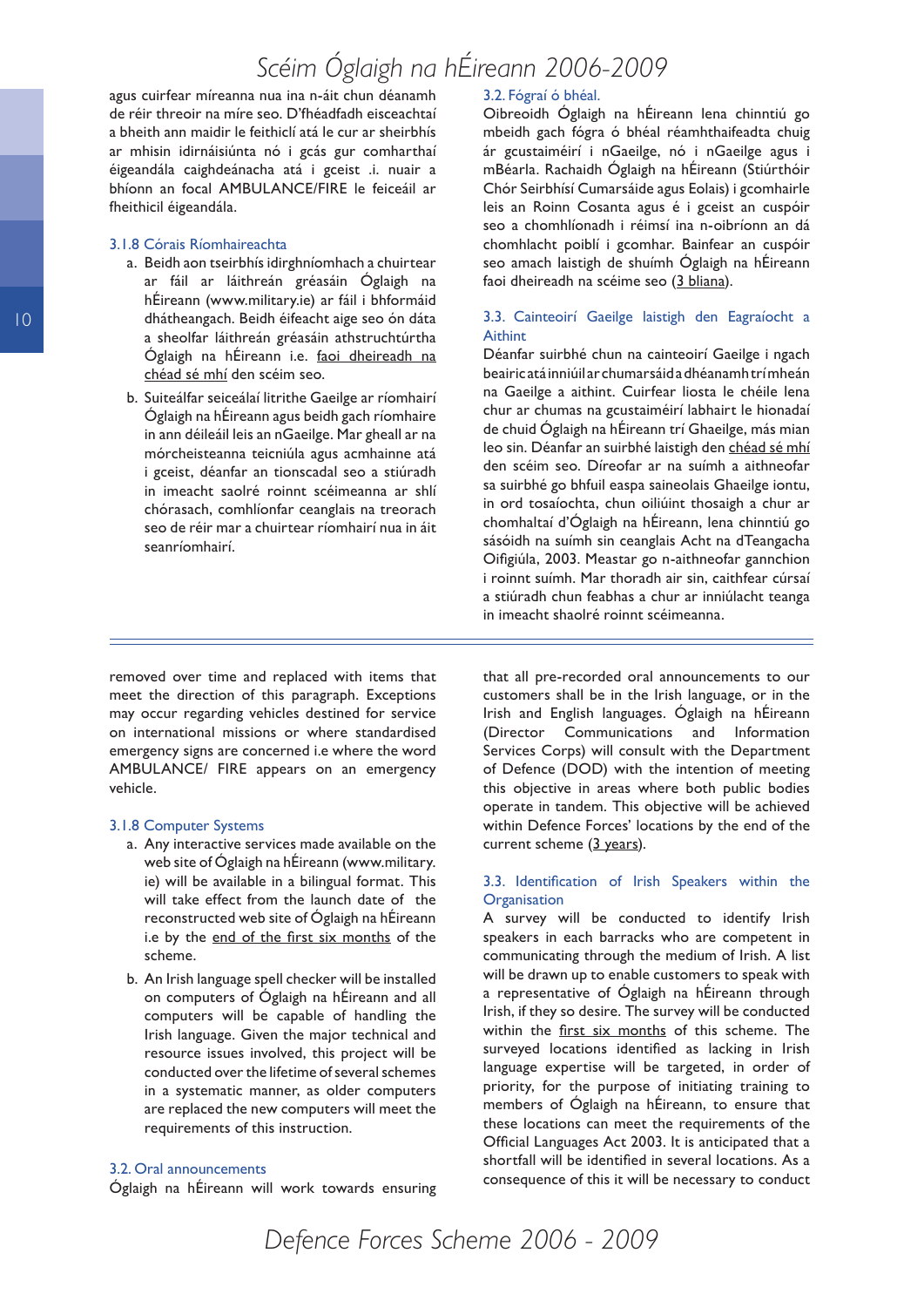#### 3.4. Cumas Teanga a Fhorbairt

- a. Beidh ar chumas oibritheoirí lasc-chláir i ngach suíomh míleata ainm na beairice a thabhairt i nGaeilge agus i mBéarla agus beidh cur amach acu, ar a laghad, ar bheannachtaí bunúsacha i nGaeilge faoi dheireadh an dara bliain den scéim seo. Chun na críche sin, cuirfear cúrsaí ar fáil don phearsanra laistigh den chéad dhá bhliain den scéim chun comhlíonadh an cheanglais seo a chinntiú.
- b. Cuirfear socruithe oiriúnacha ar bun faoi dheireadh na chéad bhliana den scéim lena chur ar chumas daoine den phobal, a bhíonn ag lorg seirbhísí trí Ghaeilge, labhairt le duine den fhoireann atá inniúil i nGaeilge gan aon mhoill mhíchuí.
- c. Ós rud é gur sampla ionadaíoch de mhuintir na hÉireann atá in Óglaigh na hÉireann, níl sé míréasúnach a bheith ag súil leis, ag gach tráth, go mbeidh daoine aonair ar fáil san eagraíocht a mbeidh ar a gcumas cumarsáid a dhéanamh trí mheán na Gaeilge. D'ainneoin sin, leanfaidh Óglaigh na hÉireann le cúrsaí a rith a chabhróidh leis an bpearsanra a scileanna Gaeilge a fhorbairt. Is iad na príomhscéimeanna oiliúna ná Campa Gaeilge Bliantúil i nDún Uí Mhaoilíosa, Gaillimh, i gcomhar le hOllscoil na hÉireann, Gaillimh agus trí Scéim Gaeleagras

courses to improve language competency over the lifetime of several schemes.

#### 3.4. Language Capability Development

- a. Switchboard operators in each military location will be able to give the name of their barracks in both Irish and English and will, at least, be familiar with the basic greetings in Irish by the end of the second year of this scheme. To this end courses will be conducted for personnel within the first two years of the scheme to ensure fulfilment of this requirement.
- b. Suitable arrangements will be put in place by the end of the first year of the scheme to enable members of the public, seeking services through Irish, to speak with a staff member competent in Irish without undue delay.
- c. As Óglaigh na hÉireann represent a cross section of the Irish people it is not unreasonable to expect that there will, at all times, be available individuals in the organisation that have the ability to communicate through the medium of Irish. Not withstanding this, Óglaigh na hÉireann will continue to run courses that will assist personnel to develop their Irish language skills. The principle training schemes will be the Annual Campa Gaeilge in Dún Uí Mhaoilíosa, Gaillimh, in conjunction with

#### an Rialtais.

d. Cuirfidh Óglaigh na hÉireann suas clár de chúrsaí Gaeilge le chéile don chéad bhliain, don dara bliain agus don tríú bliain den scéim seo, i gcomhar le hAirmheán Meán Teanga Óglaigh na hÉireann agus le heagraíochtaí oiliúna teanga seachtracha.

#### 3.5 Achoimre ar na haonaid a bhíonn i gCumarsáid Dhíreach leis an bPobal

Tá liosta d'aonaid leagtha amach thíos a mbeidh tionchar díreach acu ar an tslí a gcuirfear seirbhísí trí Ghaeilge ar fáil:

- ❏ An Oifig Pleanála Straitéisí.
- ❏ Rannóg Caidrimh Phoiblí Óglaigh na hÉireann.
- ❏ An Rannóg um Earcaíocht agus Comórtais.
- ❏ An Rannóg um Shaoráil Faisnéise.
- ❏ Stiúrthóireachtaí Cóir.
- ❏ Oifigí Daonchumhachta Briogáide.
- ❏ Preas-Oifigí Briogáide.
- ❏ An tSeirbhís Chabhlaigh.
- ❏ Airmheáin Traenála na nÓglach Cúltaca i réigiúin Ghaeltachta.

Cinnteoidh an t-oifigeach sinsearach i ngach suíomh

Ollscoil na hÉireann, Gaillimh and through the Government Gaeleagras Scheme.

d. Óglaigh na hÉireann will draw up a programme of Irish language courses for the first, the second and the third year of this scheme, in conjunction with the Defence Forces' Language Media Centre and external language training organisations.

#### 3.5 Summary of Units in Direct Communication with the Public

Outlined below is a list of units, which will have a direct effect on how services through Irish are made available:

- ❏ The Strategic Planning Office.
- ❏ Defence Forces' Public Relations Section.
- ❏ Recruitment and Competitions Section.
- ❏ Freedom of Information Section.
- ❏ Corps Directorates.
- ❏ Brigade Manpower Offices.
- ❏ Brigade Press Offices.
- ❏ Naval Service.
- ❏ Training Centres of Na hÓglaigh Chúltaca in Gaeltacht regions

The senior officer in charge of each location will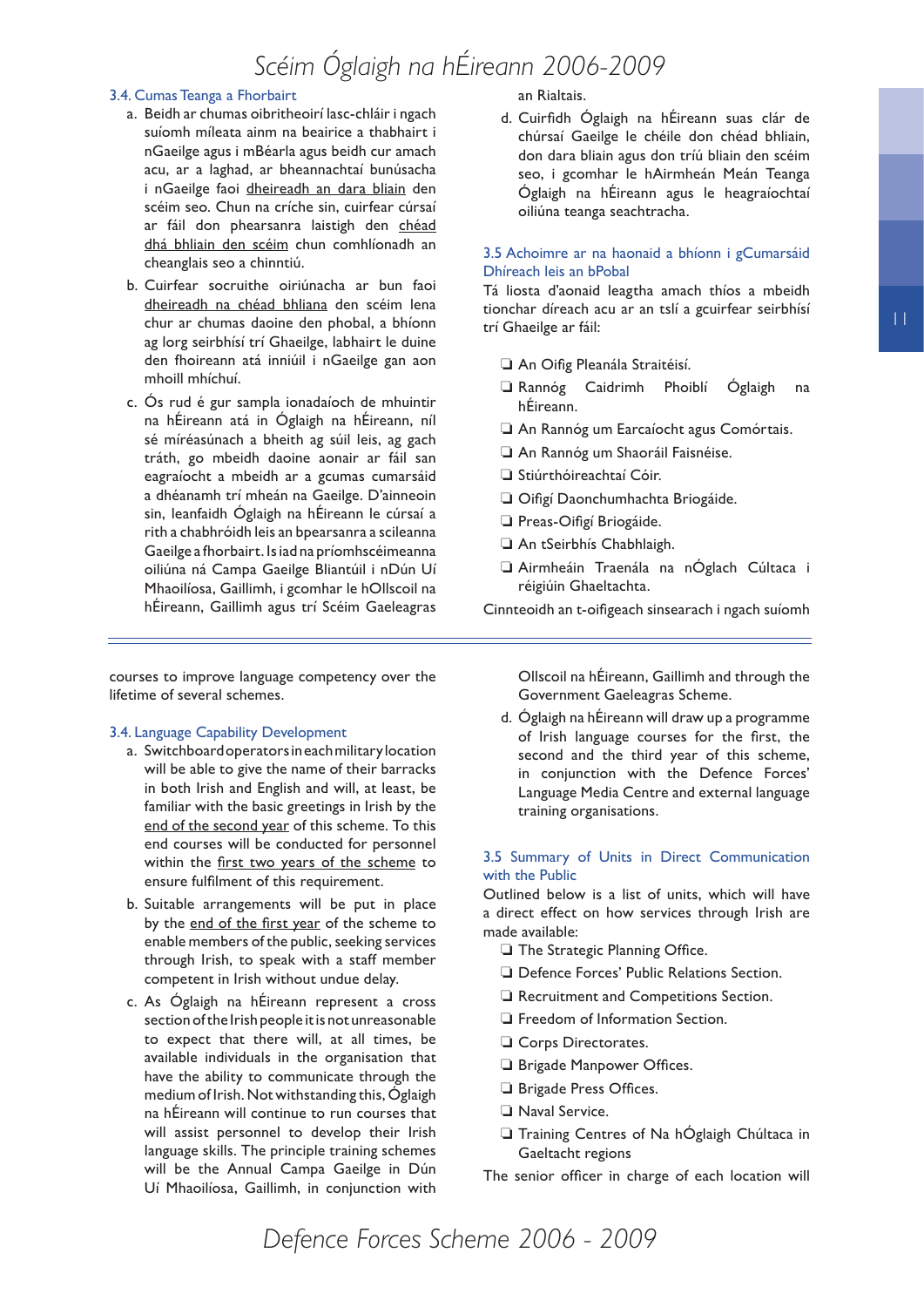go mbeídh lán-eolas ag an bhfoireann ar fhreagrachtaí Óglaigh na hÉireann faoi Acht na dTeangacha Oifigiúla. Aithneoidh an suirbhé a stiúrfar, de réir mhír 3.3, aon ghannchion in acmhainneacht teanga sna réimsí sin. I gcás go n-aithnítear gannchion, tabharfar tosaíocht do na suímh sin i leith oiliúna teanga ionnas go mbeidh duine amháin ar a laghad den fhoireann in ann déileáil go héifeachtach trí mheán na Gaeilge le custaiméirí seachtracha faoi dheireadh na scéime seo.

#### 3.6 An Ghaeltacht

Cé nach bhfuil aon Bheairic nó Post le foireann bhuan de chuid Óglaigh na hÉireann i réigiúin Ghaeltachta tá airmheáin treanála de chuid na nÓglach Cúltaca le foireann ar bhonn páirtaimseartha, áfach, sna suímh seo a leanas:

- ❏ Carna
- ❏ Maigh Cuilinn
- ❏ An Cheathrú Rua.
- ❏ An Daingean

Cinnteoidh Óglaigh na hÉireann, faoi 2012, go mbeidh an Ghaeilge an teanga oibre sna láithreáin seo. Chun na críche sin, beidh aon bhróisiúir, aon bhileoga nó aon fhoirmeacha a bheith dírithe ar aird an phobail i réigiúin Ghaeltachta i nGaeilge amháin nó i nGaeilge agus i mBéarla faoi aon chlúdach

ensure that their staffs are fully aware of the responsibilities of Óglaigh na hÉireann under the Official Languages Act. The survey alluded to at paragraph 3.3 will identify any shortfall of language capability in these areas. Where a shortfall is identified these locations will receive priority for language training purposes so that at least one staff member will be capable of dealing effectively through Irish with external customers by the end of this scheme.

#### 3.6 An Ghaeltacht

While there are no permanently manned Barracks or Posts of Óglaigh na hÉireann in Gaeltacht regions there are, however, training centres of na hÓglaigh Chúltaca manned on a part-time basis in the following locations:

- ❏ Carna
- ❏ Maigh Cuilinn
- ❏ An Cheathrú Rua.
- ❏ An Daingean

Óglaigh an hÉireann will ensure that, by 2012, Irish will become the working language of these locations. To this end any brochures, leaflets or forms directed for the attention of the public in Gaeltacht regions will be in the Irish language only or in both the Irish and English languages under one cover.

#### amháin.

3.7 Imlíne de chur chuige na hEagraíochta maidir le leagan amach agus dearadh dátheangach (ar ábhar clóite, éadach, trealamh agus feithiclí)

Is é Polasaí Óglaigh na hÉireann a chinntiú go mbeidh tús áite tugtha don Ghaeilge ar gach stáiseanóireacht, ceann litreach, teimpléid & lipéad ríomhaireachta agus freisin laistigh d'fhoilseacháin mar atá leagtha síos faoi Acht na dTeangacha Oifigiúla chomh maith.<sup>6</sup> Thairis sin, is é polasaí Óglaigh na hÉireann ná chinntiú gurb í an Ghaeilge amháin a bheidh le feiceáil ar fheathail agus ar shuaitheantais ar éadach, trealamh agus feithiclí míleata.

#### 3.8 Foclóir Míleata

Tabharfaidh Óglaigh na hÉireann an Foclóir Míleata cothrom le dáta agus eiseoidh siad é mar leabhar tagartha do théarmaí míleata chuig gach suíomh laistigh den eagraíocht. Beidh an Foclóir Míleata críochnaithe faoi dheireadh na chéad sé mhí den scéim seo.

#### 3.9 Cúrsaí Gairme

Beidh míreanna d'fheasacht ar an nGaeilge i ngach siolabas cúrsa gairme le héifeacht ó dheireadh na chéad bhliana den scéim seo.

 Treoir Riaracháin A8 Óglaigh na hÉireann, Caib 5, l.4,5 & Aguisín 'B' & Acht na dTeangacha Oifigiúla, Cuid 3, fo-mhír 9 & 10

3.7 Outline Organisations approach to bilingual layout and design (on print material, clothing, equipment and vehicles)

It is the Policy of Óglaigh na hÉireann to ensure that the Irish language is given prominence on all stationery, letterheads, computer templates & labels and also within publications as outlined under the Official Languages Act.<sup>6</sup> Furthermore it is the policy of Óglaigh na hÉireann to ensure that Irish only is displayed on emblems and badges on military clothing, equipment and vehicles.

#### 3.8 Foclóir Míleata

Óglaigh na hÉireann will update the Military Dictionary and issue it as a reference book for military terminology to all locations within the organisation. The Foclóir Míleata will be completed by end of the first six months of this scheme

#### 3.9 Career Courses

Irish language awareness elements will be included in all career course syllabi with effect from the end of the first year of this scheme.

 Defence Forces Administration Instruction A8 Chpt 5, p.4,5 & Annex 'B' & Official Languages Act Part 3 subparagraph 9 & 10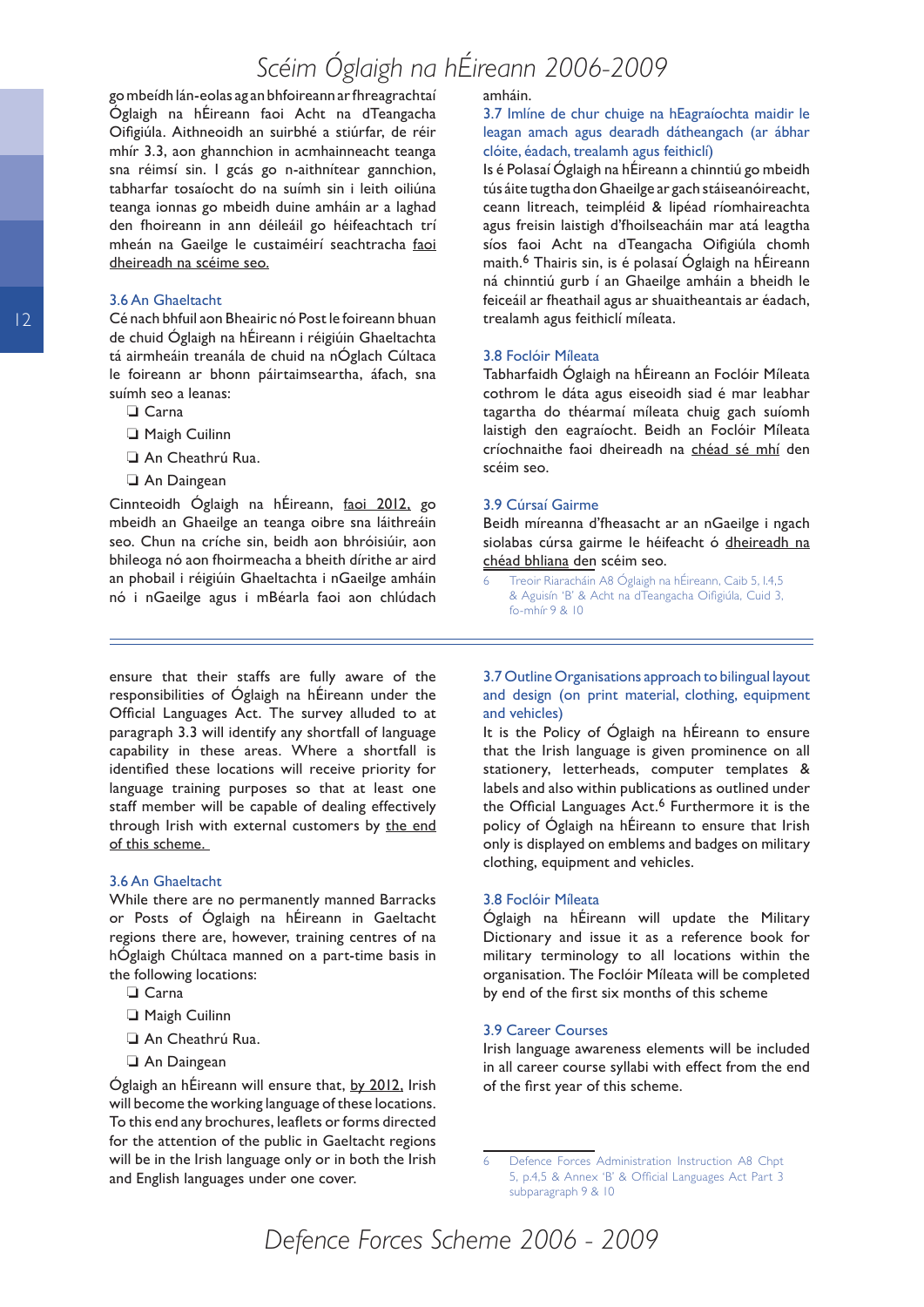**Aguisín 'A' Líne ama chun soláthar seirbhísí trí Ghaeilge a chríochnú.**

**Annex 'A' Time line for completion of the provision of services in Irish.** 13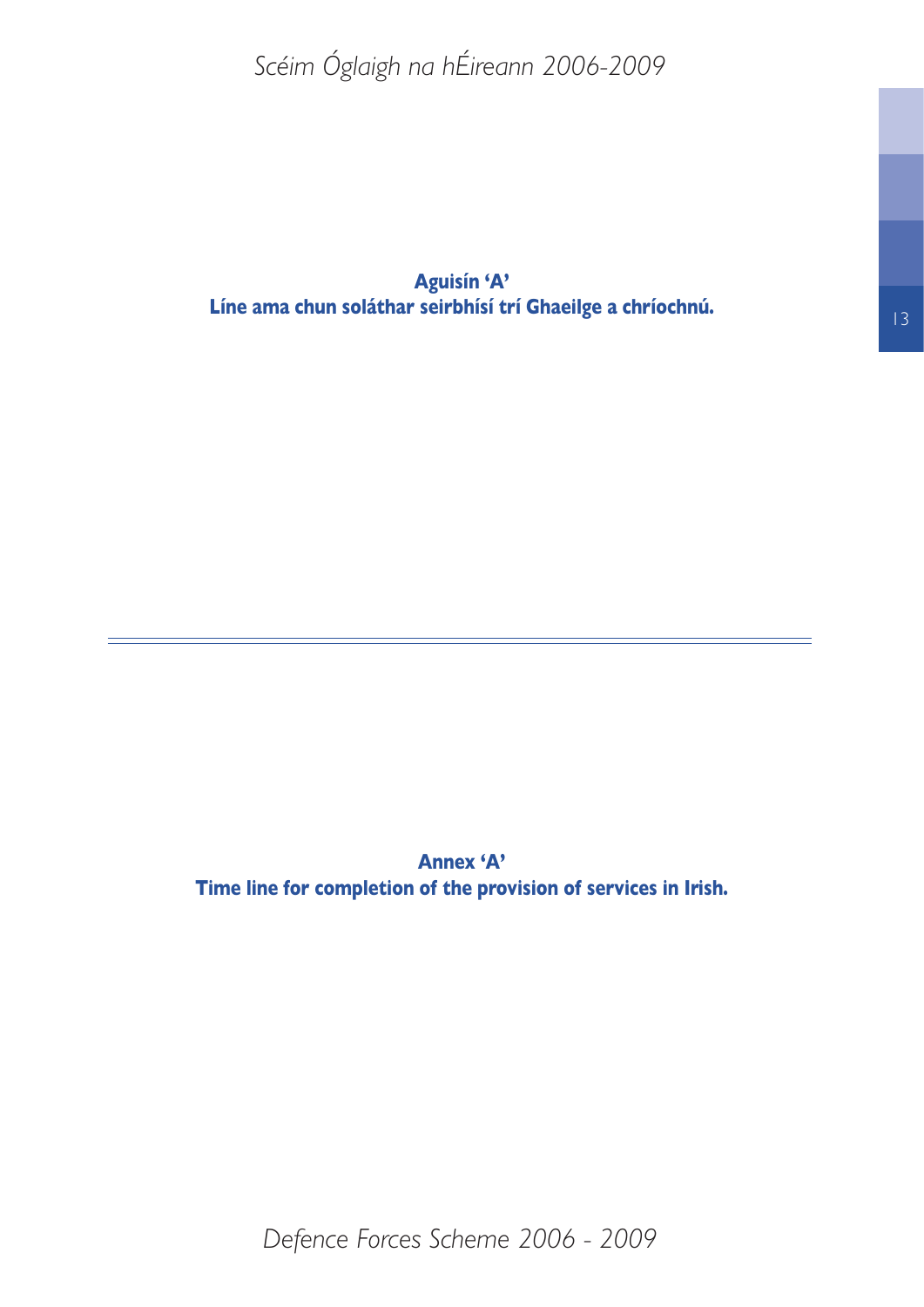| <b>1989</b>                                                                    |                                                |                 |                                                                                                                                                                          |                                  |                                  |                                     |
|--------------------------------------------------------------------------------|------------------------------------------------|-----------------|--------------------------------------------------------------------------------------------------------------------------------------------------------------------------|----------------------------------|----------------------------------|-------------------------------------|
|                                                                                | Le hÉifeacht Láithreach                        | An Chead Se Mhi | Faoi Dheireadh na Chéad<br><b>Bhliana</b>                                                                                                                                | Faoi Dheireadh an Dara<br>Bliain | Faoi Dheireadh an Triú<br>Bliain |                                     |
| Oifigeach Sinsearach<br>freagrach do chúrsaí<br>Gaeilge a cheapadh.            |                                                |                 |                                                                                                                                                                          |                                  |                                  |                                     |
| dátheangach a uasghrádú.<br>Láithreán gréasáin                                 |                                                |                 |                                                                                                                                                                          |                                  |                                  |                                     |
| Foirmeacha larratais ar<br><u>ienii</u>                                        |                                                |                 |                                                                                                                                                                          |                                  |                                  |                                     |
| Doiciméid straitéiseacha<br>faoi TBS a fhoilsiú.                               |                                                |                 |                                                                                                                                                                          |                                  |                                  |                                     |
| chomhfhreagrais.<br>Stáiseanóireacht                                           |                                                |                 |                                                                                                                                                                          |                                  |                                  |                                     |
| Cártaí Aitheantais<br>Phearsanta                                               |                                                |                 |                                                                                                                                                                          |                                  |                                  |                                     |
| ar threalamh, éadach agus<br>Suaitheantais agus feathail<br>feithiclí míleata. |                                                |                 | Ag tosú láithreach le <b>gach</b> trealamh, éadach agus feithicil <mark>nua</mark> a cheannófar, is <mark>Gaeilge amháin</mark> a bheidh ar taispeáint.                  |                                  |                                  | Scéim Óglaigh na hÉireann 2006-2009 |
| Foirmeacha Airm (Sean)                                                         |                                                |                 | AF/118/180/364                                                                                                                                                           | AF/39/ 236/ 429                  | AF/ 338/ 673D/ 442               |                                     |
| Foirmeacha Airm (Nua)                                                          |                                                |                 |                                                                                                                                                                          |                                  |                                  |                                     |
| Foirmeacha Coitianta<br>d'úsáid sheachtrach                                    |                                                |                 |                                                                                                                                                                          |                                  |                                  |                                     |
| Bileoga agus leabhráin<br>eolais.                                              | Leabhráin eolais daltais<br>agus printíseachta |                 | Gach leabhrán earcaíochta<br>agus bolscaireachta eile.                                                                                                                   |                                  |                                  |                                     |
| Rialacháin & Treoracha<br>Riaracháin Óglaigh na<br>hÉireann                    |                                                |                 |                                                                                                                                                                          |                                  |                                  |                                     |
| Oiliúint Teanga Foirne sa<br>Rannóg um Earcaíocht<br>agus Comórtais            |                                                |                 | Tús a chur le hoiliúint don oifig seo agus leanúint leis an oiliúint sin de réir mar a<br>mheastar is gá chun ceanglais Óglaigh na hÉireann don todhchaí a chomhlíonadh. |                                  |                                  |                                     |

Aguisín 'A' - Líne ama chun soláthar seirbhísí trí Ghaeilge a chríochnú. **Aguisín 'A' – Líne ama chun soláthar seirbhísí trí Ghaeilge a chríochnú.**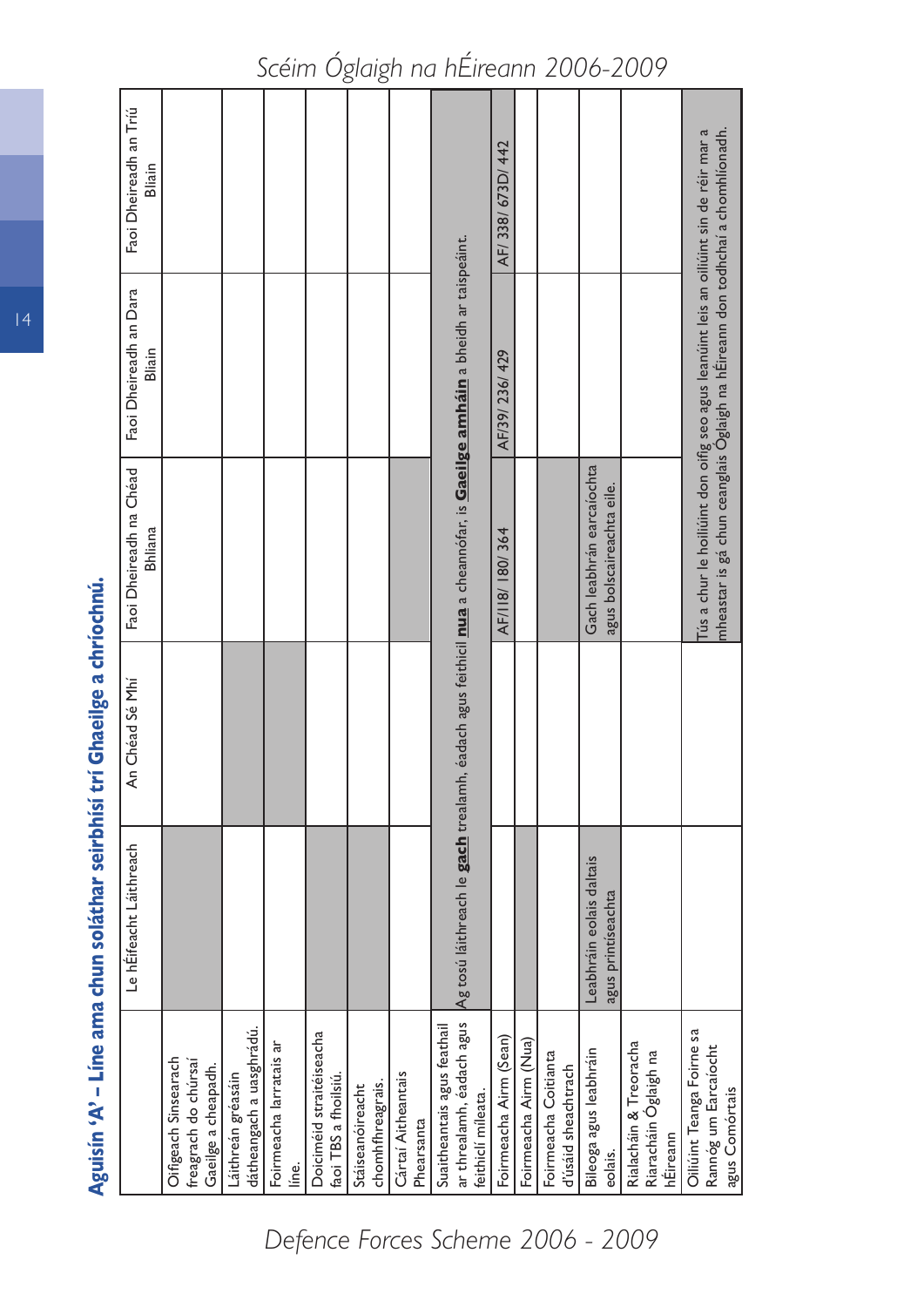|                                                                        | Annex 'A' - Time line for completion of the provision of services in Irish. |                  |                                                                              |                                                                                 |                      |
|------------------------------------------------------------------------|-----------------------------------------------------------------------------|------------------|------------------------------------------------------------------------------|---------------------------------------------------------------------------------|----------------------|
|                                                                        | With Immediate Effect                                                       | First Six Months | By End of First Year                                                         | By End of Second Year                                                           | By End of Third Year |
| Appoint a Senior Officer<br>responsible for Irish<br>Language matters. |                                                                             |                  |                                                                              |                                                                                 |                      |
| Upgrade bi-lingual web<br>site.                                        |                                                                             |                  |                                                                              |                                                                                 |                      |
| Application Forms on line.                                             |                                                                             |                  |                                                                              |                                                                                 |                      |
| Publication of strategic<br>Documents under SMI.                       |                                                                             |                  |                                                                              |                                                                                 |                      |
| Correspondence<br>stationery.                                          |                                                                             |                  |                                                                              |                                                                                 |                      |
| Personal ID Cards                                                      |                                                                             |                  |                                                                              |                                                                                 |                      |
| on military equipment,<br>clothing and vehicles.<br>Badges and emblems | Commencing immediately with all                                             |                  | new equipment, clothing and vehicle purchases, Irish only will be displayed. |                                                                                 |                      |
| Army Forms (Old)                                                       |                                                                             |                  | AF/118/180/364                                                               | AF/ 39/ 236/ 429                                                                | AF/ 338/ 673D/ 442   |
| Army Forms (New)                                                       |                                                                             |                  |                                                                              |                                                                                 |                      |
| Defence Act 154-198                                                    |                                                                             |                  |                                                                              |                                                                                 |                      |
| Common Forms for<br>external use.                                      |                                                                             |                  |                                                                              |                                                                                 |                      |
| Information leaflets and                                               | Cadetship and                                                               |                  | All other recruitment and                                                    |                                                                                 |                      |
| booklets.                                                              | apprenticeship information<br>booklets                                      |                  | promotional booklets.                                                        |                                                                                 |                      |
| Defence Forces'<br>Regulations &                                       |                                                                             |                  |                                                                              |                                                                                 |                      |
| Administration<br>Instructions                                         |                                                                             |                  |                                                                              |                                                                                 |                      |
| Staff Language Training<br>Competition Section<br>recruitment and      |                                                                             |                  | necessary to meet the requirements of Oglaigh na hEireann for the future.    | Commence training for this office and continue with such training as considered |                      |

15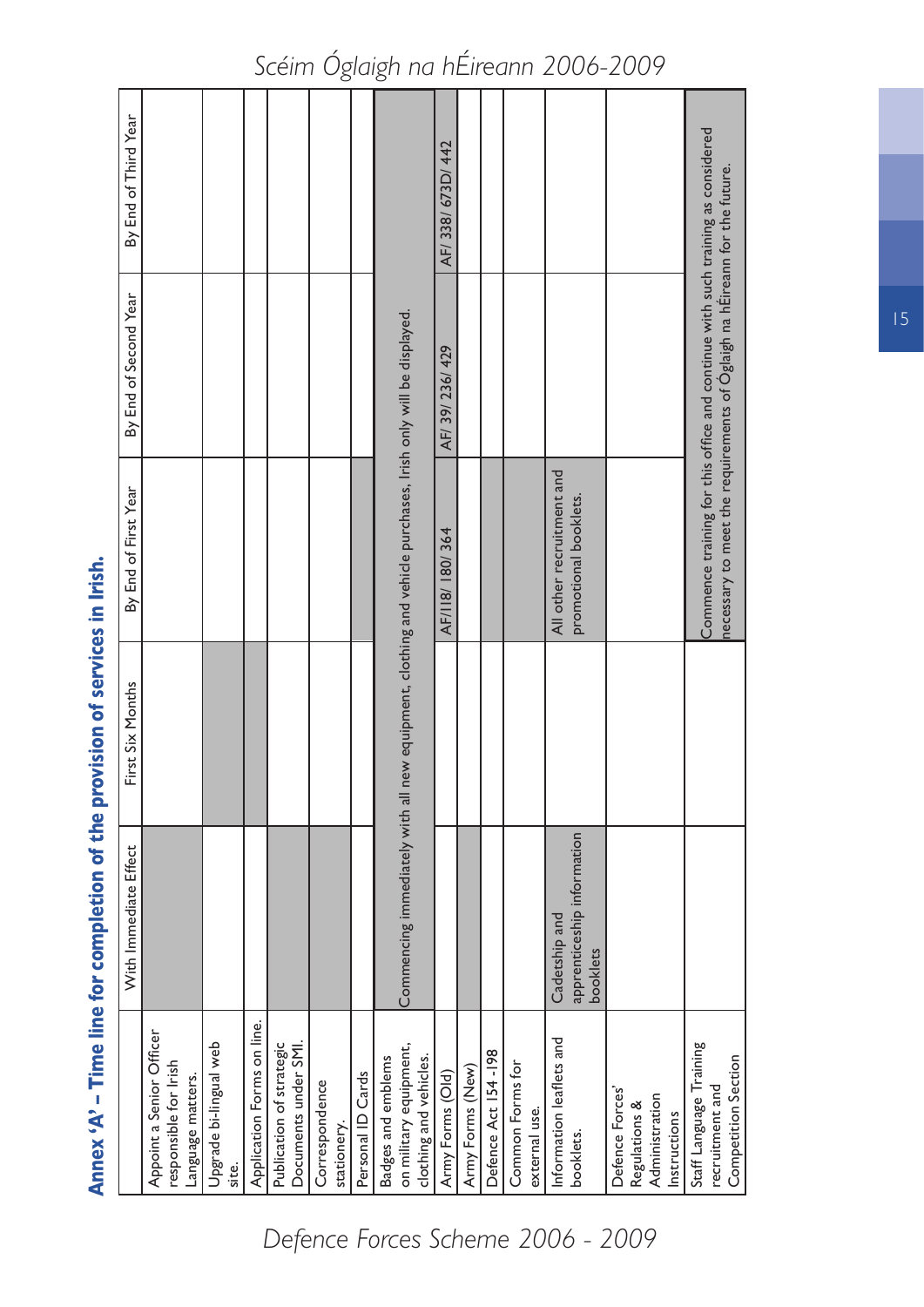|                                                                                                  | Le hÉifeacht Láithreach            | An Chéad Sé Mhí | Faoi Dheireadh na Chéad<br><b>Bhliana</b>                                            | Faoi Dheireadh an Dara<br>Bliain                                                                                                                        | Faoi Dheireadh an Triú<br>Bliain |
|--------------------------------------------------------------------------------------------------|------------------------------------|-----------------|--------------------------------------------------------------------------------------|---------------------------------------------------------------------------------------------------------------------------------------------------------|----------------------------------|
| a bheith i nGaeilge amháin.<br>Fógraí sna meáin Ghaeilge                                         |                                    |                 |                                                                                      |                                                                                                                                                         |                                  |
| Gach preasráiteas i<br>nGaeilge                                                                  |                                    |                 |                                                                                      |                                                                                                                                                         |                                  |
| Gach póstaer agus<br>bratach.                                                                    |                                    |                 |                                                                                      |                                                                                                                                                         |                                  |
| Cumarsáid san eagraíocht<br>teanga oifigiúil is rogha le<br>agus leis an eagraíocht sa<br>duine. |                                    |                 |                                                                                      |                                                                                                                                                         |                                  |
| Comhfhreagras tri<br>Ghaeilge                                                                    |                                    |                 |                                                                                      |                                                                                                                                                         |                                  |
| agus teachtaireachtaí ar<br>Freagraí uathoibríocha<br>ríomhphost                                 |                                    |                 |                                                                                      |                                                                                                                                                         |                                  |
| Uasghrádú ríomhairí                                                                              | An córas ríomhaireachta a uasghrád |                 | lú lena chinntiú go mbeidh sé in ann déileáil leis an nGaeilge – forbairt leanúnach. |                                                                                                                                                         |                                  |
| Seirbhísí Idirghníomhacha                                                                        |                                    |                 |                                                                                      |                                                                                                                                                         |                                  |
| Fógraí ó bhéal.                                                                                  |                                    |                 |                                                                                      |                                                                                                                                                         |                                  |
| Gaeilge laistigh d'Oglaigh<br>Suirbhé ar na Cainteoirí<br>na hÉireann                            |                                    |                 |                                                                                      |                                                                                                                                                         |                                  |
| Oiliúint d'oibritheoirí lasc-<br>chláir                                                          |                                    |                 |                                                                                      | Tosú faoi dheireadh bhliain a haon agus leanúint de sin de réir mar a mheastar is gá<br>chun ceanglais Oglaigh na hÉireann don todhchaí a chomhlíonadh. |                                  |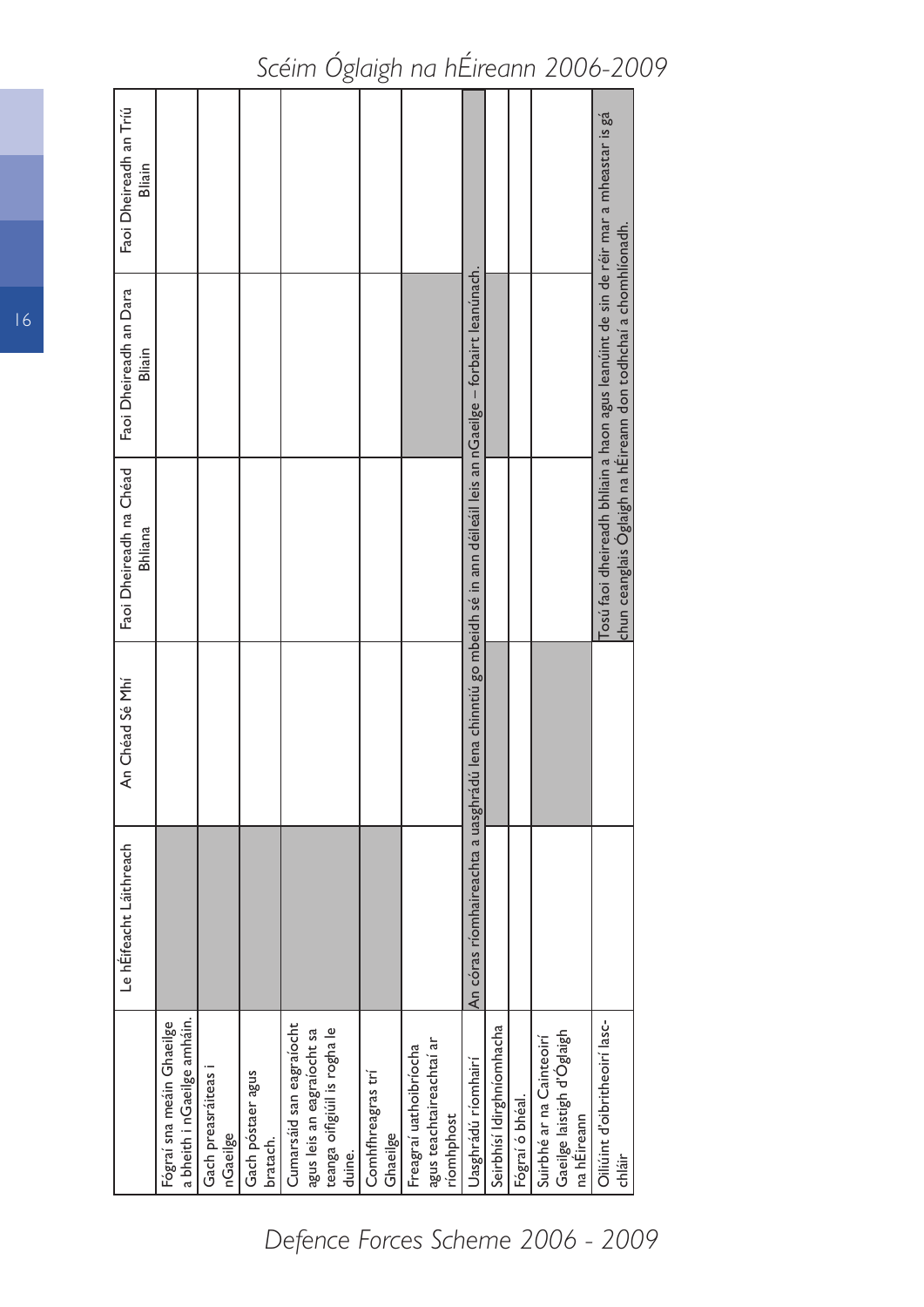|                                                                                         | With Immediate Effect | First Six Months                                                                                                  | By End of First Year                                | By End of Second Year                                                                 | By End of Third Year |
|-----------------------------------------------------------------------------------------|-----------------------|-------------------------------------------------------------------------------------------------------------------|-----------------------------------------------------|---------------------------------------------------------------------------------------|----------------------|
| Advertisements with Irish<br>language media in Irish<br>only.                           |                       |                                                                                                                   |                                                     |                                                                                       |                      |
| All press releases in Irish.                                                            |                       |                                                                                                                   |                                                     |                                                                                       |                      |
| All posters and banners.                                                                |                       |                                                                                                                   |                                                     |                                                                                       |                      |
| with the organisation in<br>Communication in and<br>the official language of<br>choice. |                       |                                                                                                                   |                                                     |                                                                                       |                      |
| Correspondence through<br>Irish                                                         |                       |                                                                                                                   |                                                     |                                                                                       |                      |
| Electronic disclaimers on<br>computers                                                  |                       |                                                                                                                   |                                                     |                                                                                       |                      |
| Computer upgrade                                                                        |                       | $\mathsf{Upgrad}$ e computer system to ensure it is capable of handling the Irish language – ongoing development. |                                                     |                                                                                       |                      |
| Interactive services                                                                    |                       |                                                                                                                   |                                                     |                                                                                       |                      |
| Oral announcements                                                                      |                       |                                                                                                                   |                                                     |                                                                                       |                      |
| within Óglaigh na hÉireann<br>Survey of Irish Speakers                                  |                       |                                                                                                                   |                                                     |                                                                                       |                      |
| Training Switchboard<br>operators                                                       |                       |                                                                                                                   | requirements of Oglaigh na hÉireann for the future. | Commencing by end of year one and continuing as considered necessary to meet the $\,$ |                      |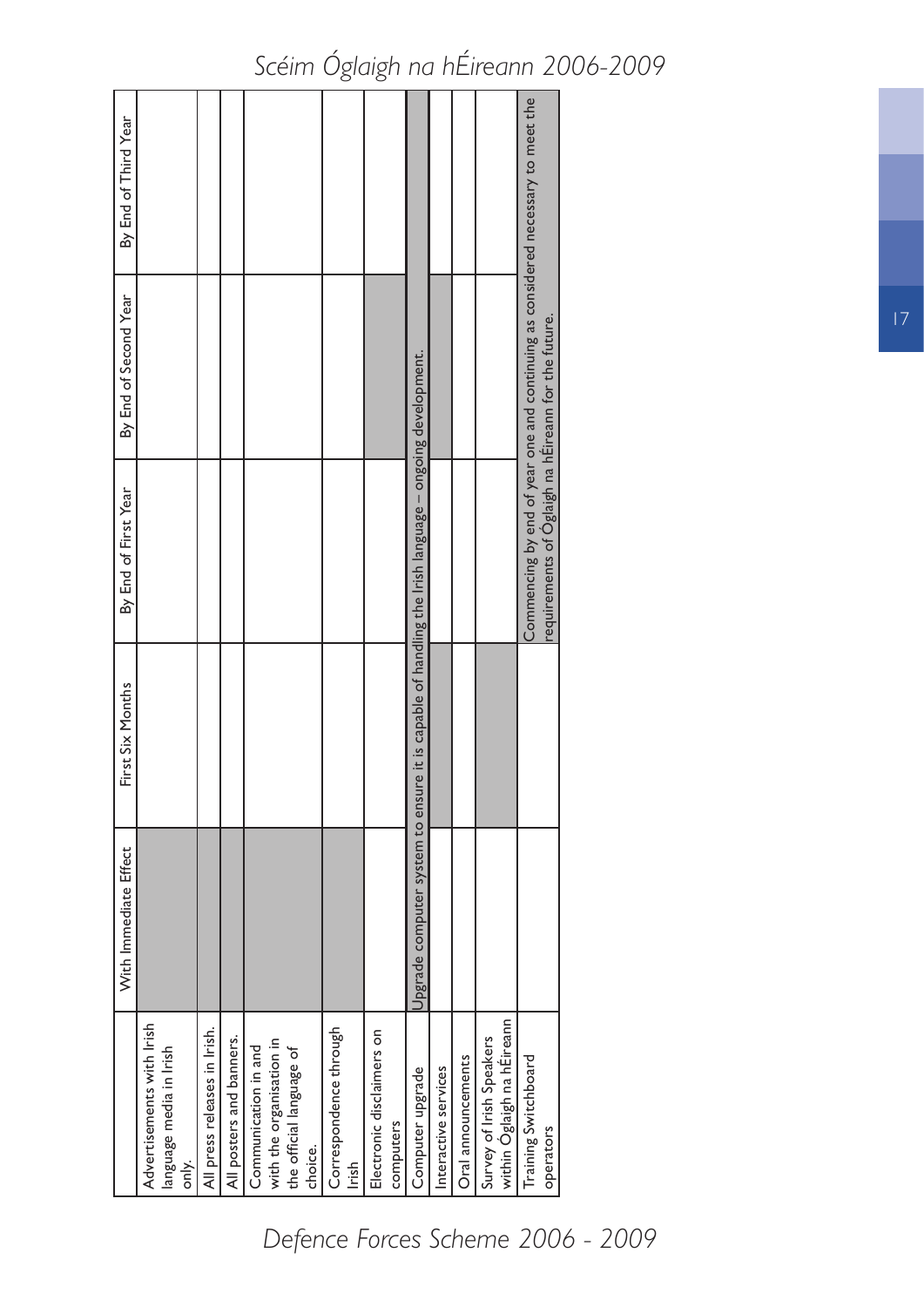## **Aguisín 'B' Liosta de na Foirmeacha Airm atá le leasú go dtí formáid**

| <b>UIMHIR RC</b> | <b>UIMH. FA</b> | <b>AINM</b>                                                                                                | <b>STÁDAS</b>                        |
|------------------|-----------------|------------------------------------------------------------------------------------------------------------|--------------------------------------|
| 1273924          | 6               | Éileamh míosúil Oifigeach ar liúntas leanaí                                                                |                                      |
| 1273965          | 6A              | Foirm Éilimh Liúntas Leanaí d'ONC/ Saighdiúirí<br>Singil                                                   |                                      |
| 1273927          | $\mathbf{H}$    | Foirm chomhaontaithe. Talamh a áitiú ag Óglaigh<br>na hÉireann.                                            |                                      |
| 1274893          | 34              | Foirm iarratais ar bhonn seirbhíse                                                                         |                                      |
| 1274897          | 39              | Foirm leithranna chuig cleithiúnaí ag saighdiúr<br>neamhphósta                                             |                                      |
| 1274907          | 54              | Ceathrú pósta - foirm iarratais                                                                            |                                      |
| 1274994          | 81              | Éileamh ar dhíolúine ó asbhaint pá i ndáil le háitiú<br>ceathrú oifigeach singil                           |                                      |
|                  |                 |                                                                                                            |                                      |
|                  |                 |                                                                                                            |                                      |
|                  |                 |                                                                                                            |                                      |
| 1273542          | 97              | larratas ar urscaoileadh ó na Buan-Óglaigh                                                                 |                                      |
| 1275018          | 97A             | larratas ar aistriú go dtí an Cúltaca Fear (Céad<br>Líne)                                                  |                                      |
| 1275020          | 97B             | larratas ar urscaoileadh (foirm fhada)                                                                     | 3/396190                             |
| 1275023          | 100             | Foirm do Thuairisc na bPóilíní Airm                                                                        |                                      |
| 1275046          | 118             | Pas saoire                                                                                                 |                                      |
| 1273784          | 180             | Éileamh ar liúntas cothabhála.                                                                             |                                      |
| 1282960          | 229             | larratas chun leanúint i mbun seirbhíse (Alt 68<br>den Acht).                                              |                                      |
|                  |                 |                                                                                                            |                                      |
| 1282963          | 232             | Foirm athfhruilithe - cúltaca.                                                                             |                                      |
| 1283000          | 236             | larratas ar phost nó aistriú.                                                                              |                                      |
| 1283025          | 249             | Foirm fianaithe - An Slua Muirí                                                                            | Corpraithe in<br>AF 349 féach 3/2477 |
| 1283029          | 252             | Foirm athfhruilithe - An Fórsa Cosanta Áitiúil<br>agus An Slua Muirí.                                      |                                      |
| 1283049          | 338             | Foirm le comhlánú sula ndéantar iarratas ar<br>Liostáil                                                    |                                      |
| 1283331          | 339             | Foirm fianaithe – Na Buan-Óglaigh                                                                          |                                      |
| 1283332          | FA 339          | Foirm fianaithe - Na Buan-Óglaigh (Leagan<br>Gaeilge).                                                     |                                      |
| 1283333          | 340             | Fíorú ar mhionsonraí iarrthóra ar liostáil                                                                 |                                      |
| 1283334          | FA 340          | Fíorú ar mhionsonraí iarrthóra ar liostáil (Leagan<br>Gaeilge).                                            |                                      |
| 1283341          | 346             | Fógra le tabhairt d'fhear roimh liostáil.                                                                  |                                      |
| 1283342          | FA 346          | Fógra le tabhairt d'fhear roimh liostáil. (Leagan<br>Gaeilge)                                              |                                      |
| 1283050          | 349             | larratas ar fhadú seirbhíse nó aistriú go dtí an<br>Cúltaca Fear (Céad Líne). Corpraíonn AF249<br>freisin. | Mar-77                               |
| 1283348          | 350             | larratas ar fhadú ar thréimhse seirbhíse sa<br>Chúltaca Fear. (Céad Líne)                                  |                                      |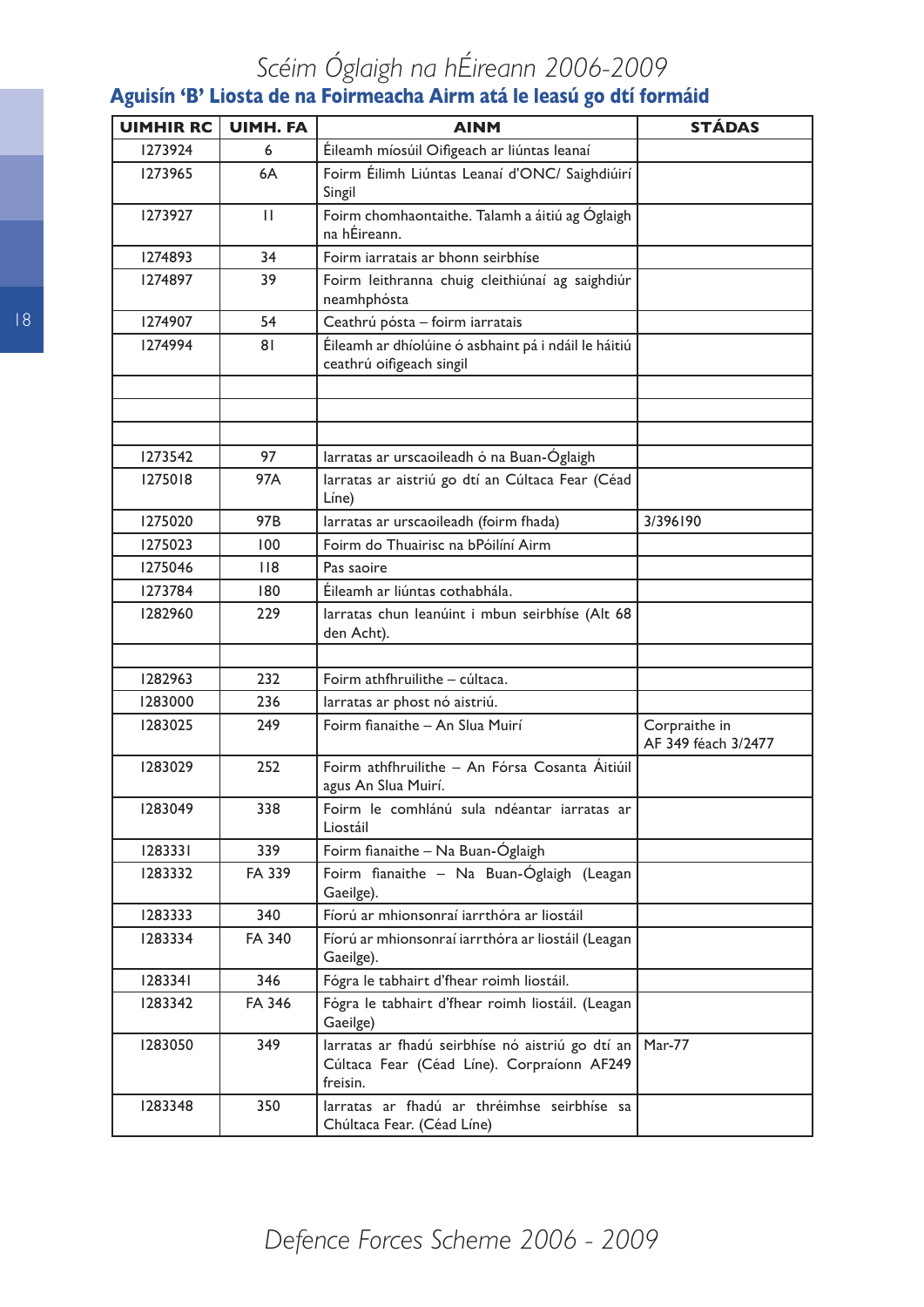### **Annex 'B' List of Army Forms to be amended to a bi-lingual format.**

| D.O.D<br>NUMBER | <b>AF NO</b> | <b>NAME</b>                                                                                                        | <b>STATUS</b>                        |
|-----------------|--------------|--------------------------------------------------------------------------------------------------------------------|--------------------------------------|
| 1273924         | 6            | Officers monthly claim for children's allowance                                                                    |                                      |
| 1273965         | 6A           | Children's Allowance Claim Form for NCO's<br>Ptes's                                                                |                                      |
| 1273927         | $\mathbf{H}$ | Form of agreement. Occupation of lands by<br><b>Defence Forces</b>                                                 |                                      |
| 1274893         | 34           | Service medal application form                                                                                     |                                      |
| 1274897         | 39           | Form of allotment to a dependant by an<br>unmarried soldier                                                        |                                      |
| 1274907         | 54           | Married quarters - application form                                                                                |                                      |
| 1274994         | 81           | Claim for exemption from deduction from<br>pay in respect of occupation of single officers'<br>quarters            |                                      |
| 1273542         | 97           | Application for discharge Permanent Defence<br>Force                                                               |                                      |
| 1275018         | 97A          | Application for transfer to the Reserve of Men<br>(First Line)                                                     |                                      |
| 1275020         | 97B          | Application for discharge (long form)                                                                              | 3/396190                             |
| 1275023         | 100          | Military Police Report Form                                                                                        |                                      |
| 1275046         | 118          | Leave pass                                                                                                         |                                      |
| 1273784         | 180          | Claim for subsistance allowance.                                                                                   |                                      |
| 1282960         | 229          | Application to continue in service (Section 68<br>of the Act).                                                     |                                      |
| 1282963         | 232          | Re-engagement form- reservists.                                                                                    |                                      |
| 1283000         | 236          | Application for posting or transfer.                                                                               |                                      |
| 1283025         | 249          | Attestation form An Slua Muiri.                                                                                    | Incorporated in<br>AF 349 see 3/2477 |
| 1283029         | 252          | Re-engagement form-An Forsa Cosanta Aitiuil<br>and An Slua Muiri.                                                  |                                      |
|                 |              |                                                                                                                    |                                      |
| 1283049         | 338          | Form to be completed prior to applying for<br>Enlistment                                                           |                                      |
| 1283331         | 339          | Attestation form - Permanent Defence Force                                                                         |                                      |
| 1283332         | FA 339       | Attestation form -Permanent Defence Force<br>(Irish version).                                                      |                                      |
| 1283333         | 340          | Verification of details of candidate<br>for<br>enlistment                                                          |                                      |
| 1283334         | FA 340       | Verification of details of candidate for enlistment<br>(Irish version).                                            |                                      |
| 1283341         | 346          | Notice to be given to man prior to enlistment.                                                                     |                                      |
| 1283342         | FA 346       | Notice to be given to man prior to enlistment.<br>(Irish Version)                                                  |                                      |
| 1283050         | 349          | Application for extension of service or transfer<br>to the Reserve of Men (First Line).Also<br>incorporates AF 249 | <b>Mar-77</b>                        |
| 1283348         | 350          | Application to extend period of service in the<br>Reserve of Men.(First Line).                                     |                                      |
| 1273797         | 351          | Form of parental consent-enlistment under 18<br>years.                                                             |                                      |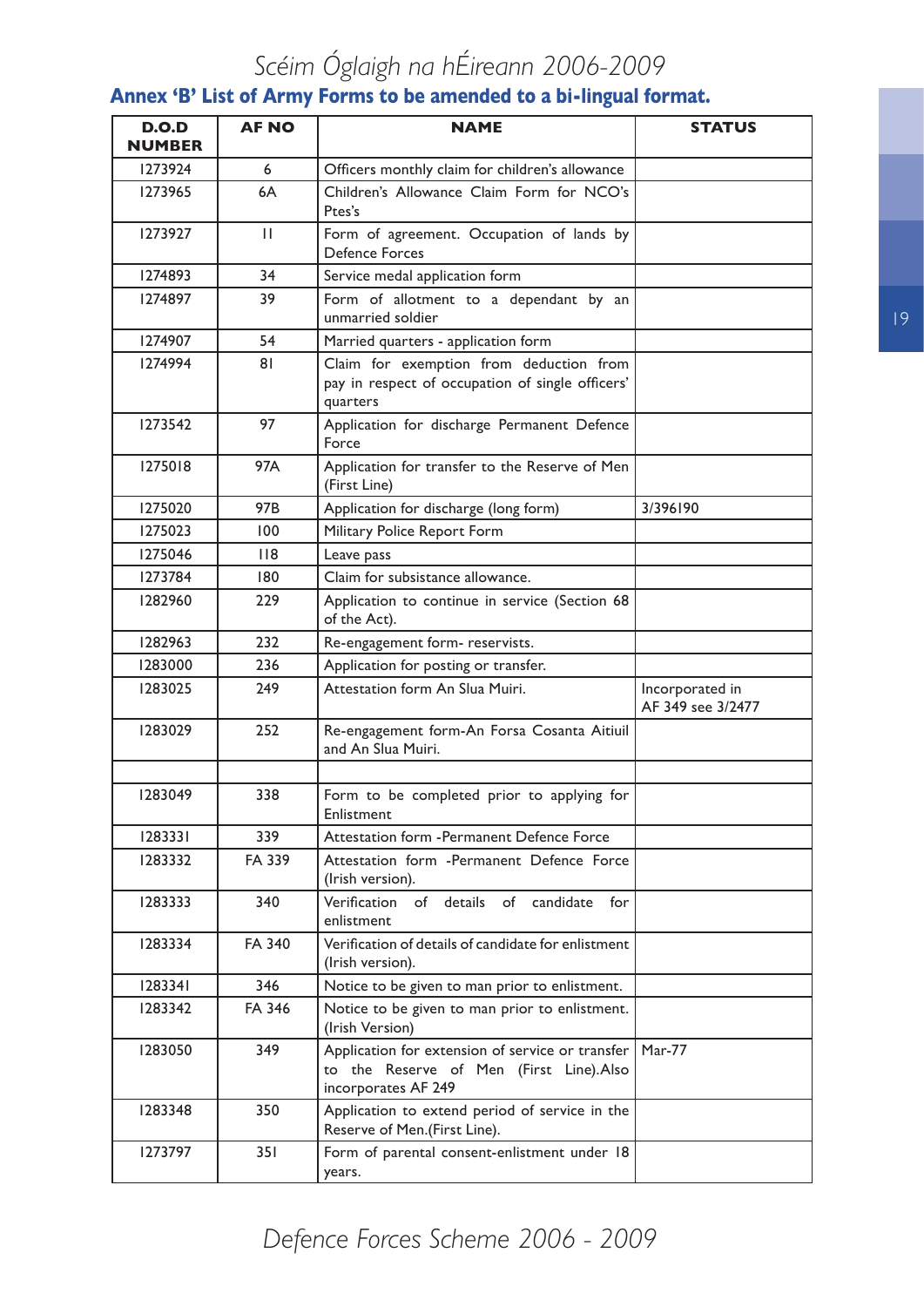*Scéim Óglaigh na hÉireann 2006-2009*

| <b>UIMHIR RC</b> | <b>UIMH. FA</b> | <b>AINM</b>                                                                                                                                   | <b>STÁDAS</b> |
|------------------|-----------------|-----------------------------------------------------------------------------------------------------------------------------------------------|---------------|
| 1273797          | 351             | Foirm do thoiliú tuismitheora - liostáil faoi 18<br>mbliana.                                                                                  |               |
| 1283375          | 364             | Pas buan - saoire áitiúil - codladh seachtrach.                                                                                               |               |
| 1283560          | 390             | Treoir Achomair d'fhir an Chúltaca Fear (Iú<br>Líne) maidir lena ndliteanais mar chúltacairí<br>(Corpraithe in L.A 89.)                       | Mar-59        |
| 1283562          | 392             | Fógra ó chúltacairí maidir le seoladh ar aistriú go<br>dtí an cúltaca.                                                                        |               |
| 1283566          | 396             | Fógra bliantúil den seoladh ag cúltacaire                                                                                                     |               |
| 1283604          | 428             | Barántais taistil - eisiúint ar aisíocaíocht.                                                                                                 |               |
| 1283606          | 429             | Foirm athfhruilithe - Na Buan-Óglaigh                                                                                                         |               |
| 1283607          | 430             | Cúltacairí ag athiontráil seirbhíse sna Buan-<br>Óglaigh                                                                                      |               |
|                  | 431             | Barántas saoire iarnróid - oifigigh.                                                                                                          |               |
| 1285983          | 432             | Comhbharántas pas agus iarnróid.                                                                                                              |               |
| 1283612          | 433             | Comhbharántas taistil agus fógra gairme amach<br>an Chúltaca.                                                                                 |               |
|                  | 442             | Pas - sibhialach le dul isteach i mbeairic.                                                                                                   |               |
| 1283631          | 451             | Tuarascáil Iontaoibheach Bhliantúil - Oifigigh                                                                                                |               |
|                  | 45I(N)          | Tuarascáil lontaoibheach Bhliantúil - Oifigigh<br>Cabhlaigh                                                                                   |               |
| 1283631          | 451 (FCA)       | Tuarascáil lontaoibheach Bhliantúil - Oifigigh<br>Cabhlaigh – An Fórsa Cosanta Áitiúil                                                        |               |
| 1283633          | 451 (SM)        | Tuarascáil lontaoibheach Bhliantúil - An Slua<br>Muirí                                                                                        |               |
| 1283636          | 453             | Fógra saoire ón Séiplíneach                                                                                                                   |               |
| 1283638          | 454             | Coimeádaí Tí - Éileamh míosúil an tSéiplinigh ina<br>leith.                                                                                   |               |
| 1283650          | 463             | Fógra de phostú chuig liosta neamhéifeachtach<br>(FCA).                                                                                       |               |
|                  | 464             | Meabhrán éadach agus trealamh a thabhairt suas<br>(FCÁ).                                                                                      | I léig        |
| 1283653          | 466             | Éileamh éadach agus trealamh a thabhairt suas<br>(FCA).                                                                                       | I léig        |
| 1283656          | 469(FCA).       | larratas ar phostú/aistriú fear (FCÁ).                                                                                                        |               |
| 1283657          | 469A(FCA)       | larratas ar aistriú/postú oifigeach (F.C.Á).                                                                                                  |               |
| 1283670          | 480             | <b>Teastas Oideachais</b>                                                                                                                     |               |
| 1283669          | <b>FA 480</b>   | Teastas Oideachais (Leagan Gaeilge)                                                                                                           |               |
| 1283704          | 503             | Foirm éilimh ar liúntas eisceachtúil - An tSeirbhís<br>Chabhlaigh                                                                             |               |
| 1283714          | 518             | Fógra d'fhear á chur féin ar fáil le liostáil sna<br>hÓglaigh Chúltaca, le haghaidh seirbhíse sa<br>Chúltaca Fear (An Fórsa Cosanta Áitiúil). |               |
| 1273811          | 522             | Áileamh<br>ar<br>liúntas míleáiste i ndáil<br>le<br>mótarfheithiclí a úsáid - FCA                                                             |               |
| 1283717          | 523             | larratas ar dheontas i gcabhair                                                                                                               |               |
| 1283720          | 525             | Fógra le seoladh chuig neasghaol nuair a ghlactar<br>fear isteach san ospidéal                                                                |               |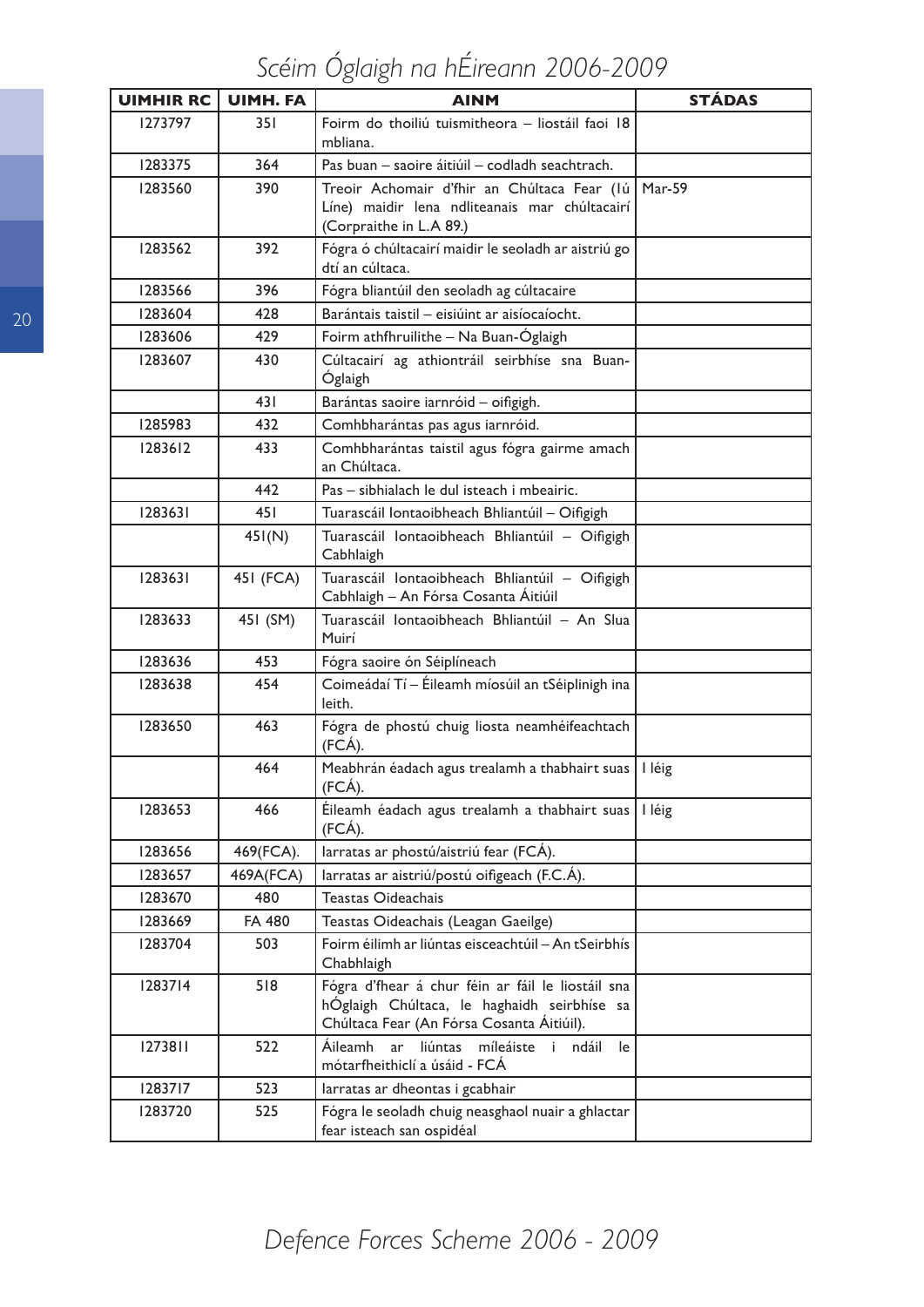| D.O.D<br><b>NUMBER</b> | <b>AF NO</b>  | <b>NAME</b>                                                                                                                                    | <b>STATUS</b> |
|------------------------|---------------|------------------------------------------------------------------------------------------------------------------------------------------------|---------------|
| 1283375                | 364           | Permanent pass - local leave-sleeping out.                                                                                                     |               |
| 1283560                | 390           | Brief Instruction for Men of the Reserve of Mar-59<br>Men(1st Line) in reguard to their Liabilities as<br>reservists (Incorporated in L.A 89.) |               |
| 1283562                | 392           | Notification by reservists as to address on<br>transfer to the reserve.                                                                        |               |
| 1283566                | 396           | Annual notification of address by reservist.                                                                                                   |               |
| 1283604                | 428           | Traveling warrants-issues on repayment.                                                                                                        |               |
| 1283606                | 429           | form-Permanent<br>Re-engagement<br>Defence<br>Force                                                                                            |               |
| 1283607                | 430           | Reservists re-entering service in the Permanent<br>Defence Force                                                                               |               |
|                        | 431           | Railway leave warrant -officers.                                                                                                               |               |
| 1285983                | 432           | Combined pass and railway warrant.                                                                                                             |               |
| 1283612                | 433           | The Reserve combined traveling warrant and<br>calling-out notice.                                                                              |               |
|                        | 442           | Pass-civilian to enter barracks.                                                                                                               |               |
|                        |               |                                                                                                                                                |               |
| 1283631                | 451           | Annual Confidential Report - Officers                                                                                                          |               |
|                        | 45I(N)        | Annual Confidential Report - Officers Naval                                                                                                    |               |
| 1283631                | 451 (FCA)     | Annual Confidential Report - Officers---- An<br>Forsa Cosanta Attuil                                                                           |               |
| 1283633                | 451 (SM)      | Annual Confidential---Slua Muiri.                                                                                                              |               |
| 1283636                | 453           | Notification of leave by Chaplain.                                                                                                             |               |
| 1283638                | 454           | Housekeeper---Chaplain's monthly claim for.                                                                                                    |               |
| 1283650                | 463           | Notification of posting to non-effective list<br>(FCA).                                                                                        |               |
|                        | 464           | Reminder to deliver up clothing and Equipment<br>(FCA).                                                                                        | Obsolete      |
| 1283653                | 466           | Demand to deliver up clothing and equipment<br>(FCA).                                                                                          | Obsolete      |
| 1283656                | 469(FCA).     | Application for posting/transfer of men (FCA).                                                                                                 |               |
| 1283657                | 469A(FCA)     | Application transfer/posting of officers (F.C.A).                                                                                              |               |
| 1283670                | 480           | Certificate of Education                                                                                                                       |               |
| 1283669                | <b>FA 480</b> | Certificate of Education (Irish Version)                                                                                                       |               |
| 1283704                | 503           | claim<br>form--Naval<br>Exceptional<br>allowance<br>Service                                                                                    |               |
| 1283714                | 518           | Notice to man offering himself for enlistment in<br>the Reserve Defence Force, for service in the<br>Reserve of Men (An Forsa Cosanta Aituil)  |               |
| 1273811                | 522           | Claim for mileage allowance in respect the use<br>of motor vehicles--FCA                                                                       |               |
| 1283717                | 523           | Application for grant-in-aid                                                                                                                   |               |
| 1283720                | 525           | Notification to be sent to the next-of-kin when<br>a man is admitted to hospital                                                               |               |
|                        | 525A          | Notification to be sent to next-of-kin a man is<br>admitted to hospital (Irish Version)                                                        |               |
| D.O.D<br><b>NUMBER</b> | <b>AF NO</b>  | <b>NAME</b>                                                                                                                                    | <b>STATUS</b> |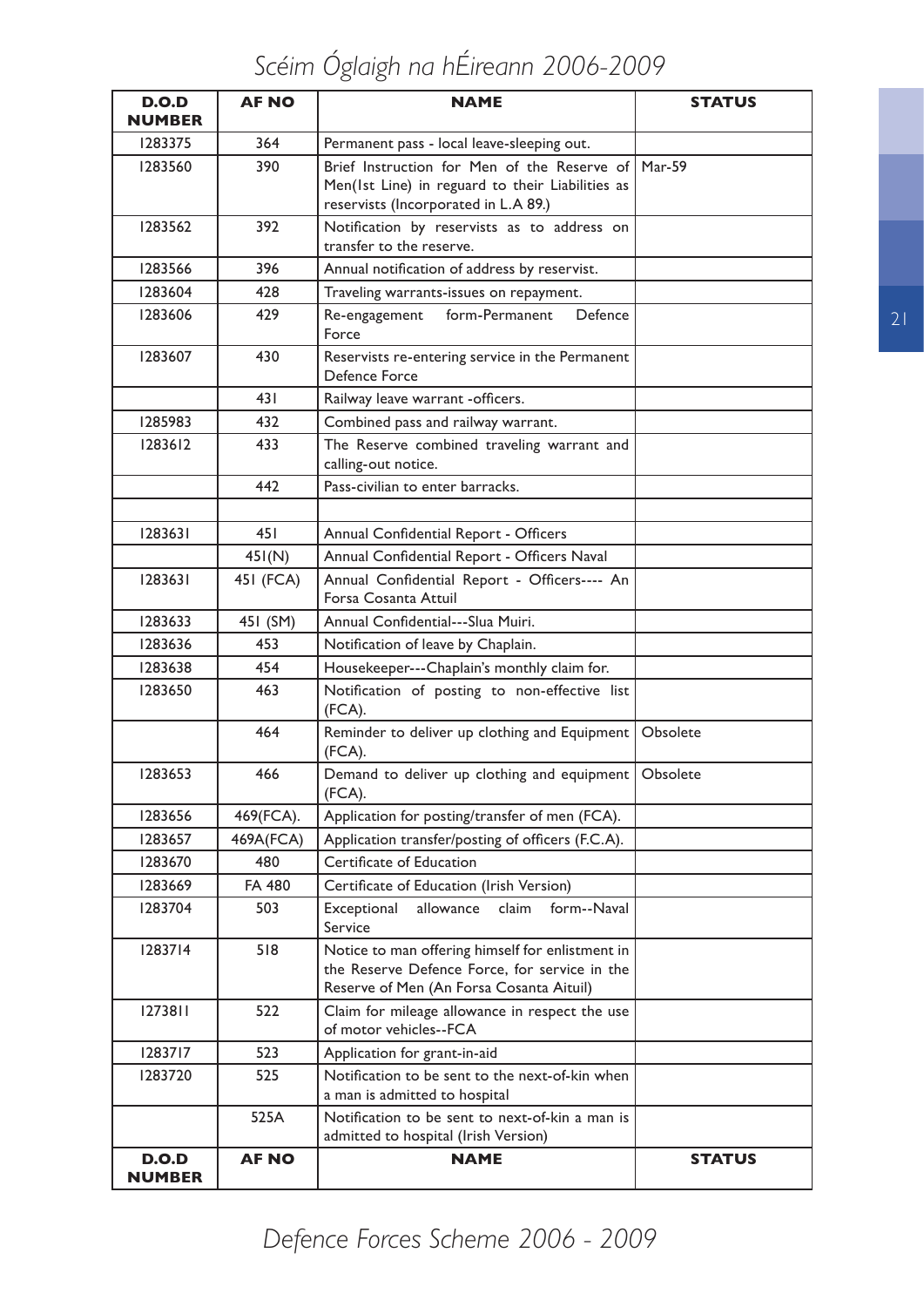*Scéim Óglaigh na hÉireann 2006-2009*

| <b>UIMHIR RC</b> | <b>UIMH. FA</b> | <b>AINM</b>                                                                                     | <b>STÁDAS</b>    |
|------------------|-----------------|-------------------------------------------------------------------------------------------------|------------------|
|                  | 525A            | Fógra le seoladh chuig neasghaol nuair a ghlactar<br>fear isteach san ospidéal (Leagan Gaeilge) |                  |
| 1283735          | 536             | Foirm na toghairme d'fhinnéithe sibhialacha                                                     |                  |
| 1283922          | 625             | Fógra de scaoileadh ó sheirbhís bhuan - oifigigh<br>na nOifigeach Cúltaca (Céad Líne).          |                  |
| 1283978          | 642             | larratas ar leanúint i mbun seirbhíse tar éis 21<br>bliain                                      |                  |
| 1284106          | 664             | Foirm do Ráiteas na bPóilíní Airm                                                               | 3/66168 / Inlíon |
| 1284107          | 664A            | Foirm do Ráiteas na bPóilíní Airm                                                               | 3/66168          |
| 1284108          | 665             | larratas chuig an nGarda Síochána ar Chúnamh<br>Teicniúil                                       | 3/674 15.        |
| 1284110          | 667             | Tuarascáil faoi Rún – NCOanna                                                                   | $3/6833$ I.      |
| 1284111          | 667A            | <b>ONC</b><br>Tuarascáil Thar Lear xxx<br>agus<br>SAIGHDIÚIRÍ SINGIIL                           |                  |
| 1284131          | 673D            | Uachtanna - foirm ghearr                                                                        |                  |
| 1284132          | 674             | larratas ar Cheadúnas Tiomána.                                                                  | 3/83717.         |
| 1284074          | 712             | Deimhniú urscaoilte ó xxxxx                                                                     |                  |
| 1273574          | 717             | Trialacha LIFE - Feabhsú Nós Saoil agus<br>Meastóireacht Aclaíochta                             |                  |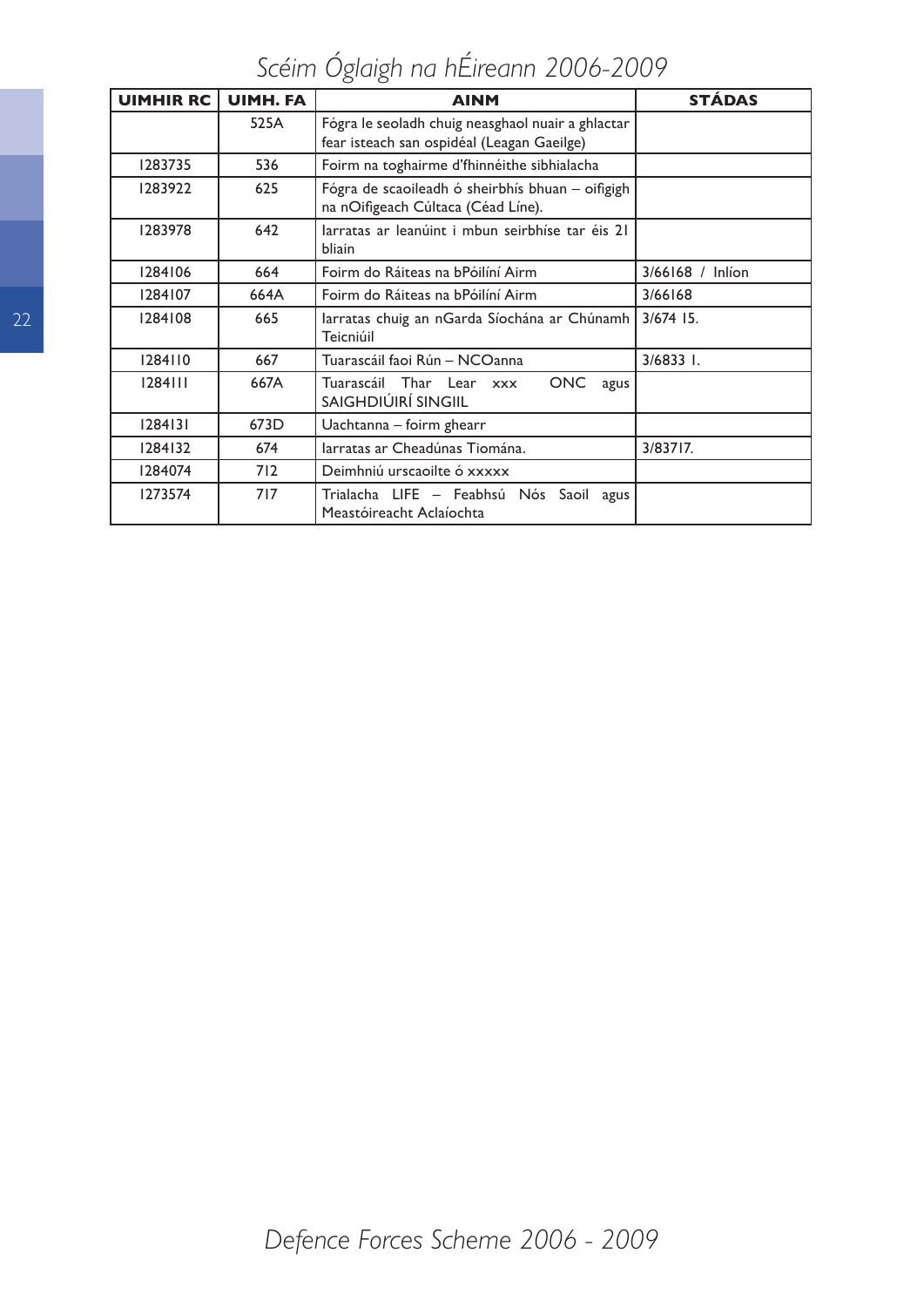| 1283735 | 536  | Form of summons to civilian witnesses                                                        |                      |
|---------|------|----------------------------------------------------------------------------------------------|----------------------|
| 1283922 | 625  | Notice of release from permanent service--<br>officers of the Reserve Officers (First Line). |                      |
| 1283978 | 642  | Application for continuance in service after 21<br>years                                     |                      |
| 1284106 | 664  | Military Police Statement Form                                                               | $3/66168$ / Intranet |
| 1284107 | 664A | Military Police Statement Form                                                               | 3/66168              |
| 1284108 | 665  | Application to Garda Siochana for Technical<br>Assistance                                    | 3/674 15.            |
| 1284110 | 667  | Confidential Report -N.C.O.s.                                                                | $3/68331$ .          |
| 1284111 | 667A | Overseas Report xxx N.C.O.s and PRIVATES                                                     |                      |
| 1284131 | 673D | Wills - short form                                                                           |                      |
| 1284132 | 674  | Application for Driving License.                                                             | 3/83717.             |
| 1284074 | 712  | Certificate of discharge from a xxxx                                                         |                      |
| 1273574 | 717  | Lifestyle Improvement and Fitness Evaluation<br><b>LIFE Tests</b>                            |                      |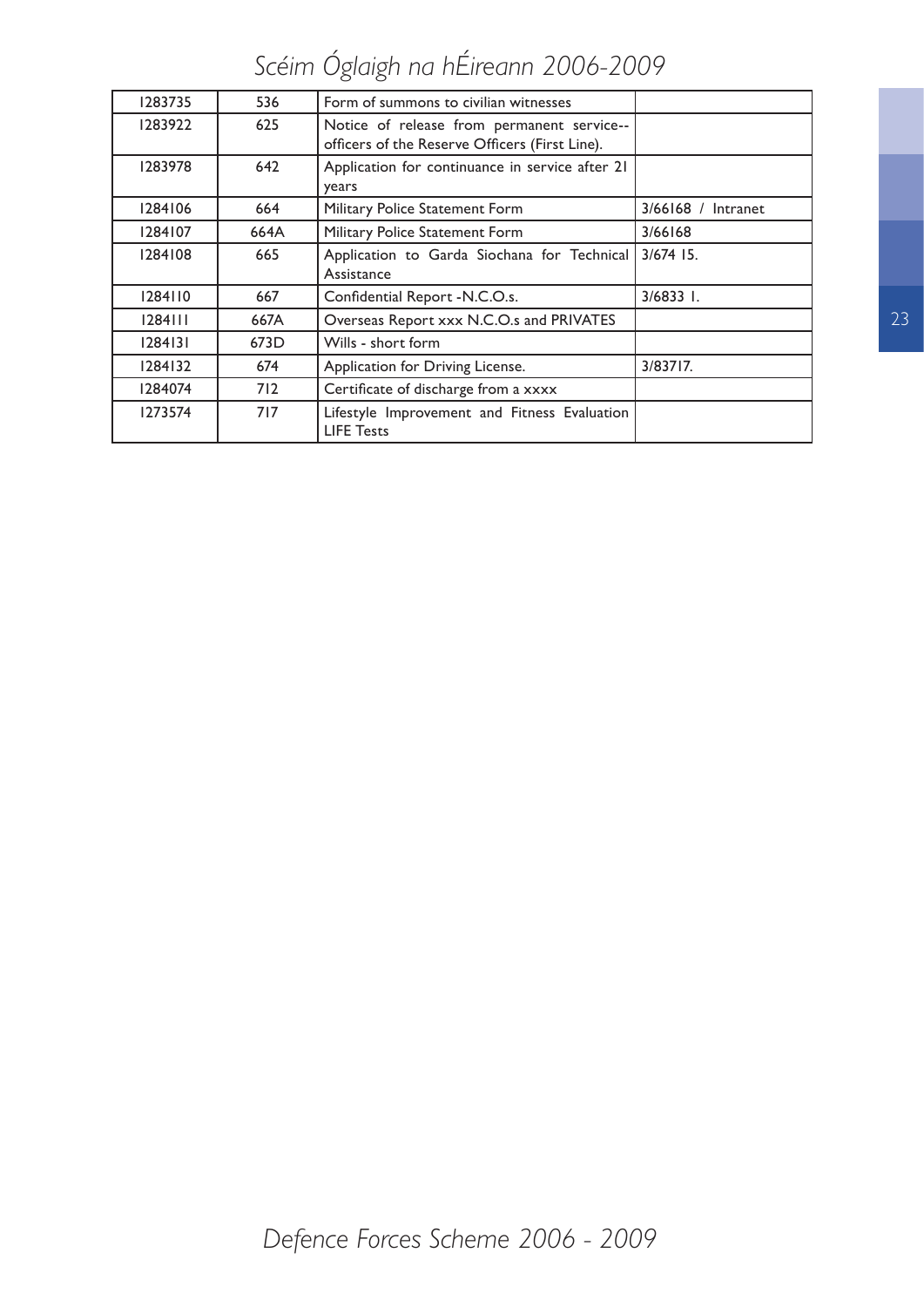TREOIR RIARACHÁN ÓGLAIGH NA HÉIREANN A8 CAIBIDIL 5

POLASAÍ TEANGACHA OIFIGIÚLA

### **Annex 'C' - Extracts from:**

DEFENCE FORCES ADMINISTRATIVE INSTRUCTION A8 CHAPTER 5

OFFICIAL LANGUAGES POLICY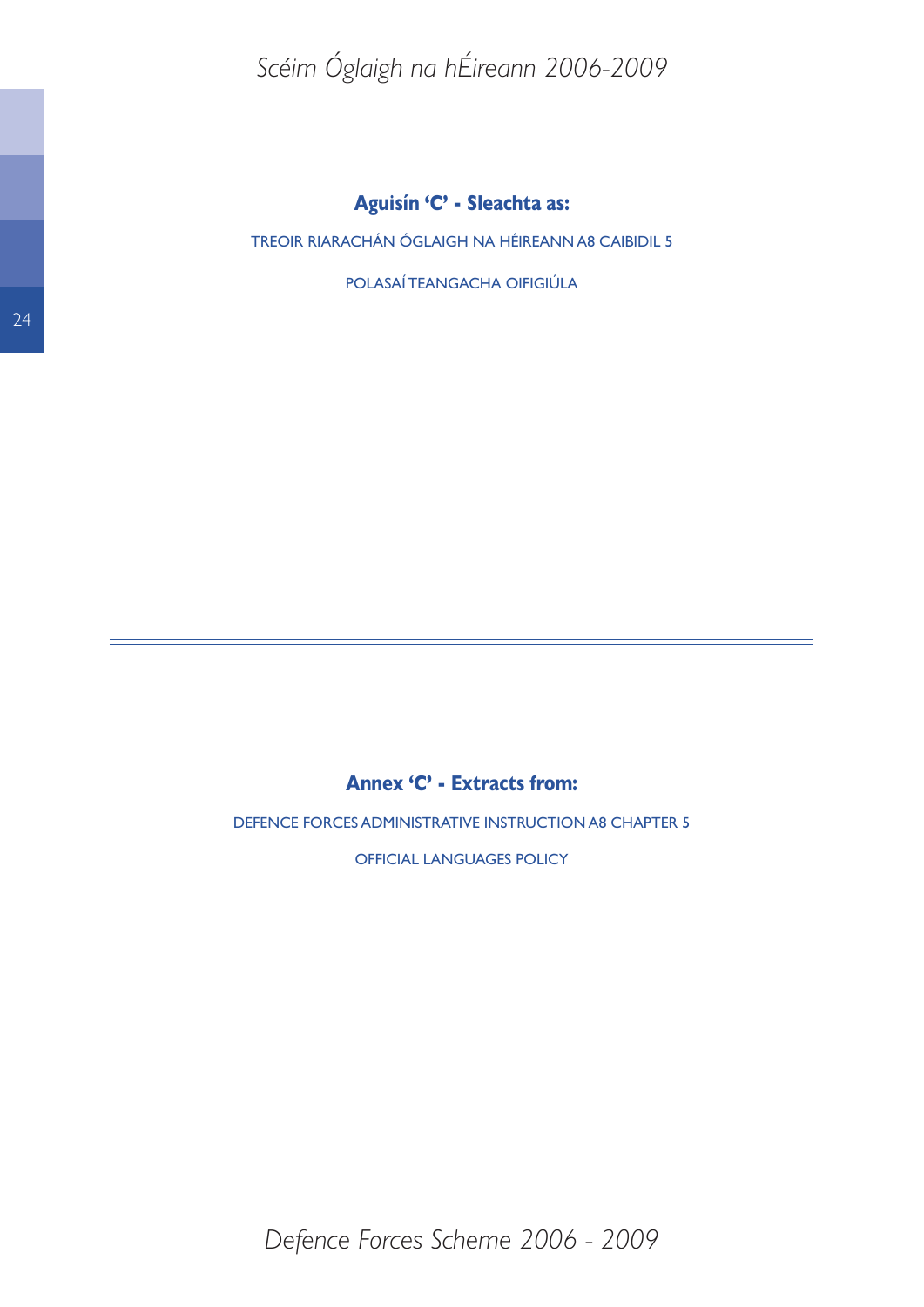#### CUID 1

#### **101. Réamhrá**

Faoi Airteagal 8 den Bhunreacht is í an Ghaeilge teanga Náisiúnta agus an Phríomhtheanga Oifigiúil an Stáit agus tá áit ar leith aici laistigh d'Óglaigh na hÉireann, Fórsaí Cosanta Náisiúnta an Stáit.

Bíonn sé deacair, scaití, luach ceart agus sochair theanga a mheas nó a thomhas in aon tír. Léirigh suirbhéanna a rinneadh san am a caitheadh go bhfuil meon dearfach ag formhór na ndaoine i leith na Gaeilge. Mar go bhfuil Óglaigh na hÉireann ionadaíoch ar thras-chuid de mhuintir na hÉireann bheadh sé réasúnach a cheapadh go léirítear meon den chineál céanna laistigh den Fhórsa.

Tá an Ghaeilge agus an cultúr, is é sin litríocht, ceol, béaloideas, ealaín, agus cluichí dúchasacha, ríthábhachtach dár gcéannacht náisiúnta, dár bhféiníomhá agus le go mbeidh muinín agus mórtas againn asainn féin mar náisiún. Cuireann ár dteanga agus ár gcultúr lenár bhféin-mhuinín, cothaíonn spiorad na foirne ionainn agus bíonn mar fhórsa aontachais sa bhaile agus thar lear. Tá sé tráthúil mar sin, i ré a bhfuil athbhreithniú cuimsitheach á dhéanamh ar Óglaigh na hÉireann agus le tabhairt isteach Acht na dTeangacha Oifigiúla 2003 go mbeidh athbhreithniú á dhéanamh ar stádas na Gaeilge laistigh d'Óglaigh

#### SECTION 1

#### **101. Introduction**

The Irish language under Article 8 of the Constitution is the National and First Official Language of the State and holds a special place within Óglaigh na hÉireann, the National Defence Forces of the State.

It can be difficult, sometimes, to quantify or measure the tangible value and benefits to be derived from language and culture in any country. Surveys carried out in the past have reflected a positive attitude by the majority of people towards the language. As Óglaigh na hÉireann reflects a cross-section of the Irish people, it is reasonable to assume that a similar attitude is also reflected within the Force.

Irish language and culture, embodying literature, music, folklore, art and native games, have an essential value for our national identity, self-image, confidence and pride in ourselves as a nation. Our language and culture can enhance self-esteem, instil a team spirit and serve as a unifying force, at home and abroad. It is appropriate therefore, in an era of comprehensive review of Óglaigh na hÉireann and with the introduction of the Official Languages Act 2003 that a review of the status of the Irish language within Óglaigh na hÉireann takes place and that new

na hÉireann agus go mbeidh tionscnaimh nua á mbreithniú.

Faoin Tionscnamh Bainistíochta Straitéisí agus go háirithe i gcomhthéacs Seirbhísí Custaiméara ar Ardchaighdeán tá ról le h-imirt ag Óglaigh na hÉireann chun polasaí dhá-theangachais an Rialtais a chur chun cinn agus a chinntiú go mbíonn ár nionadaithe ábalta seirbhísí ar ardchaighdeán a sholáthar trí mheán na Gaeilge.

Mar aitheantas don bháúlacht atá ann i leith chultúr na hÉireann go ginearálta agus i leith na Gaeilge ach go háirithe tá sé de dhualgas orainne mar chomhaltaí de na Fórsaí Cosanta Náisiúnta a chinntiú go dtacófar leis na naisc stairiúla idir Óglaigh na hÉireann agus ár n-oidhreacht chultúir, go ndéanfar cothabháil orthu agus go bhforbrófar iad.

#### **102. Aidhm**

Is é aidhm na Treorach seo ná iad seo a leanas a chinntiú maidir le hÓglaigh na hÉireann

- a. Go gcomhlíonfaidh Óglaigh na hÉireann a noibleagáidí faoi théarmaí Acht na dTeangacha Oifigiúla 2003.
- b. Go gcloífidh Óglaigh na hÉireann le Prionsabail Seirbhísí Custaiméara ar Ardchaighdeán de réir mar atá siad leagtha amach ag an Rialtas

initiatives be considered.

Under the Strategic Management Initiative, and particularly in the context of Quality Customer Service, Óglaigh na hÉireann has a role to play in promoting the Government policy of bilingualism and ensuring that our representatives can provide a quality service through the medium of Irish.

Acknowledging the goodwill that exists towards Irish culture in general and the language in particular, it behoves us as members of the national Defence Forces to ensure that the historical links between Óglaigh na hÉireann and our cultural heritage are supported, maintained and developed.

#### **102. Aim**

The aim of this Instruction is to ensure that Óglaigh na hÉireann

- a. Fulfils its obligations under the terms of the Official Languages Act 2003.
- b. Abides by the Principles of the Quality Customer Service as set out by the Government under the Strategic Management Initiative (SMI)
- c. Brings about a significant contribution to the development of Irish.

25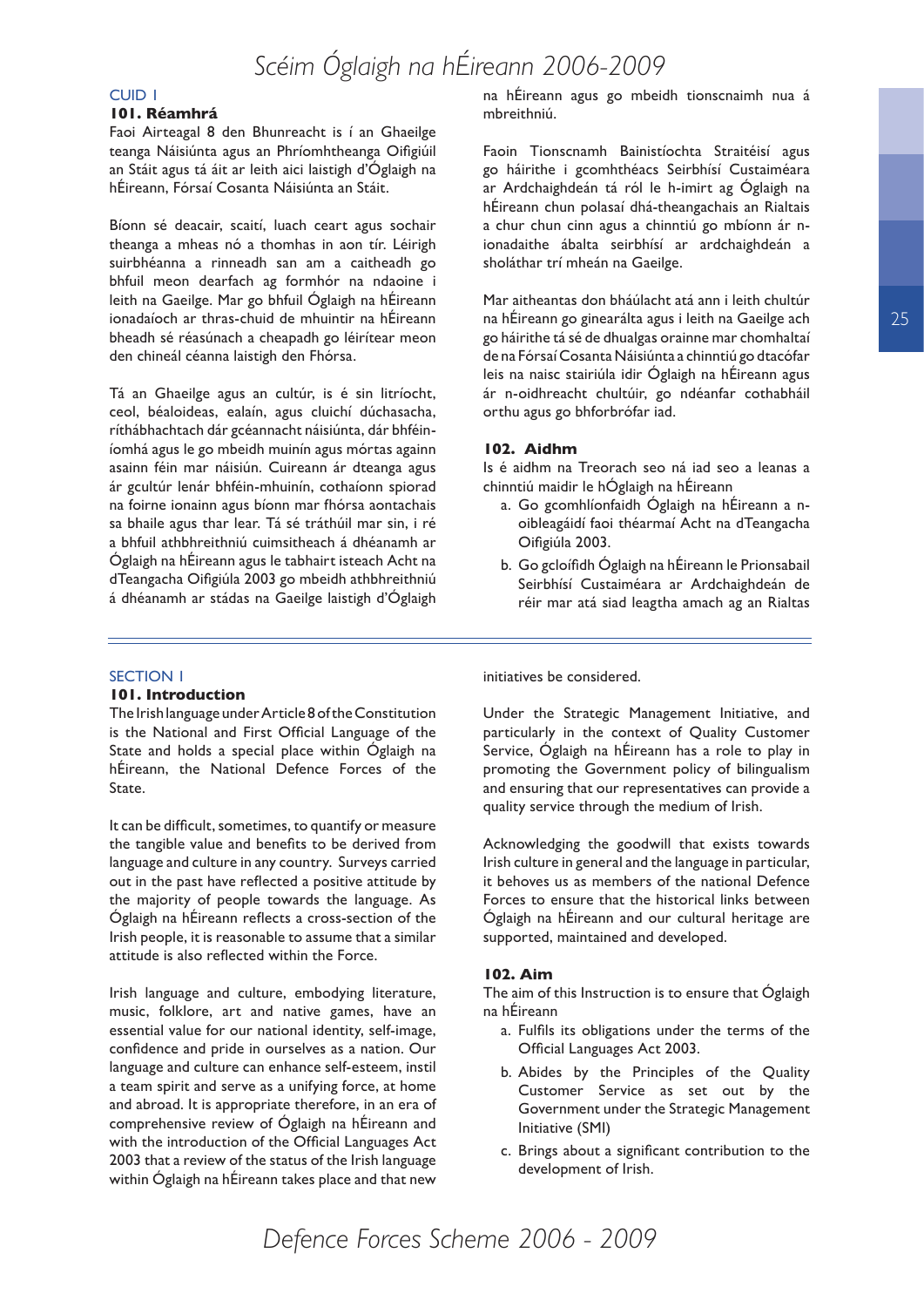faoi Tionscnamh Bainistíochta Straitéisí (SMI).

- c. Go gcuirfidh Óglaigh na hÉireann go suntasach le forbairt na Gaeilge.
- d. Go spreagfaidh agus go ngríosfaidh Óglaigh na hÉireann dhátheangachas.
- e. Go spreagfaidh Óglaigh na hÉireann níos mó suime i gcultúr na hÉireann laistigh den Eagraíocht.

#### **103. Cuspóirí**

Is iad cuspóirí na Treorach ná iad seo a leanas a chinntiú maidir le hÓglaigh na hÉireann:

- a. Go gcloífidh Óglaigh na hÉireann le riachtanais Acht na dTeangacha Oifigiúla 2003 agus iad a chomhlíonadh.
- b. Go mbeidh teacht níos mó ar sheirbhísí poiblí trí Ghaeilge a bheidh ar chaighdeán níos fearr.
- c. Go gcloífidh Óglaigh na hÉireann le Prionsabail Seirbhísí Custaiméara ar Ardchaighdeán mar atá leagtha amach ag an Rialtas faoi Tionscnamh Bainistíochta Straitéisí (SMI).
- d. Go gcloífidh Óglaigh na hÉireann le treoirlínte molta Rialtais d'eagraíochtaí san earnáil phoiblí maidir le Foilseacháin Ghréasáin.
- e. A chinntiú go mbeidh pearsanra Óglaigh na hÉireann ar an eolas maidir le polasaí

dhátheangachais an Rialtais agus ar chomhionannas teangacha oifigiúla.

- f. Go spreagfaidh Óglaigh na hÉireann níos mó suime i ngach gné de chultúr na hÉireann.
- g. Go neartófar leibhéil úsáidte na Gaeilge atá ann cheana féin agus go gcuirfear leo agus go spreagfaidh Óglaigh na hÉireann úsáid níos forleithne ó thaobh na Gaeilge i ngach réimse de ghníomhaíocht mhílteata.
- h. Go spreagfaidh Óglaigh na hÉireann níos mó suime i ngach gné de chultúr na hÉireann.
- i. Go gcothabhálfaidh Óglaigh na hÉireann naisc idir Óglaigh na hÉireann agus eagraíochtaí Gaeilge mar Gaeleagras, Conradh na Gaeilge, Roinn na Gaeilge Ollscoil na hÉireann, Gaillimh, Foras na Gaeilge srl. agus go láidreoidh siad iad.
- j. Go mbeidh an chomhairle is fearr ar fáil dóibh, i gcónaí, chun go mbeidh siad ábalta leanúint ag tabhairt cúnaimh agus tacaíochta dá bpearsanra maidir leis an nGaeilge agus leis an gcultúr.

- d. Stimulates and encourages bi-lingualism.
- e. Encourages a greater interest in Irish culture within the Organisation

#### **103. Objectives.**

The objectives of the Instruction is to ensure that Óglaigh na hÉireann:

- a. Meets and abides by the requirements of the Official Languages Act 2003.
- b. Ensures better availability and a higher standard of public services through Irish.
- c. Abides by the Principles of Quality Customer Service as set out by Government under SMI.
- d. Abides by the Government recommended guidelines for public sector organisations in relation to Web Publications.
- e. Ensures that personnel of Óglaigh na hÉireann are aware of Government policy on bilingualism and official language equality.
- f. Stimulates and encourages interest in all aspects of Irish Culture.
- g. Increases and strengthens existing levels of usage of the Irish language and encourages its more widespread use in all areas of defence activity.
- h. Encourages personnel to be aware of the

cultural value of the Irish language.

- i. Maintains and strengthens the traditional links between Óglaigh na hÉireann and Irish language organisations such as Gaeleagras, Conradh na Gaeilge, Roinn na Gaeilge Ollscoil na hÉireann - Gaillimh, Foras na Gaeilge etc.
- j. Will have available to it, at all times, the best advice in order to continue to assist and support its personnel in relation to the Irish language and culture.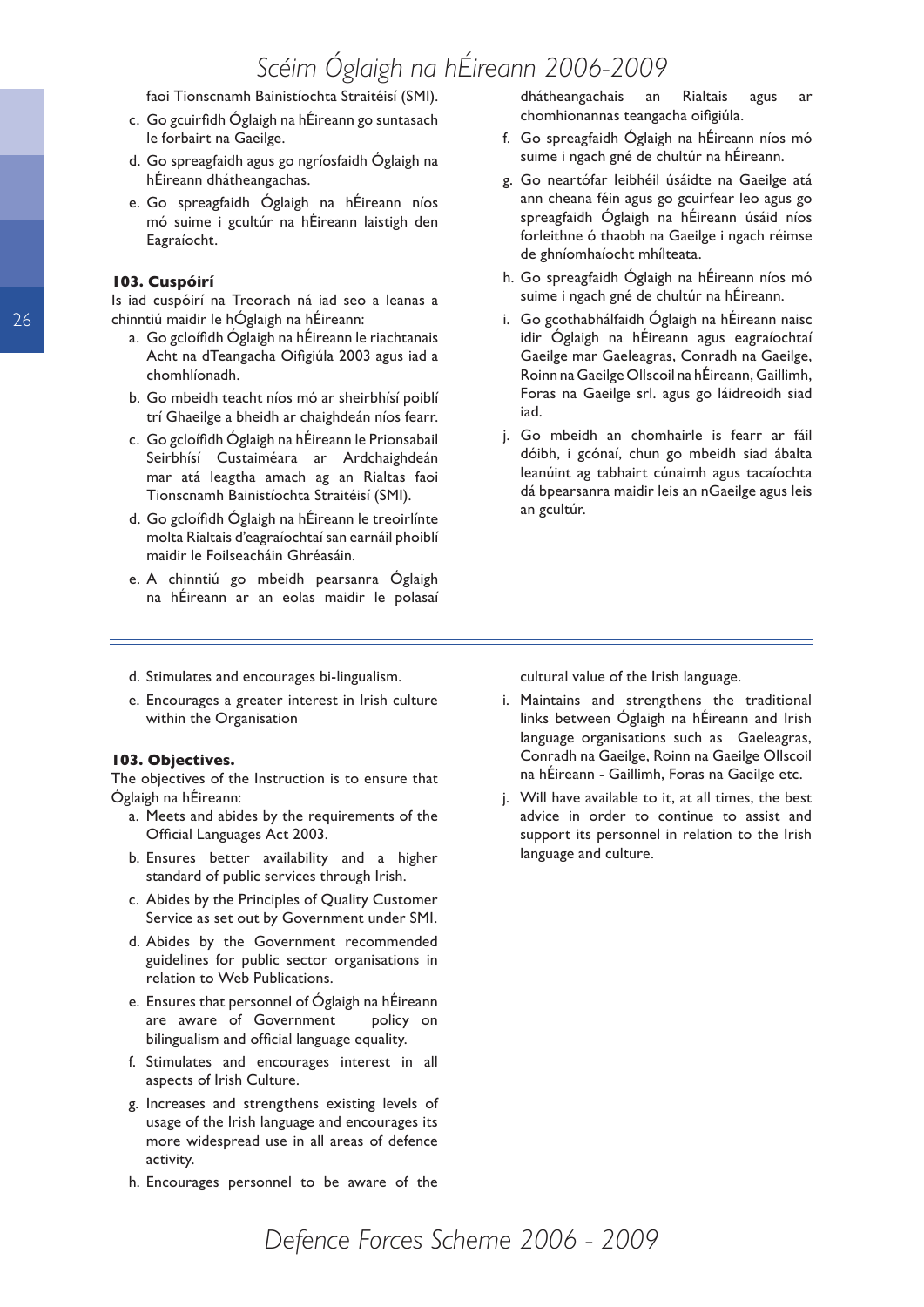#### CUID 2

- **201 Acht na dTeangacha Oifigiúla.** Shínigh Uachtarán na hÉireann Acht na dTeangacha Oifigiúla ina dhlí an 14 Iúil 2003. Tá sé de dhualgas ar Óglaigh na h Éireann, comhlacht poiblí ainmnithe faoi Chéad Sceideal an Achta, téarmaí an Achta a chomhlíonadh. Chun cur ar chumas Óglaigh na hÉireann a gcuid oibleagáidí a chomhlíonadh faoin Acht agus faoi Phrionsabail Seirbhísí Custaiméara ar Ardchaighdeán (Comhionannas Teangacha Oifigiúla) feidhmeofar iad seo a leanas.
- **202 Comhairle Ghaeilge Óglaigh na hÉireann.** Bunófar comhairle, (An Chomhairle Gaeilge a bheidh uirthi) chun comhairle a thabhairt don Cheann Foirne ar gach ní a bhainfidh leis an nGaeilge agus leis an gcultúr. Beidh an chomhairle comhdhéanta d'ionadaithe ó Choistí gach Briogáid, ATÓÉ, an tAerchór agus an tSeirbhís Chabhlaigh. Is é Cathaoirleach na Comhairle a bheidh ina Oifigeach Gaeilge Sinsearach ag CCÓÉ.
- **203 An tOifigeach Gaeilge Sinsearach.** Ceapfar oifigeach sinsearach ag leibhéal CCÓÉ mar oifigeach Gaeilge d'Óglaigh na hÉireann agus An tOifigeach Gaeilge Sinsearach a bheidh air/uirthi.

#### SECTION 2

- **201 The Official Languages Act 2003.** The Official Languages Act 2003 was signed into law by Uachtarán na hÉireann on 14 July 2003. Óglaigh na h Éireann, as a designated public body under the First Schedule of the Act is obliged to abide by the terms of the Act. To enable Óglaigh na hÉireann meet its obligations under the Act and to abide by the Principles of Quality Customer Services (Official Languages Equality), the following will be implemented.
- **202 Comhairle Ghaeilge Óglaigh na hÉireann.** A council, (to be known as An Chomhairle Gaeilge), will be established to advise the Chief of Staff on all matters relating to the Irish language and culture. The council will comprise representatives from the Committees of each Brigade, DFTC, the Air Corps and the Naval Service The chairperson will be the Senior Irish language officer at DFHQ.
- **203 An tOifigeach Gaeilge Sinsearach.** A senior officer at DFHQ level will be appointed as the Irish Language officer for Óglaigh na hÉireann and will be known as An tOifigeach Gaeilge Sinsearach
- **204 An Leas Oifigeach Gaeilge.** Beidh sé imhianta go léireoidh Óglaigh na hÉireann íomhá phoiblí mhaith agus go gcothabhálfaidh sé í sin. Chuige sin ceapfar Oifigeach, líofa i nGaeilge, chuig an Rannóg Caidrimh Phoiblí, Oifig an Cheann Foirne. 'An Leas-Oifigeach Gaeilge' a bheidh air/uirthi agus cuideoidh sé/ sí leis an Oifigeach Gaeilge Sinsearach ó lá go lá le fiosruithe i nGaeilge ó fhoinsí lasmuigh den eagraíocht.
- **205 Oifigigh Ghaeilge- Briogáidí / Seirbhísí / ATÓÉ.** Ainmneoidh gach Briogáid, ATÓÉ, an tAerchór agus an tSeirbhís Chabhlaigh oifigeach (oifigeach sinsearach is fearr, a bheidh báúil leis an teanga) chun gníomhaíocht Ghaeilge a chomhordú laistigh dá B(h)riogáid/S(h)eirbhís/C(h)ór. Cuirfidh an t-oifigeach ainmnithe coiste le chéile de chéimnigh measctha laistigh dá B(h)riogáid/ S(h)eirbhís/C(h)ór féin.
- **206 Comhdhálacha Comhordaithe.** Reachtálfar comdhálacha na Comhairle Gaeilge ag tréimhsí éagsúla le linn na bliana. An cuspóir a bheidh leo ná gníomhaíochtaí a phlé, monatóireacht a dhéanamh ar fheidhmiú polasaí teanga oifigiúil Óglaigh na hÉireann, pearsanra ó gach Briogáid/Cór/Seirbhís atá oiriúnach d'oiliúint teanga ar ardléibhéal
- **204 An Leas Oifigeach Gaeilge.** It is desirable, that Óglaigh na hÉireann portray and maintain a good public image. To this end, an officer, competent in the Irish language, will be appointed to the Public Relations Section, Office of the Chief of Staff. He/she will be known as 'An Leas-Oifigeach Gaeilge' and will assist the Oifigeach Gaeilge Sinsearach on a day-to-day basis with the promotion of Irish within Óglaigh na hÉireann and deal with queries in Irish coming from sources external to the organisation.
- **205 Oifigigh Ghaeilge- Brigades / Services / DFTC.** Each Brigade, DFTC, the Air Corps and the Naval Service will nominate an officer (preferably a senior officer, well disposed towards the language) to coordinate Irish language activity within his/her Brigade/ Service/Corps. The nominated officer will form a committee of mixed ranks within his/ her own Brigade/Corps/Service
- **206 Coordinating Conferences.** Coordinating conferences of An Chomhairle Gaeilge will take place at various intervals throughout the year. The purpose will be to discuss activities, to monitor the implementation of the official language policy of Óglaigh na hÉireann, to identify personnel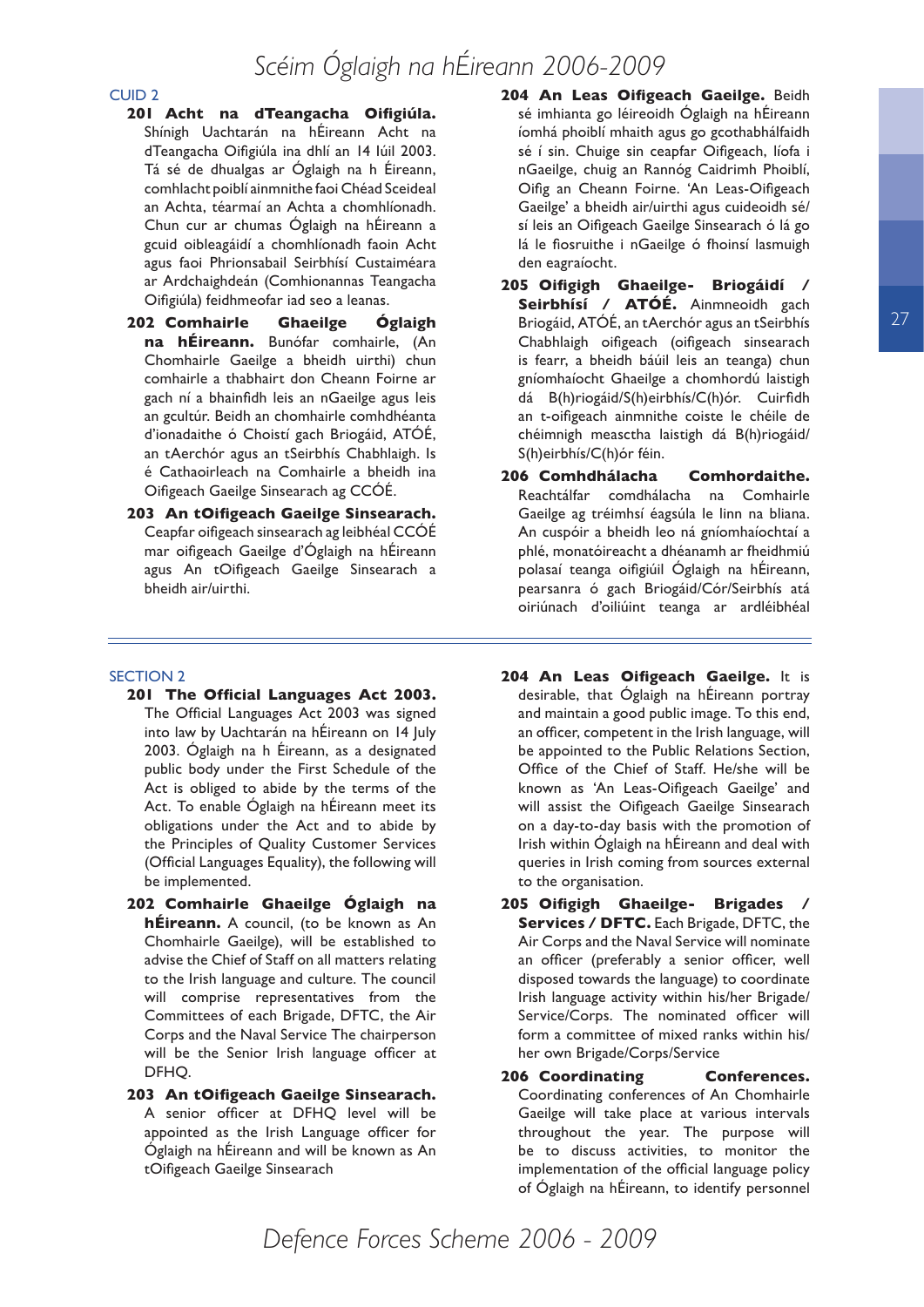a aithint, a chinntiú go bhfuil pearsanra leordhóthanach ag Óglaigh na hÉireann chun freastal ar riachtanais Acht na dTeangacha Oifigiúla 2003 agus Prionsabail Seirbhísí Custaiméara ar Ardchaighdeán.

- **207 Idirchaidreamh leis an S TÓÉ.** Mar go bhféadfadh an Chomhairle Gaeilge moltaí sonracha a dhéanamh maidir le hoideachas agus le hoiliúint trí Ghaeilge déanfaidh an tOifigeach Gaeilge Sinsearach idirchaidreamh díreach le Stiúrthóir Traenála Óglaigh na hÉireann (S TÓÉ) a bhfuil ról tábhachtach le himirt aige/aici chun gnéithe oiliúna den Cháipéis Polasaí seo a fheidhmiú.
- **208 Plean Airgeadais Bliantúil.** Cuirfidh An Chomhairle Gaeilge plean airgeadais fadtéarmach agus bliantúil chuig an S TÓÉ lena bhreithniú ar bhonn bliantúil.
- **209 Foilseachán Cáipéisí.** Foilseofar na cáipéisí seo a leanas de chuid Óglaigh na hÉireann sa dá theanga oifigiúla ag an am céanna:

*Gach cáipéis ina bhfuil moltaí Polasaí leagtha amach inti Gach tuarascáil bhliantúil.* 

*Gach cuntas iniúchta nó ráiteas airgeadais. Gach ráiteas straitéise.* 

from each Brigade/Corps/ Service suitable for higher level language training and, to ensure that Óglaigh na hÉireann has sufficient personnel in position to meet the requirements of both the Official Languages Act 2003 and the Principles of Quality Customer Service.

- **207 Liaison with D DFT.** As An Chomhairle Gaeilge may make specific recommendations on Irish language education and training An tOifigeach Gaeilge Sinsearach will liaise directly with Director Defence Forces' Training (DDFT), who has a key role to play in ensuring the implementation of training elements of this Policy Document.
- **208 Annual Financial Plan.** An Chomhairle Gaeilge will submit an annual and long-term financial plan to DDFT for consideration on an annual basis.
- **209 Publication of Documents.** The following documents of Óglaigh na hÉireann will be published simultaneously in both Official Languages:

*Any document setting out Policy proposals. Any annual report. Any audited account or financial statement. Any statement of strategy.*

- **210 Stáiseanóireacht.** Leasófar go Gaeilge amháin nó go Gaeilge agus Béarla aon teimpléad ceannlitreach ar PCanna daoine aonair laistigh de 3 mhí ó fhoilsiú na cáipéise seo.
- **211 Láithreán Gréasáin.** Mar chuid dá Seirbhís Chaidrimh Phoiblí cothabhálfaidh Óglaigh na hÉireann láithreán gréasáin www. military.ie a bheidh le fáil i nGaeilge agus i mBéarla.
- **212 Custaiméirí Inmheánacha/ Seachtracha.** Freagróidh Óglaigh na hÉireann, nuair a bheidh siad ag déileáil le custaiméirí seachtracha (daoine sa phobal go ginearálta) agus le custaiméirí inmheánacha (comhaltaí d'Óglaigh na hÉireann, sibhialtaigh fostaithe ag Óglaigh na hÉireann agus pearsanra sa Roinn Cosanta) na custaiméirí, cibé daoine aonair nó grúpaí atá i gceist, i dteanga oifigiúil de rogha an chustaiméara.
- **213 Suaitheantais agus Feathail.** Le héifeacht ó thús na Treorach seo tionscnóidh Stiúrthóirí Cór, mar chuid dá gclár ceannaigh, nós imeachta a chinnteoidh má bhíonn suaitheantais nó feathail nó foclaíocht le feiceáil ar threalamh, ar éide, nó ar fheithiclí de chuid Óglaigh na hÉireann go mbeidh tús áite
- **210 Stationery.** Stationary and Letterhead templates on individual PCs will be amended to Irish only or Irish and English within 3 months of the publication of this document.
- **211 Website.** Óglaigh na hÉireann as part of its Public Relations Service will maintain a web site www.military.ie which will be available in both Irish and English.
- **212 External/Internal Customers.** Óglaigh na hÉireann will, when dealing with external customers (members of the public in general) and internal customers (members of Óglaigh na hÉireann, civilians employed by Óglaigh na hÉireann and personnel of the Department of Defence) respond to those customers, individuals or groups, in the official language of the customers choice.
- **213 Badges and Emblems.** With effect from the commencement of this Instruction, Corps Directors will initiate as part of their purchase programs a procedure to ensure that where any badges, emblems or wording appear on new equipment, uniforms or vehicles of Óglaigh na hÉireann such badges, emblems or wording are constructed in a manner which places the Irish language in the prominent position.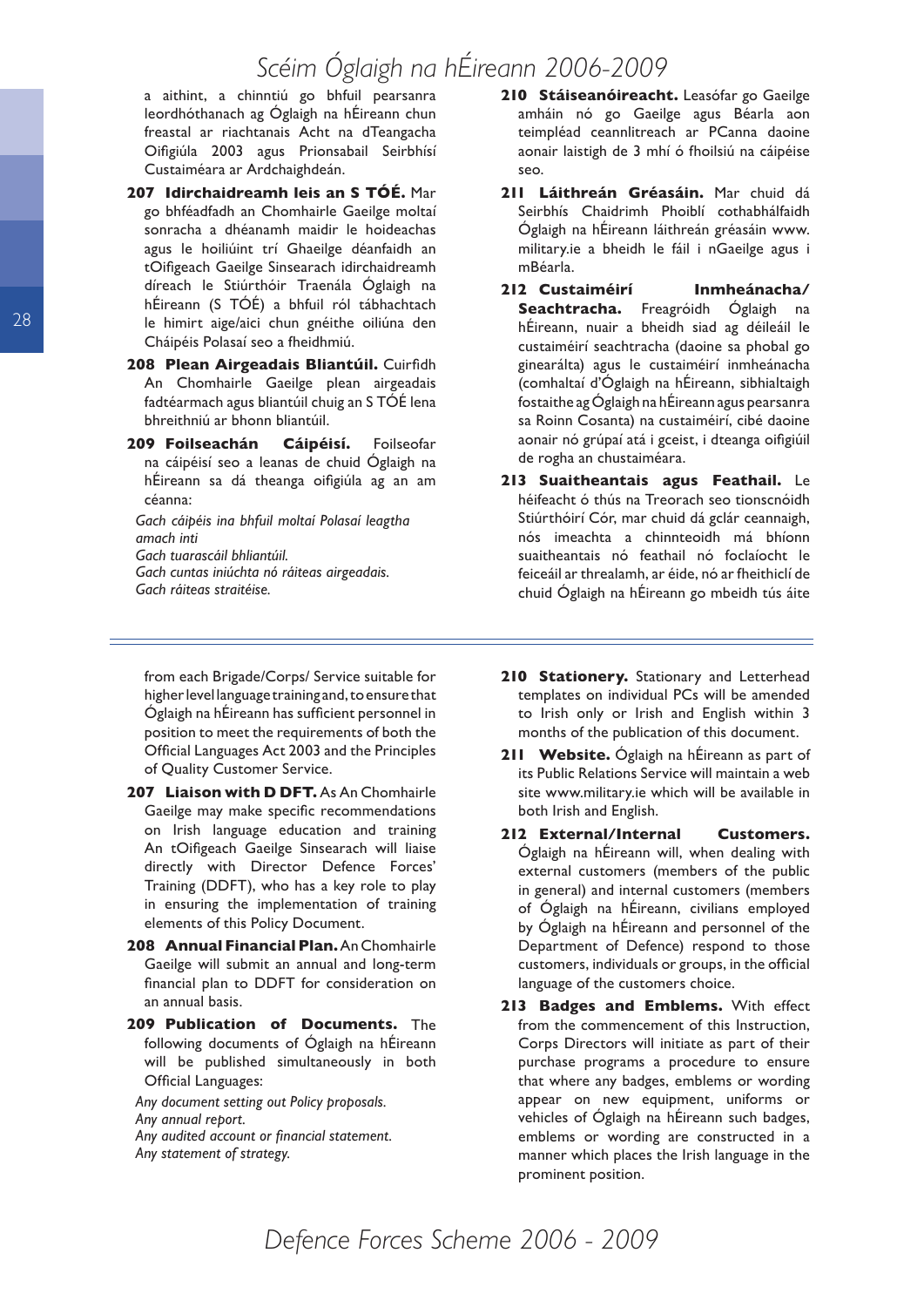ag an nGaeilge ar shuaitheantais, ar fheathail nó i bhfoclaíocht den chineál sin.

- **214 Comharthaíocht.** Cinnteoidh ceannasaithe Dún agus Post go mbeidh gach comharthaíocht nua laistigh dá réimse freagrachtaí scríofa i nGaeilge nó i nGaeilge agus i mBéarla. Bainfear anuas go córasach an chomharthaíocht atá i "mBéarla amháin" agus cuirfear comharthaíocht i nGaeilge nó comharthaíocht i nGaeilge agus i mBéarla suas. Fágfar comharthaí atá thuas ag láithreacha míleata atá i nGaeilge amháin mar atá siad i nGaeilge amháin de réir Chuid 3 Alt 9.(1) den Acht.
- **215 Foirmeacha Iarratais.** Beidh foirmeacha iarratais a bhaineann le saoirí, agallaimh nó seirbhís thar sáile srl le fáil i nGaeilge.
- **216 Cúrsaí Gairme.** Scrúdófar conas gné feasachta ó thaobh na Gaeilge a thabhairt isteach i ngach cúrsa gairme agus é mar aidhm é a fheidhmiú go hiomlán. Áireofar ar an ngné seo tuiscint ar stair agus ar chultúr na Gaeilge chomh maith le heolas ar ghníomhaíochtaí, ar chúrsaí agus ar sheirbhísí atá ar fáil agus cuirfear béim ar fhreagrachtaí Óglaigh na hÉireann maidir le hAcht na dTeangacha

#### Oifigiúla 2003.

**217 Gníomhaíochtaí.** Eagróidh Oifigigh Ghaeilge gníomhaíochtaí laistigh d'Óglaigh na hÉireann chun úsáid na Gaeilge a spreagadh agus chun an teanga a chur chun cinn. Áireofar ar ghníomhaíochtaí oiriúnacha:

*Campa Traenála Gaeilge Bliantúil (Dún Uí Mhaoilíosa).* 

*Ranganna Gaeilge.* 

*Forbairt scileanna comhráite le linn sosanna oibre.* 

*Léachtanna ar ábhair a bhaineann leis an gcultúr.* 

*Cuairteanna chuig bunaíochtaí a bhfuil ceangail acu leis an gcultúr.* 

*Dian-chúrsaí Gaeilge le hinstitiúidí oideachais. Oiliúint teanga ar ard-leibhéal do phearsanra a léiríonn infheidhmeacht i leith na teanga.* 

*Scaipeadh eolais maidir le himeachtaí Gaeilge/ cultúir atá á n-eagrú go háitiúil.* 

*Comhairle a thabhairt ar aistriúcháin ó Bhéarla go Gaeilge.* 

- **218 Tacaíocht.** Cinnteoidh Ceannasaithe Aonad agus Dún go n-éascófar pearsanra ina n-iarrachtaí feabhas a chur ar a gcuid scileanna Gaeilge agus tabharfar tacaíocht dóibh.
- **214 Signage.** Barrack and Post commanders will ensure that all new signage within their respective areas of responsibilities are written in the Irish language or in the Irish and English languages. Older 'English only' signage will be systematically removed and replaced with signage written in the Irish language or in the Irish and English languages. Signs currently erected in military locations, which are in Irish only, will remain in their Irish only format in accordance with Part 3 Paragraph 9. (1) of the Act.
- **215 Application Forms.** Application forms in relation to leave, interviews, overseas service etc. will be made available in Irish.
- **216 Career Courses.** The introduction of an Irish language awareness element on all career courses will be examined with a view to full implementation. This element will include an appreciation of the history and culture of the Irish language as will as information about activities, courses and services available and will emphasise the responsibilities of Óglaigh na hÉireann in relation to the Official Languages Act 2003.
- **217 Activities.** Oifigigh Ghaeilge will organise activities within Óglaigh na hÉireann to

encourage the use of Irish and to promote the language. Suitable activities could include:

*Annual Irish language Training Camp (Dún Uí Mhaoilíosa).*

*Irish language classes.*

*Conversational skills development, during work breaks.*

*Lectures on cultural subjects.*

*Visits to outside establishments with cultural connections.*

*Intense language courses with educational institutions.*

*Higher-level language training for personnel displaying an aptitude towards the language. Dissemination of information in relation to Irish / cultural events being organised locally. Giving advice on translations from English to Irish.*

218 **Support.** Unit and Barrack Commanders will ensure that personnel are facilitated and supported in their efforts to improve their Irish language skills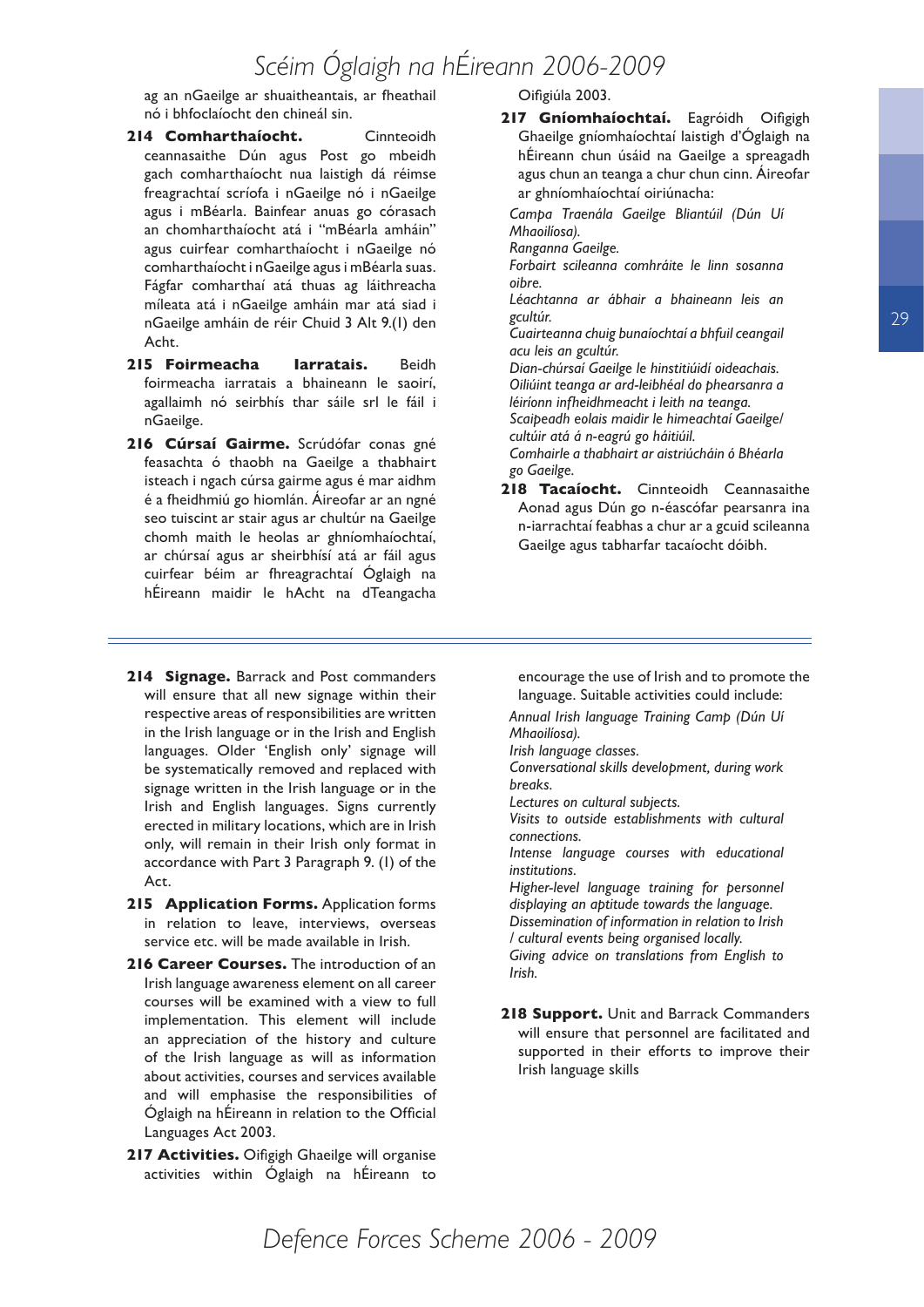#### CUID 3

**An Chéad Chathlán Coisithe.** Tá ról antábhachtach ag an gCéad Chathlán Coisithe. Bunaíodh An Chéad Chath mar aonad Gaeilge i nGaillimh i 1924. Baineann aird, iarracht agus tacaíocht speisialta le haonad Gaeilge. Tabharfar gach tacaíocht do An Chéad Chathlán Coisithe chun a chinntiú go ndéanfar cothatháil ar an nGaeilge agus ar chultúr na hÉireann agus ndéanfar forbairt bhreise orthu san aonad go háirithe mar go bhfuil go leor cainteoirí ó dhúchas fós san aonad sin.

**Ionad Traenála Teanga agus Meán Óglaigh na hÉireann.** Cinnteoidh an tIonad Traenála Teanga agus Meán go mbeidh sé ar a chumas seirbhísí iomlána agus gairmiúla a sholáthar i nGaeilge. Thar ní ar bith eile ba chóir gur mbeadh sé ina bhealach feiceálach tacaíochta do gach pearsanra laistigh d'Óglaigh na hÉireann.

**Aistriúcháin.** Sula gcuirfear aon chomharthaíocht nua suas ar láithreacha de chuid Óglaigh na hÉireann lorgófar comhairle ón gComhairle Ghaeilge tríd Oifigeach Gaeilge na Briogáide/an Chóir/na Seirbhíse chun cruinneas ó thaobh na gramadaí, leagan cainte agus caighdeán a chinntiú.

Lorgófar comhairle freisin maidir le grúpsheoltaí dhá-theangacha ón gComhairle Ghaeilge. Taispeánfaidh aon chomhartha nua dhátheangach a chrochfar, de réir an pholasaí seo, an leagan Gaeilge ar dtús agus beidh sé ar a laghad chomh feiceálach leis an leagan Béarla.

**Téarmaíocht Mhíleata.** Tabharfaidh An Chomhairle Gaeilge an Foclóir Míleata Gaeilge Béarla cothrom le dáta agus brostóidh sí foilsiú de leagan nua den lámhleabhar míleata seo faoi Mhárta 2005. Beidh An Chomhairle Gaeilge freagrach freisin as taighde agus ceadú téarmaíochta nua laistigh de chomthéacs míleata agus as foinse tagartha cothrom le dáta ar leaganacha cainte míleata idirnáisiúnta a chothabháil.

**Naisc Sheachtracha.** Bhunaigh An Roinn Airgeadais Gaeleagras na Seirbhíse Poiblí in 1971, agus é mar aidhm ginearálta leis an Ghaeilge a chur chun cinn sa Státseirbhís le cúrsaí agus gníomhaíochtaí eile. Leis an Státseirbhís is mó a dhéileálann Gaeleagras ach déileálann sé leis an tSeirbhís Phoiblí go ginearálta freisin. Le blianta beaga anuas d'fháiltigh Gaeleagras roimh rannpháirtíocht ó phearsanra Óglaigh na hÉireann ina ngníomhaíochtaí agus chuaigh sé an rannpháirtíocht sin chun sochair go mór do na rannpháirithe sin. Ba chóir go leanfadh an nasc sin le Gaeleagras agus go ndéanfaí é a fhorbairt.

#### SECTION 3

**An Chéad Chathlán Coisithe.** The role of the An Chéad Chathlán Coisithe is very important. An Chéad Chath was established as an Irish-speaking unit in Galway in 1924. The concept of an Irishspeaking unit merits special attention, effort and support. Every support will be given to An Chéad Chathlán Coisithe to ensure that the spirit of the Irish language and Irish culture is maintained and further developed in the unit, especially as it continues to have within its ranks many native speakers.

**Defence Forces' Media & Language Training Centre.** The Defence Forces Media & Language Training Centre will ensure that it is capable of providing a full and professional Irish language service. Above all, it should be a visible means of support to all personnel within Óglaigh na hÉireann.

**Translations.** Before any new signs are erected in a location of Óglaigh na hÉireann, advice will be sought from An Chomhairle Gaeilge through the Brigade/Corps/Service Oifigeach Gaeilge to ensure accuracy in respect of grammar, phraseology and standardisation.

Regarding bilingual address groups, advice will also

be sought from An Chomhairle Gaeilge. Any new bi-lingual sign erected in accordance with this policy will display the Irish language version first, and shall be at least as prominent as the English version.

**Military Terminology.** An Chomhairle Gaeilge will update the Military English Irish Dictionary and will instigate the publishing of a new edition of this military manual by March 2005. An Chomhairle Gaeilge will also be responsible for researching and approving new terminology within the military context and maintain an up-to-date reference source of international military phraseology.

**External Links.** Gaeleagras na Seirbhíse Poiblí was established by the Department of Finance in 1971, with the general aim of promoting Irish in the Civil Service through courses and other activities. Gaeleagras deals mainly with the Civil Service, but also with the Public Service in general. For many years now Gaeleagras has welcomed the participation of personnel of Óglaigh na hÉireann in their activities, to the great benefit of those individuals. This particular association with Gaeleagras should continue and develop.

**Defence Act.** Section 28 (2) of Defence Act 1954 is reprinted here for compliance: "All members of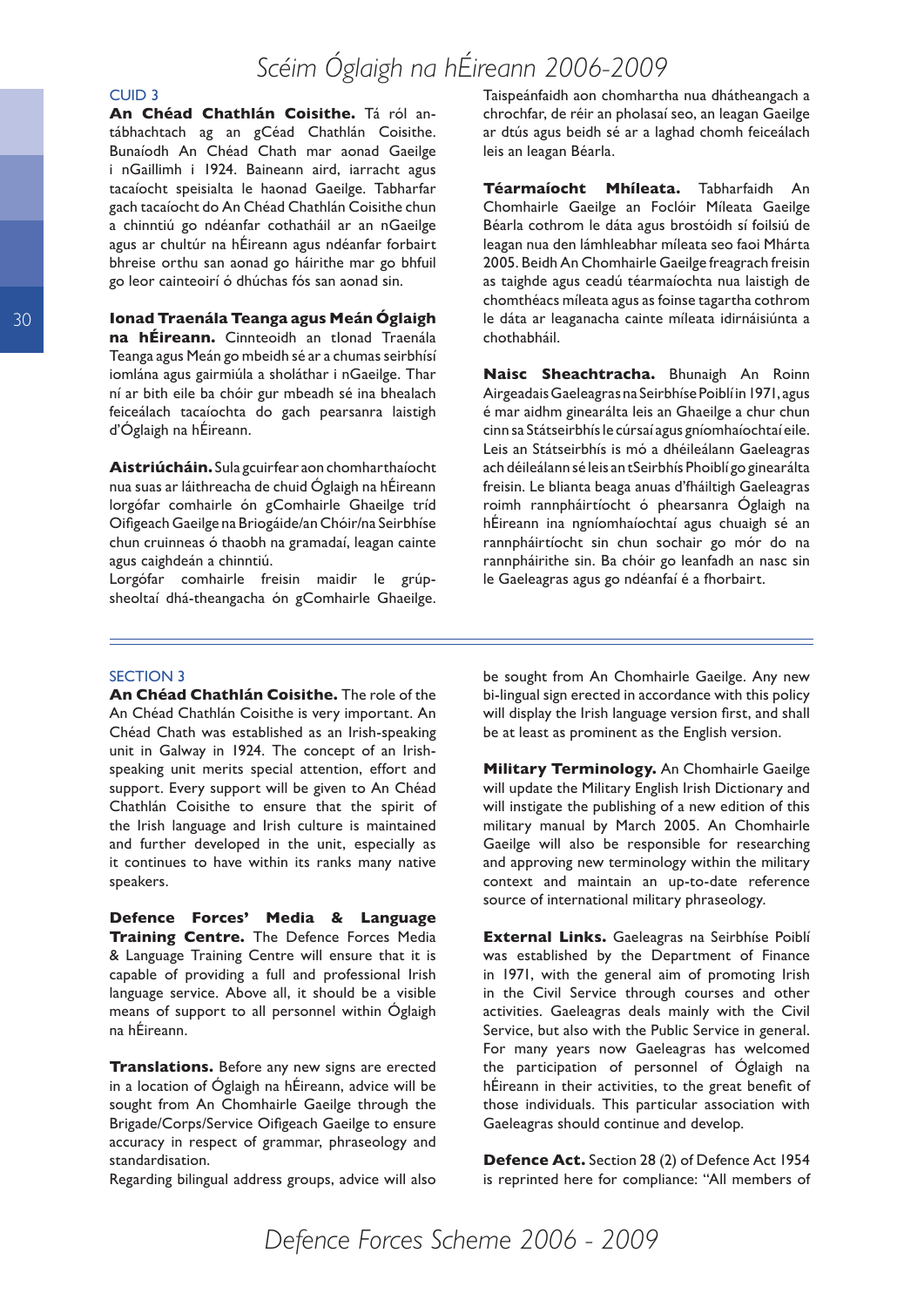**An tAcht Cosanta.** Déantar athchló ar Alt 28 (2) d'Acht Cosanta 1954 seo lena chomhlíonadh: "Bhéarfar do gach comhalta d'Óglaigh na hÉireann teagasc ar na horduithe agus na treora is gá le haghaidh gnáth-dhualgas a chéime agus a cheapacháin a thabhairt agus a ghlacadh i nGaeilge."

**Chun cloí le riachtanais** Acht na dTeangacha Oifigiúla 2003 ní mór d'Óglaigh na hÉireann a chinntiú go bhfuil líon leordhóthanach dá bpearsanra líofa i nGaeilge. Ba chóir Oifigigh Ghaeilge a aithint ag an gcéim is luaithe dá ngairm agus rólanna a shannadh orthu mar ullmhú dá ról sa todhchaí mar Oifigigh Ghaeilge san eagraíocht.

*Eisítear an Treoir Riaracháin seo, de réir Rialacháin Óglaigh na hÉireann DFR SI, faoi threoir an Aire Cosanta agus foilsítear í mar eolas ginearálta agus mar threoir do chomhaltaí Óglaigh na hÉireann.* 

*Beidh éifeacht ag an treoir seo an 16 Samhain 2004 agus ina dhiaidh.* 

*Sínithe an 8ú lá de Shamhain 2004 ag Ceannceathrú Óglaigh na hÉireann.*

D. EARLEY Maorghinearál AN LEAS-CHEANN FOIRNE (TACAÍOCHT)

the Defence Forces shall be instructed in giving and receiving in the Irish language such commands and directions as are necessitated by the routine duties of their rank and appointments."

**Identification of Oifigigh Ghaeilge.** To abide by the requirements of the Official Languages Act 2003, Óglaigh na hÉireann is required to ensure that an adequate number of its personnel are competent in the Irish language. Potential Oifigigh Ghaeilge should be identified in the very earliest stage of their careers and assigned roles in preparation for their future role as an Oifigeach Gaeilge in the organisation.

*This Administrative Instruction, made pursuant to Defence Force Regulation A8, is issued by direction of the Minister for Defence and published for the general information and guidance of members of the Defence Forces.*

*This instruction shall have effect as and from 16 NOV 2004*

*Signed this 8th day of November 2004 at Defence Force Headquarters*

D. EARLEY MAJOR GENERAL DEPUTY CHIEF OF STAFF (SUPPORT)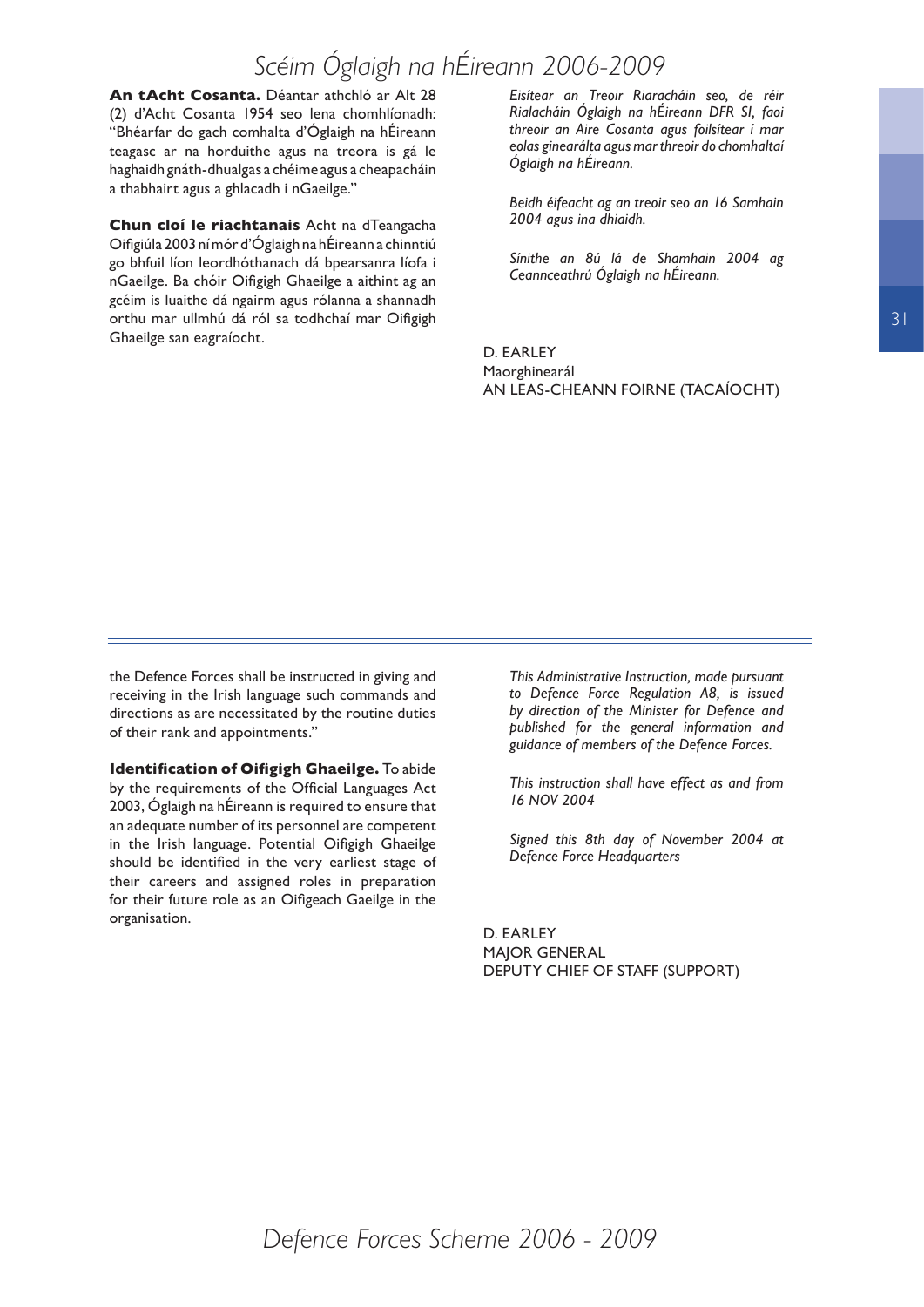#### Iarscríbhinn 'A' le Treoir Riaracháin A8 Caibidil 5

#### **PRIONSABAIL SEIRBHÍSÍ CUSTAIMÉARA AR ARDCHAIGHDEÁN**

Athphriontáilte thíos tá sleachta ó;

- 1. Prionsabail Seirbhísí Custaiméara ar Ardchaighdeán
- 2. Plean Gníomhartha Seirbhísí Custaiméara Óglaigh na hÉireann.

#### **Prionsabail Seirbhísí Custaiméara ar Ardchaighdeán**

**"… Comhionannas Teangacha Oifigiúla.** Seirbhísí ar ardchaighdeán trí Ghaeilge agus/ nó dhátheangacha a sholáthar agus Custaiméara a chur ar an eolas maidir lena gceart roghnú go ndéileálfaí leo trí cheann nó eile de na teangacha oifigiúla..."

"… Féachann an Prionsabal le léiriú praiticiúil a thabhairt ar thiomantas an Rialtais seirbhísí ar ardchaighdeán a sholáthar do chainteoirí Gaeilge…"

**"… Custaiméirí Inmheánacha.** Chuir Delivering Better Government (1996) béim ar an tábhacht a bhí leis go dtabharfadh ranna/oifigí aghaidh ar riachtanais chustaiméirí inmheánacha agus seachtracha araon…"

#### **Plean Gníomhartha Seirbhísí Custaiméara Óglaigh na hÉireann.**

"… Is éard is brí leis seo, i gcás Óglaigh na hÉireann, ná seirbhís éifeachtach, gairmiúil a sheachadadh don phobal, don tseirbhís phoiblí agus do chomhaltaí ag fónamh in Óglaigh na hÉireann agus d'iarchomhaltaí …"

"… Agus an plean seo á chur le chéile tá Óglaigh na hÉireann treoraithe agus díograsach éifeacht iomlán a thabhairt do na prionsabail Seirbhísí Custaiméara ar Ardchaighdeán (2000)…"

"… cuireann an Plean Gníomhartha Seirbhísí Custaiméirí béim ar na prionsabail Comhionanas/ Éagsúlacht, Comhionannas Teangacha Oifigiúla agus an Custaiméir Inmheánach…"

**"… Custaiméirí Inmheánacha.** I gcás Óglaigh na hÉireann aithnítear custaiméirí inmheánacha mar chomhaltaí ag fónamh in Óglaigh na hÉireann i.e. gach comhalta de na Buan-Óglaigh agus gach comhalta de na hÓglaigh Chúltaca.

**"… Custaiméirí Seachtracha.** Is iad custaiméirí seachtracha Óglaigh na hÉireann ná comhaltaí den Phobal, Ranna Rialtais agus an tSeirbhís Phoiblí

#### Annex 'A' to Admin Instr A8 Chapter 5 **PRINCIPLES OF QUALITY CUSTOMER SERVICE**

Reprinted below are extracts from;

- 1. The Principles of Quality Customer Services.
- 2. The Defence Forces' Customer Services Action Plan.

#### **The Principles of Quality Customer Services.**

**"… Official Languages Equality.** Provide quality services through Irish and /or bilingually and inform customers of their right to choose to be dealt with through one or other of the official languages..."

"… The Principle seeks to give practical expression to the Governments commitment to deliver a quality service to Irish speakers…"

**"… Internal Customer.** Delivering Better Government (1996) emphasized the importance of departments/offices addressing the needs of internal and external customers alike…"

#### **The Defence Forces' Customer Services Action Plan.**

"…For the Defence Forces this means delivering a timely, professional and efficient service to the public, the public service and serving and past members of the Defence Forces..."

"… In formulation of this plan the Defence Forces are guided by and are determined to give full effect to the revised principles of Quality Customers Services (2000)…"

"…the Customer Services Action Plan emphasizes the principles of Equality/Diversity, Official Languages Equality and the Internal Customer…"

**"… Internal Customers.** For the Defence Forces internal customers are identified as , serving members of the Defence Forces i.e. all members of the Permanent Defence Force and all members of the Reserve Defence Force…"

**"… External Customers.** The Defence Forces' external customers are members of the Public, Government Departments and the Public Service including the Department of Foreign Affairs, the Department of Marine and Natural Resources, the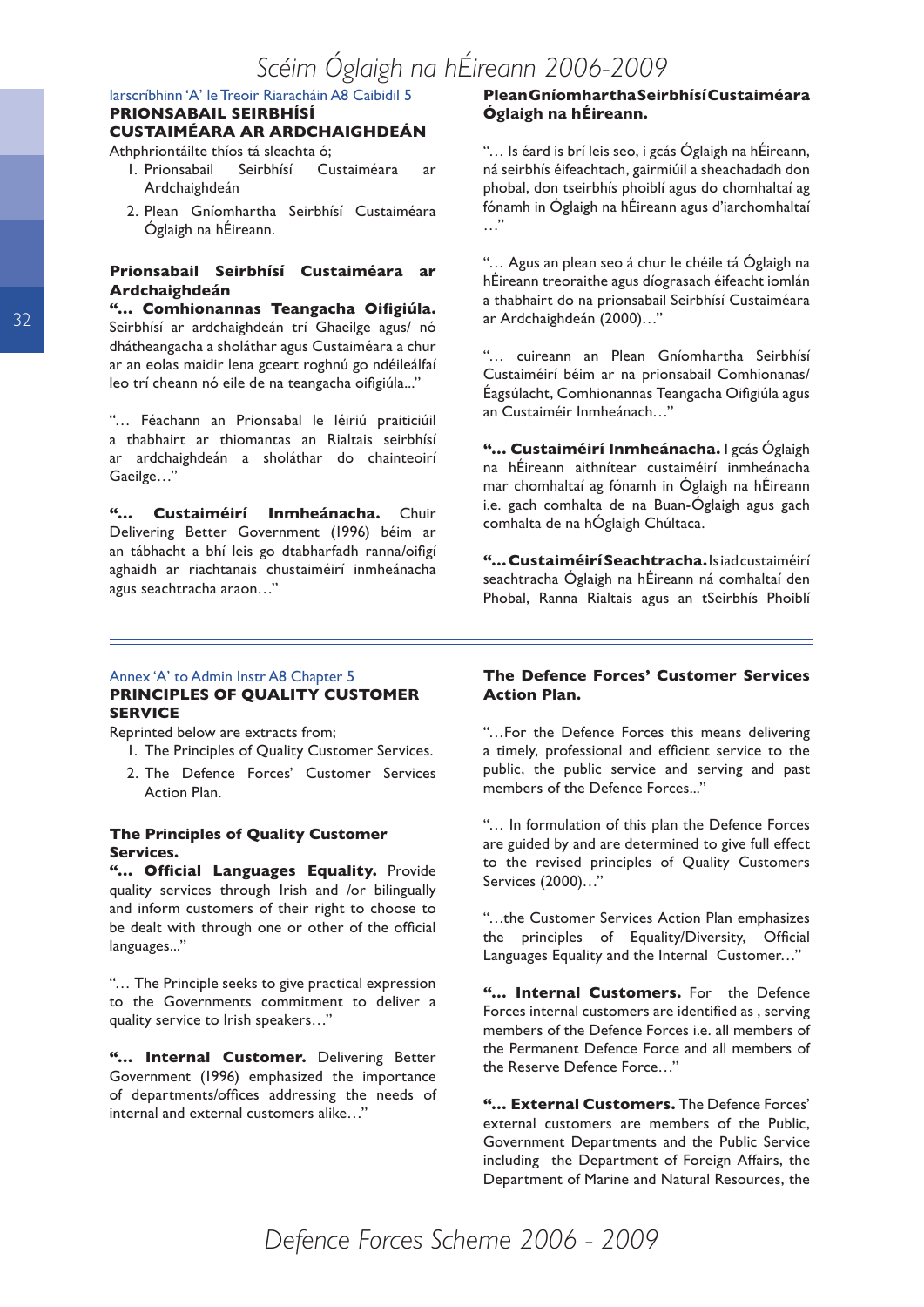lena n-áirítear an Roinn Gnóthaí Eachtracha, Roinn na Mara agus Acmhainní Daonna, An Roinn Dlí agus Cirt, Comhionannais agus Athchóirithe Dlí, An Garda Síochána agus gach comhalta de chuid Óglaigh na hÉireann atá ar scor…"

#### Iarscríbhinn 'B' le Treoir Riaracháin A8 Caibidil 5 **NÓTA MÍNIÚCHÁIN - COMHARTHAÍOCHT AGUS STÁISEANÓIREACHT**

Sa chás is go bhfuil an dá theanga oifigiúla ar stáiseanóireacht nó ar chomharthaíocht beidh an Ghaeilge, mar is ceart, ar an gCéad teanga agus beidh sí ar a laghad chomh feiceálach leis an leagan Béarla. Maidir leis sin bainfidh siad seo a leanas;

*Stíl: Níl Italic chomh feiceálach le Regular Níl Regular chomh feiceálach le BOLD Cineál: Níl litreacha beaga chomh feiceálach le CEANNLITREACHA. Níl Sentence Case chomh feiceálach le CEANNLITREACHA.* 

Áirítear ar stáiseanóireacht páipéar nótaí ceann litreach, bileoga dea-mhéine, leathanaigh clúdaigh faics, clúdaí comhaid, agus fillteáin eile, lipéid réamhphriontáilte agus stampaí (cibé gumaithe

nó féinghreamaitheach), seiceanna agus orduithe iníoctha, pro forma réamhphriontáilte.

Áirítear ar chomharthaíocht aon chomhartha a chuireann údaráis mhíleata suas cibé go poiblí nó in áitrimh faoina smacht agus cibé an comharthaíocht shealadach nó bhuan atá i gceist.

Beidh gach comhartha a chuirfear suas i nGaeilge nó i nGaeilge agus i mBéarla.

Ní bheidh aon fhocail i mBéarla ar aon ítim ná stáiseanóireacht ná ar aon chomharthaíocht nach mbeidh freisin le feiceáil ar an ítim sin i nGaeilge.

Department of Justice, Equality and Law Reform, An Garda Síochána and all retired members of the Defence Forces…"

#### Annex'B' to Admin Instr A8 Chapter 5 **EXPLANATORY NOTE - SIGNAGE AND STATIONERY**

Where both official languages appear on stationary or signage the Irish language version shall appear as appropriate **First** and, shall be at least as prominent as the English version. In this regard the following shall apply;

*Style: Italic is not as prominent as regular Regular is not as prominent as BOLD Type: lower case is not as prominent as UPPER CASE Sentence Case: is not as prominent as* 

*UPPER CASE.*

Stationery includes letter-headed notepaper, compliment slips, fax cover sheets, file covers and other folders, pre-printed labels and stamps (whether gummed or self-adhesive), cheques and payable orders, pre-printed pro forma.

Signage includes any sign erected or placed by military authorities, whether in public or in a premises under its control and whether permanent or temporary.

Any sign erected shall be in the Irish language or in the Irish and English languages.

No words in English shall appear on any item of stationery or on any signage that does not also appear on the that item in the Irish language.

33